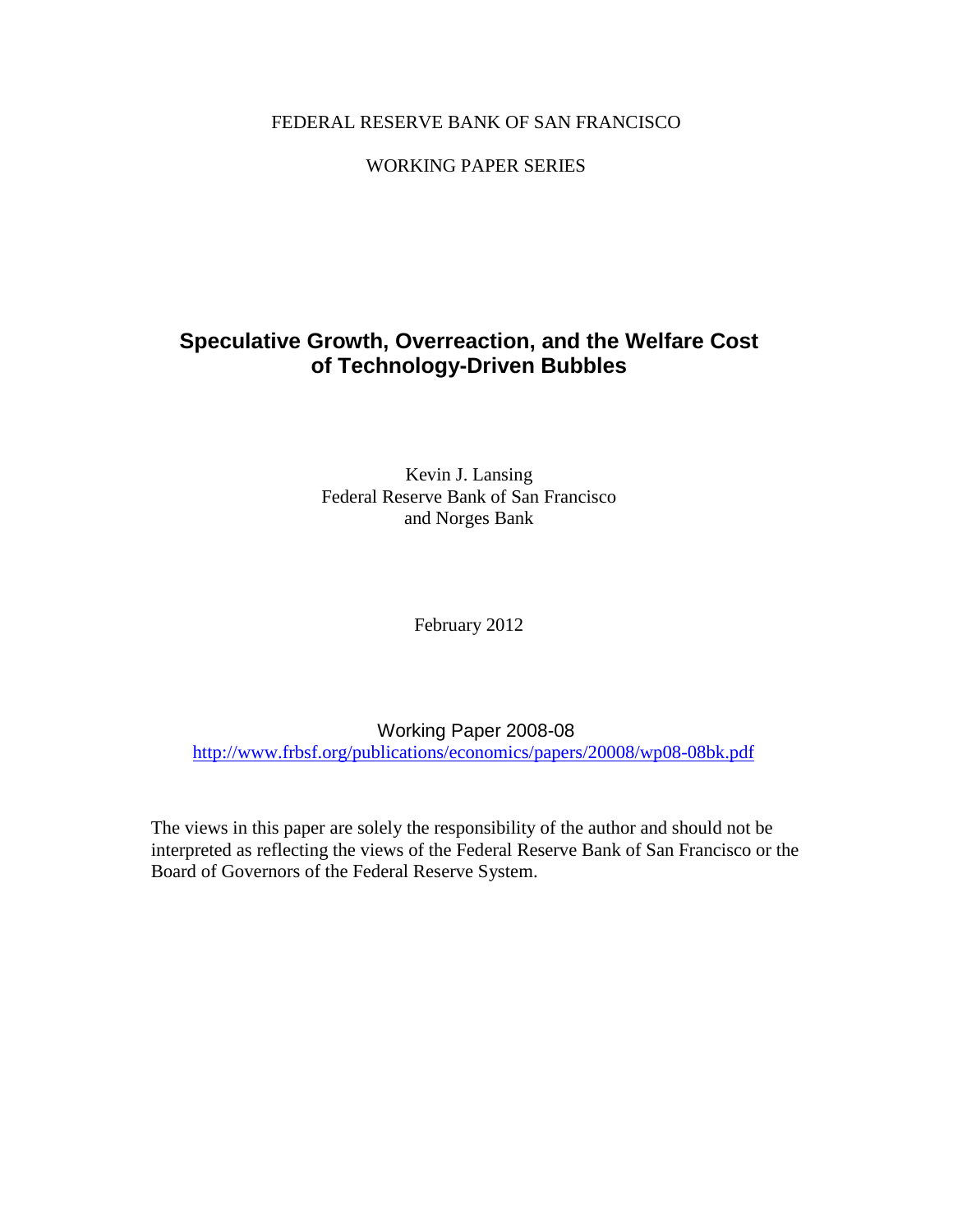# Speculative Growth, Overreaction, and the Welfare Cost of Technology-Driven Bubbles<sup>∗</sup>

Kevin J. Lansing† Federal Reserve Bank of San Francisco and Norges Bank

February 13, 2012

#### Abstract

This paper develops a general equilibrium model to examine the quantitative effects of speculative bubbles on capital accumulation, growth, and welfare. A near-rational bubble component in the model equity price generates excess volatility in response to observed technology shocks. In simulations, intermittent equity price run-ups coincide with positive innovations in technology, investment and consumption booms, and faster trend growth, reminiscent of the U.S. economy during the late 1920s and late 1990s. The welfare cost of speculative bubbles depends crucially on parameter values. Bubbles can improve welfare if risk aversion is low and agents underinvest relative to the socially-optimal level. But for higher levels of risk aversion, the welfare cost of bubbles is large, typically exceeding one percent of annual consumption.

Keywords: Excess Volatility, Asset Pricing, Speculative Bubbles, Endogenous Growth, Welfare Cost of Business Cycles.

JEL Classification: E32, E44, G12, O40.

<sup>∗</sup>Forthcoming, Journal of Economic Behavior and Organization. An earlier version of this paper was titled "Speculative Growth and Overeaction to Technology Shocks." For helpful comments and suggestions, I would like to thank the editors of this special issue, an anonymous referee, Gadi Barlevy, Ester Faia, Bill Gavin, Steve LeRoy, Raf Wouters, seminar participants at Norges Bank, the University of Delaware, Michigan State University, the 2010 Erasmus University Conference on Expectations, Bubbles, and Financial Crises, the 2009 AEA meeting, the 2009 North American Summer Meeting of the Econometric Society, the 2009 BIS/ECB Worskhop on Financial Fragility, the 2009 Chicago/London Conference on Financial Markets, the 2009 UC Riverside Conference on Business Cycles, the 2009 European Economics Association Meeting, the 2008 Meeting of the Society for Nonlinear Dynamics and Econometrics, and the 2008 Meeting of the Society for Computational Economics.

<sup>†</sup> Research Department, Federal Reserve Bank of San Francisco, P.O. Box 7702, San Francisco, CA 94120-7702, (415) 974-2393, FAX: (415) 977-4031, email: kevin.j.lansing@sf.frb.org, homepage: www.frbsf.org/economics/economists/klansing.html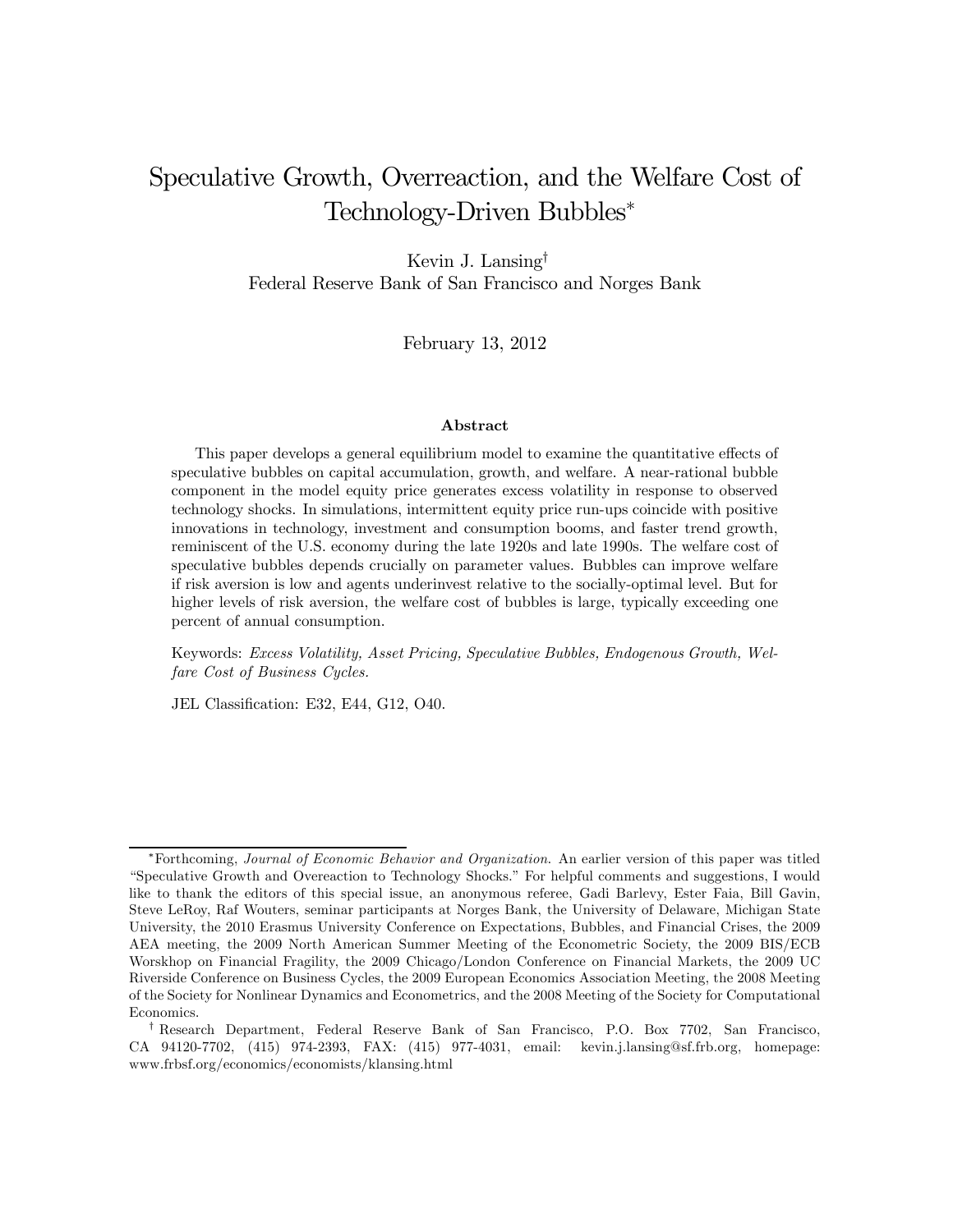Bubbles are often precipitated by perceptions of real improvements in the productivity and underlying profitability of the corporate economy. But as history attests, investors then too often exaggerate the extent of the improvement in economic fundamentals.

Federal Reserve Chairman Alan Greenspan, August 30, 2002.

# 1 Introduction

#### 1.1 Overview

The magnitude of short-term movements in stock prices remains a challenge to explain within a framework of rational, efficient markets. Numerous empirical studies starting with Shiller (1981) and LeRoy and Porter (1981) have shown that stock prices appear to exhibit "excess volatility" when compared to the discounted stream of ex post realized dividends.<sup>1</sup> Another prominent feature of stock price data is the intermittent occurrence of sustained run-ups above estimates of fundamental value, so-called speculative bubbles, that can be found throughout history in various countries and asset markets.<sup>2</sup> The dramatic rise in U.S. stock prices during the late 1990s, followed similarly by U.S. house prices during the mid 2000s, are episodes that have both been described as bubbles. The former episode was accompanied by a boom in business investment, while the later was accompanied by a boom in residential investment. Both booms were later followed by falling asset prices and severe retrenchments in the associated investment series, as agents sought to unwind the excess capital accumulated during the bubble periods. Coincident booms in stock prices and investment also occurred during the late 1920's–a period that shares many characteristics with the late 1990s. In particular, both periods witnessed major technological innovations that contributed to investor enthusiasm about a "new era."3

This paper develops a general equilibrium model to examine the quantitative effects of speculative bubbles on capital accumulation, growth, and welfare. The framework for the analysis is a real business cycle model with endogenous growth and capital adjustment costs (an  $AK$ -type model) along the lines of Barlevy  $(2004)^4$ . A near-rational bubble component in the model equity price generates excess volatility in response to observed technology shocks. I also allow for the possibility of an Arrow-Romer type productive externality, such that agents may underinvest relative to the socially-optimal level. The severity of the underinvestment

<sup>&</sup>lt;sup>1</sup>Lansing and LeRoy (2012) provide a recent update on this literature.

<sup>&</sup>lt;sup>2</sup>For an overview of historical bubble episodes, see the collection of papers in Hunter, Kaufman, and Pomerleano (2003).

<sup>&</sup>lt;sup>3</sup>Similarities between the two periods are noted by Shiller (2000), Gordon (2006), and White (2006), as described further below.

<sup>&</sup>lt;sup>4</sup>In support of this class of models, Ramey and Ramey (1995) find empirical evidence of a link between fluctuations and growth. McGrattan (1998) finds that periods of high investment rates roughly coincide with periods of high growth, as predicted by  $AK$ -type endogenous growth models.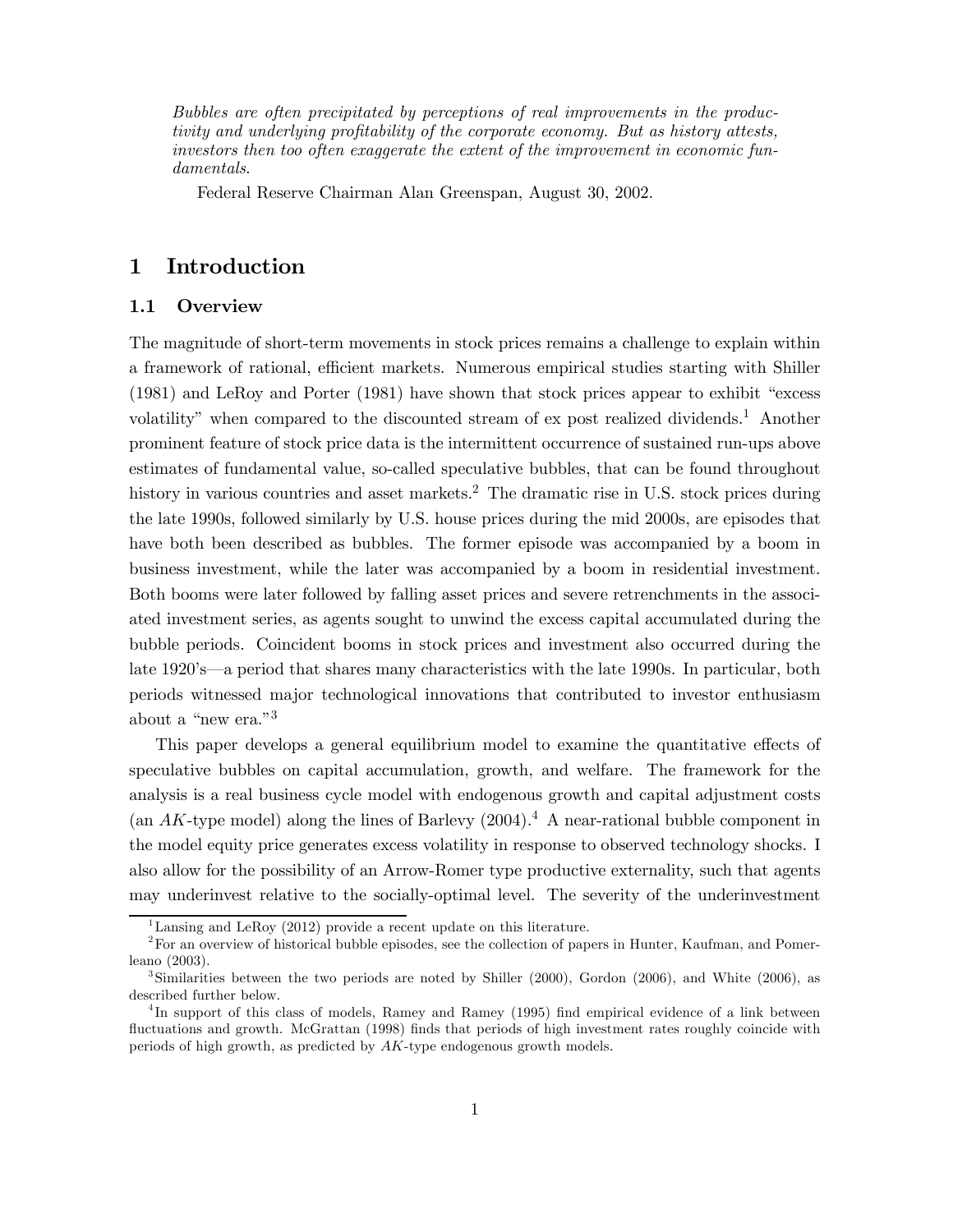problem turns out to be important for analyzing the welfare consequences of fluctuations stemming from either speculative bubbles or business cycles which, in this model, can affect the economy's trend growth rate.

Labor supply in the model is inelastic, consistent with the idea that asset prices are determined in securities markets by agents who remain fully-employed at all times.<sup>5</sup> The representative agent (a capitalist-entrepreneur) must only decide the fraction of available output to be devoted to investment, with the remaining fraction devoted to consumption. The investmentconsumption ratio pins down the value of the equity price-dividend ratio. In the fully-rational model, the technology response coefficient in the agent's decision rule is small in magnitude such that price-dividend ratio is nearly constant for reasonable levels of risk aversion. In contrast, the price-dividend ratio in long-run U.S. stock market data is volatile and highly persistent–close to a random walk. The model result obtains because rational agents understand that technology shocks give rise to both income and substitution effects which work in opposite directions. The two effects exactly cancel when the intertemporal elasticity of substitution in consumption (the inverse of the coefficient of relative risk aversion) is unity, representing logarithmic utility. In this case, the technology response coefficient in the rational agent's decision rule is zero, such that the resulting price-dividend ratio is constant.

To introduce excess volatility, I decompose the model equity price into a fundamental component and a bubble component. I postulate a law of motion for the bubble component that satisfies the associated no-arbitrage condition exactly at the model steady state (when technology shocks are zero) and approximately satisfies the no-arbitrage condition away from the steady state (when technology shocks are non-zero). The law of motion for the bubble component is characterized by a single parameter that governs the bubble's response to observed technology shocks. I calibrate the technology response parameter to match the volatility of the price-dividend ratio in long-run U.S. data. But for any value of this parameter, the bubble law of motion is "near rational" in the sense that there is little opportunity for arbitrage.

Unlike a rational bubble solution, the near-rational law of motion is stationary (but highly persistent) and allows the equity price to occasionally dip below the fundamental value in the bubble-free economy. The bubble component in the equity price maps directly into a bubble component of investment. The bubble-component of investment augments the stock of physical capital, but the shareholders who supply the investment funds receive no claim to any extra dividends; their expected return on the additional funds derives solely from the prospect for price appreciation of their shares. This is reminiscent of late-1990s investors who purchased shares in numerous initial public offerings of internet technology companies firms whose prospects for future earnings, let alone dividends, were basically  $\mathrm{nil}^6$  In a given

<sup>&</sup>lt;sup>5</sup>The setup is also consistent with the near-zero elasticity estimates obtained by most empirical studies. For an overview of the empirical estimates, see Blundell and McCurdy (1999).

 $6$ The term "bubble" was coined in England in 1720 following the famous price run-up and crash of shares in the South Sea Company. The run-up led to widespread public enthusiasm for the stock market and an explosion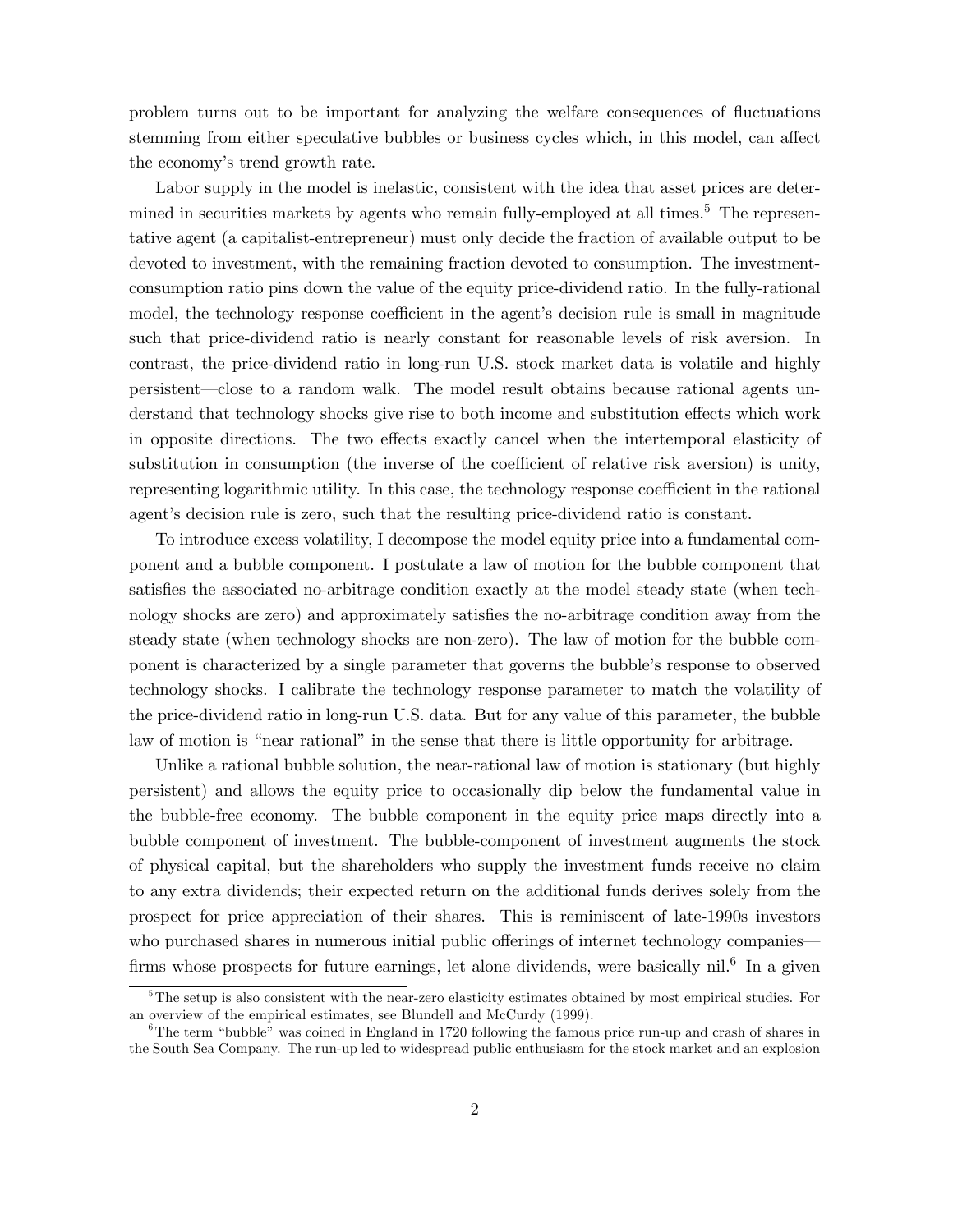period, the bubble component of investment influences the stochastic discount factor (via the consumption decision) and the total resources which are available to pay dividends to shareholders. Consequently, there is feedback from the bubble component to the fundamental equity price. In the presence of the bubble, the fundamental component of the equity price continues to exactly satisfy the agent's intertemporal consumption Euler equation.

In model simulations, intermittent equity price run-ups coincide with positive innovations in technology, investment and consumption booms, and faster trend growth, reminiscent of the U.S. economy during the late 1920s and late 1990s. The model can also generate prolonged periods where the price-dividend ratio remains in the vicinity of the rational model value. So long as technology shocks remain small, the bubble component in the equity price remains close to zero. Due to the nonlinear nature of the model solution, the simulated price-dividend ratio in the bubble model exhibits non-Gaussian features such as positive skewness and excess kurtosis. These features are also present in the data.

Interestingly, the bubble component also improves the model's ability to match the relative volatilities of consumption growth, investment growth, and output growth. Because of capital adjustment costs, investment growth in the rational model exhibits about the same volatility as output growth, whereas investment growth in the data is about three times more volatile than output growth. Barlevy (2004, p. 983) acknowledges the difficulty of generating sufficient investment volatility in a rational model with capital adjustment costs. In the bubble model, excess volatility of the equity price maps directly into excess volatility of investment, thereby improving the comparison with investment volatility in the data.

Finally, I examine the welfare costs of fluctuations that can be attributed to either: (i) speculative bubbles, or (ii) business cycles. Welfare costs are measured by the percentage change in per-period consumption that makes the agent indifferent between the two economies being compared. The welfare cost of bubbles depends crucially on parameter values. Bubbles can improve welfare (relative to the rational model) if risk aversion is low and agents underinvest relative to the socially-optimal level. But for higher levels of risk aversion, the welfare cost of bubbles is large, typically exceeding one percent of annual consumption. In dollar terms, one percent of annual U.S. consumption translates into a yearly cost of around \$855 per household in 2009.

The welfare results are driven by the interaction of several effects. Since the bubble model directs more resources to investment on average, bubbles can help address the economy's underinvestment problem if one exists. But if the private marginal product of capital is equal to the social marginal product, then the bubble model is characterized by overinvestment which serves to reduce welfare. The bubble model is also characterized by higher volatility in investment which leads to inefficiency in the production of new capital due to the presence of

of highly-suspect companies attempting to sell shares to investors. As documented by Mackay (1841), one such venture notoriously advertised itself as "a company for carrying out an undertaking of great advantage, but nobody to know what it is."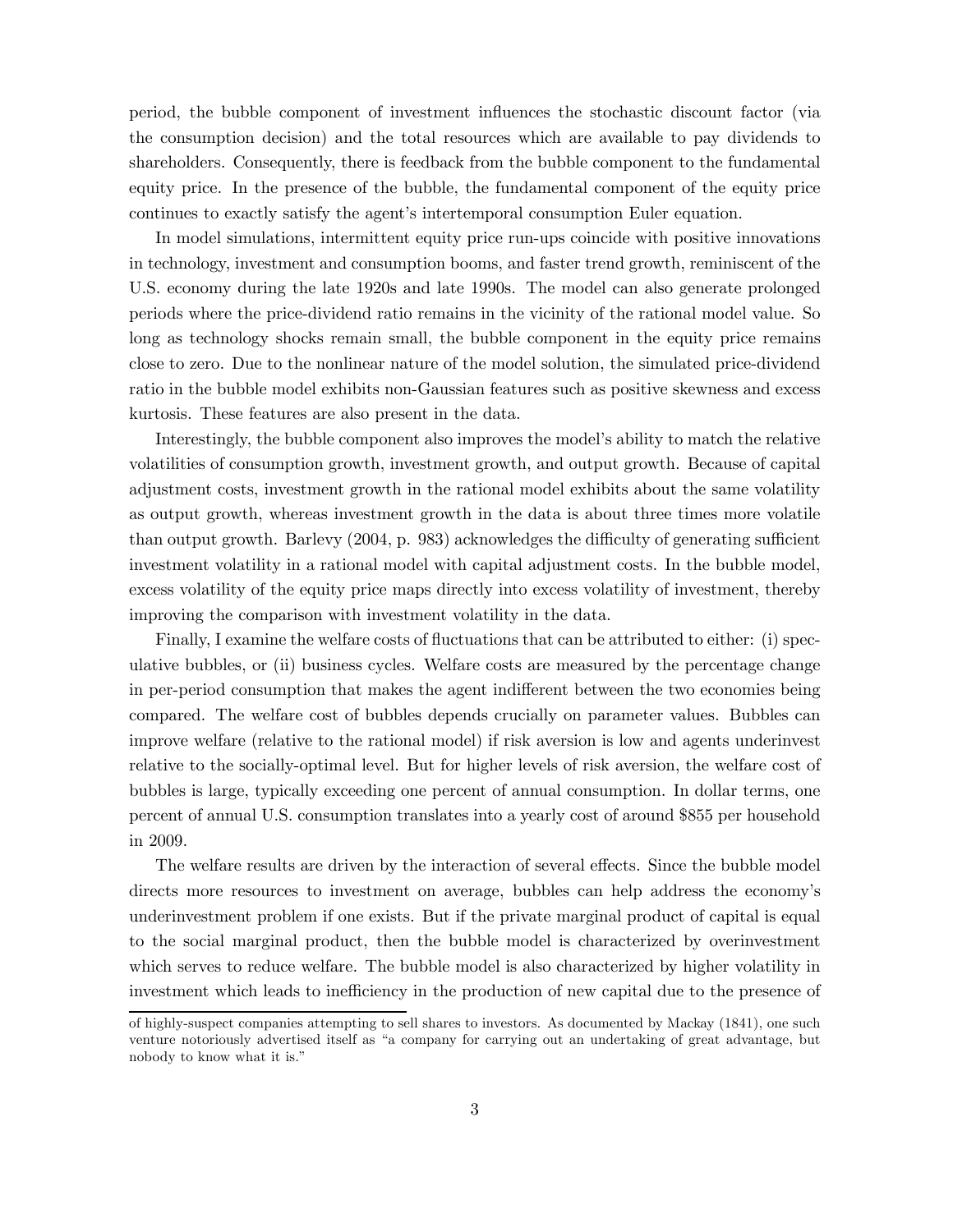convex capital adjustment costs. As a mitigating factor, the bubble model's excess volatility in investment serves to lower the volatility of consumption growth relative to the rational model. Which of these effects dominate depends on parameter values. When risk aversion is low and the underinvestment problem is severe, bubbles can improve welfare, but the reverse holds true for higher levels of risk aversion or when underinvestment is less severe.

An important unsettled question in economics is whether policymakers should take deliberate steps to prevent or deflate asset price bubbles.7 Those who advocate leaning against bubbles point out that excessive asset prices can distort economic and financial decisions, creating costly misallocations that can take years to dissipate. Others argue that policies intended to prick a suspected bubble might send the economy into a recession, thereby foregoing the benefits of the boom that might otherwise continue. While the welfare results presented here do not settle the policy question, they do show that speculative bubbles can be very costly for typical parameter settings.

#### 1.2 Related Literature

The term "excess volatility" implies that asset prices move too much to be explained by changes in dividends or cash flows. The behavioral finance literature has examined a wide variety of evidence pertaining to this phenomenon. Controlled experiments on human subjects suggest that people's decisions are influenced by various "heuristics," as documented by Tversky and Kahneman (1974). The "representativeness heuristic" is a form of non-Bayesian updating whereby subjects tend to overweight recent observations relative to the underlying laws of probability that govern the stochastic process. De Bondt and Thaler (1985) find evidence of overreaction in comparing returns of portfolios comprised of prior winning and losing stocks. Arbarbanell and Bernard (1992) and Easterwood and Nutt (1999) find evidence that security analysts' earnings forecasts tend to overreact to new information, particularly when the information is positive in nature. Daniel, et al. (1998) develop a model where investors' overconfidence about the precision of certain types of information causes them to overreact to that information. In the laboratory asset market of Caginalp et al. (2000), prices appeared to overreact to fundamentals and to be driven by previous price changes, i.e., momentum.

This paper also relates to a line of research that explores the links between non-fundamental asset price movements and investment in physical capital. Theoretical research that examines rational bubbles in overlapping generations models with productive externalities or market imperfections includes Saint Paul (1992), Grossman and Yanagawa (1993), King and Ferguson (1993), Oliver (2000), and Caballero et al. (2006). This paper goes beyond previous work by exploring the quantitative implications of bubbles in a plausibly-calibrated model.

The capital adjustment cost formulation in the model implies that movements in the equity price are linked directly to movements in investment, as in a standard Tobin's  $q$  framework.

 $7\,\mathrm{For}$  an overview of the various arguments, see Lansing (2008, 2011).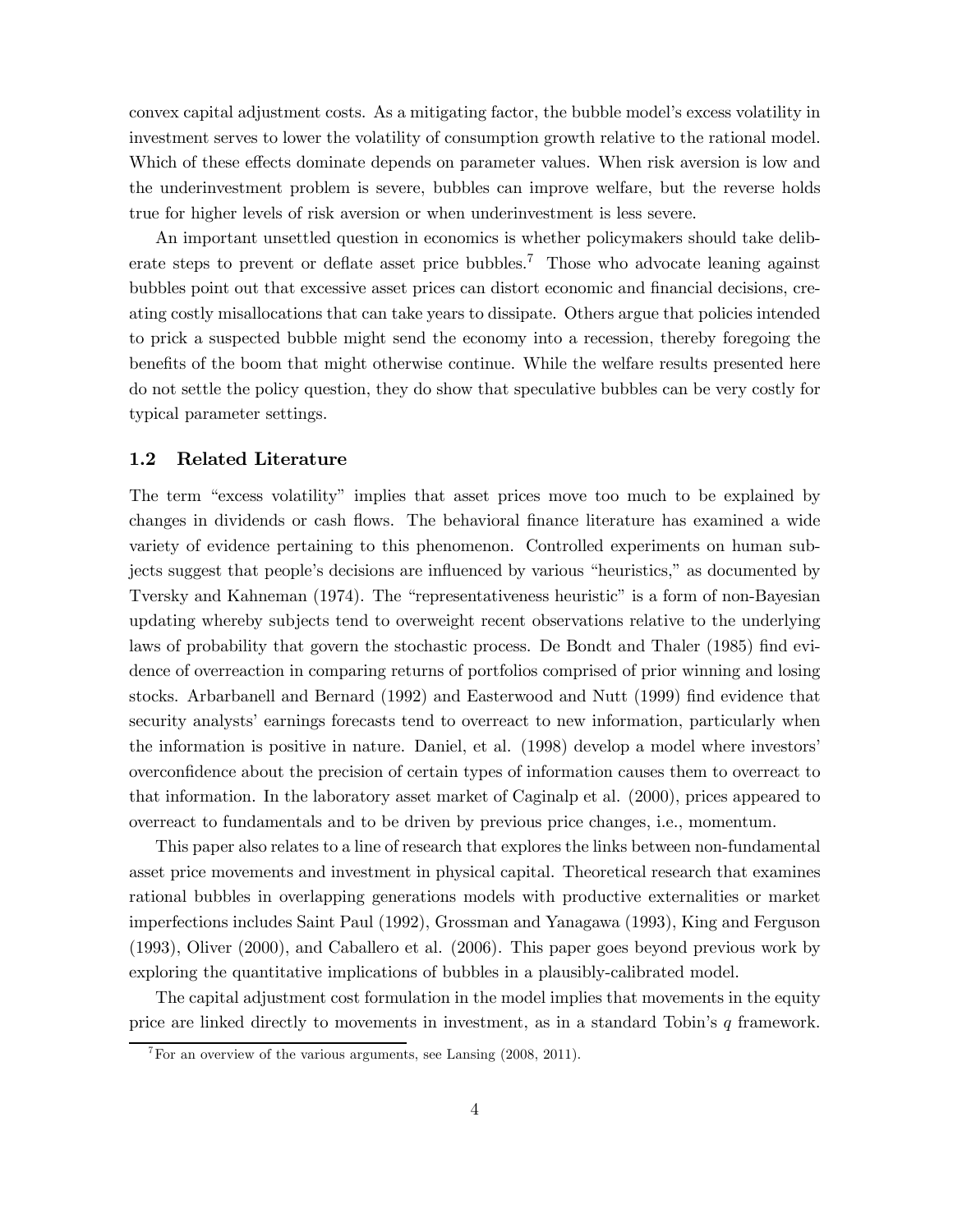Along these lines, an empirical study by Barro (1990) finds that changes in real stock prices since 1891 have strong explanatory power for the growth rate of business investment. Studies by Chirinko and Schaller (2001), Gilchrist et al. (2005), and Campello and Graham (2012) all find evidence of a significant empirical link between stock price bubbles and investment decisions by firms.

Dupor (2005) examines the policy implications of non-fundamental asset price movements in monetary business cycle model with capital adjustments costs. Non-fundamental asset price movements are driven by exogenous "expectation shocks" that a drive a wedge between the true marginal product of capital and the market return observed by firms when making their investment decisions. The volatility of these shocks is calibrated to match a return volatility statistic for the S&P 500 index, analogous to the procedure used here to calibrate the law of motion for the bubble component of the equity price. He finds that optimal monetary policy should lean against non-fundamental asset price movements. Hassan and Mertens (2011) consider the welfare costs of excess volatility in a capitalist-worker model where the forecasts of capital owners are perturbed away from the rational expectation by an exogenous shock, similar to the model of Dupor (2005).

# 2 Historical Motivation

A reading of stock market history suggests that speculative bubbles are often linked to technological innovation. Shiller (2000) argues that major stock price run-ups have generally coincided with the emergence of some superficially plausible "new era" theory that involves the introduction of new technology. Figure 1 depicts four major run-ups in real U.S. stock prices.<sup>8</sup> Shiller associates each run-up with the following technological advances that contributed to new era enthusiasm:

- Early 1900s: High-speed rail travel, transatlantic radio, long-line electrical transmission.
- 1920s: Mass production of automobiles, travel by highways and roads, commercial radio broadcasts, widespread electrification of manufacturing.
- 1950s and 60s: Widespread introduction of television, advent of the suburban lifestyle, space travel.
- Late 1990s: Widespread availability of the internet, innovations in computers and information technology, emergence of the web-based business model.

In comparing the late 1920s with the late 1990s, Gordon (2006) and White (2006) both emphasize the simultaneous occurrence of major technological innovations, a productivity

<sup>&</sup>lt;sup>8</sup>The series for real stock prices, real dividends, and real per capita consumption employed in the paper are from Robert Shiller's website  $\langle$ www.econ.yale.edu/~shiller/>.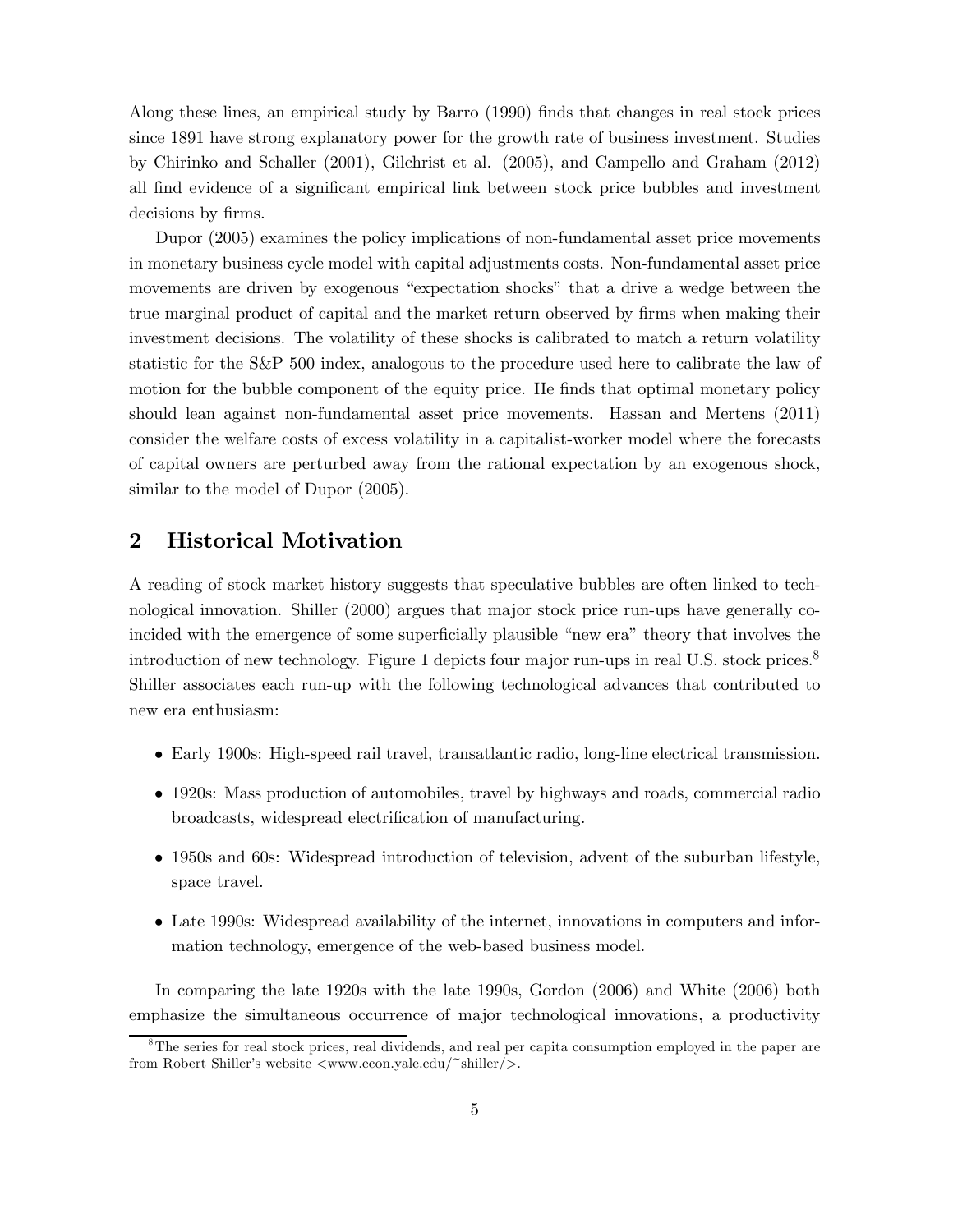revival, excess capital investment, and a stock market bubble fueled by speculation. Using data on newly-issued patents, Nicholas (2008) argues that the 1920s was "a period of unprecedented technological advance." Schwert (1989, 2002) documents the pronounced increase in stock market volatility that occurred during both periods, particularly in technology-related stocks in the late 1990s. Cooper et al. (2001) document a pronounced "dotcom effect" in the late 1990s, whereby internet-related corporate name changes produced permanent abnormal returns. The authors attribute their results to a form a speculative mania among investors for "glamour" industries that are associated with new technology.

Much of the surge in business investment in the late 1990s was linked to computers and information technology. During these years, measured productivity growth picked up, which was often cited as evidence of a permanent structural change–one that portended faster trend growth going forward.<sup>9</sup> A recent analysis by Ireland and Schuh (2008) concludes that the productivity revival of the 1990s was temporary rather than permanent. But at the time, widespread belief in the so-called "new economy" caused investors to bid up stock prices to unprecedented levels relative to dividends (Figure 2). The rise and fall of potential output growth as measured by the Congressional Budget Office (CBO) coincides roughly with the rise and fall of cyclical movements in stock prices (Figure 3). The observed correlation between estimates of potential output growth and movements in the stock market motivates consideration of a model where equity price bubbles can affect the economy's trend growth rate.

Caballero et al. (2006) argue that rapidly rising stock prices in the late 1990s provided firms with a low-cost source of funds from which to finance their investment projects. Figure 4 shows that the trajectory of the S&P 500 stock index, both before and after the bubble peak, is strikingly similar to the trajectory of investment.

On January 13, 2000, near the peak of the stock market, Fed Chairman Alan Greenspan discussed the possibility that productivity-enhancing innovations might have raised the U.S. economy's growth pace, but that investors might have overreacted to these developments:

"When we look back at the 1990s, from the perspective of say 2010...[w]e may conceivably conclude from that vantage point that, at the turn of the millennium, the American economy was experiencing a once-in-a-century acceleration of innovation, which propelled forward productivity, output, corporate profits, and stock prices at a pace not seen in generations, if ever. Alternatively, that 2010 retrospective might well conclude that a good deal of what we are currently experiencing was just one of the many euphoric speculative bubbles that have dotted human history. And, of course, we cannot rule out that we may look back and conclude that elements from both scenarios have been in play in recent years."

 $9^9$ For an optimistic assessment at the time, see Oliner and Sichel (2000). For a sceptical view, see Gordon  $(2000).$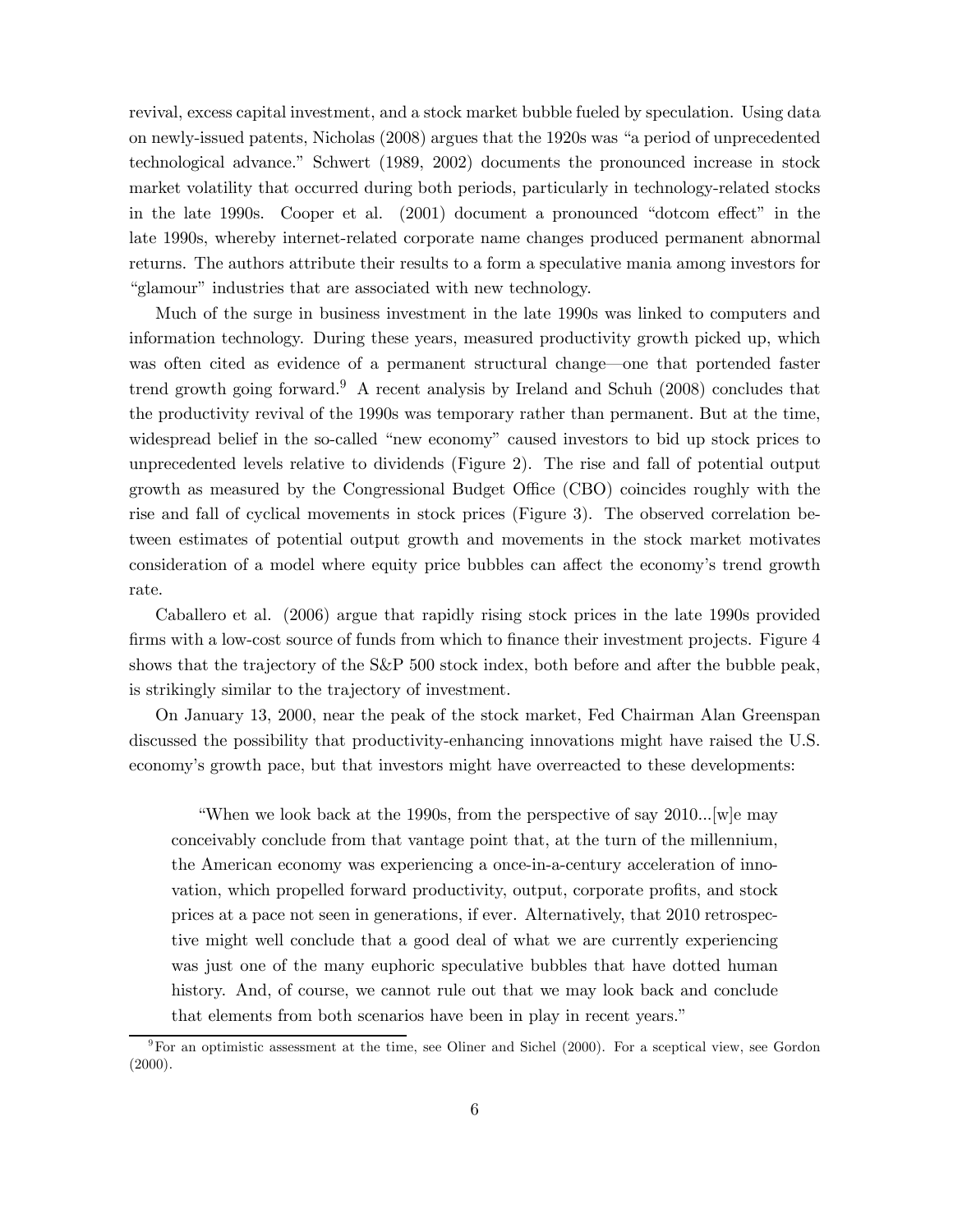The model presented here incorporates "elements from both scenarios" described by Greenspan. Figure 5 shows that one can observe similar comovement between asset prices and investment in the recent U.S. housing market. Real house prices rose sharply from 2000 to 2006 while real residential investment experienced an unprecedented boom. Both series then reversed course dramatically. An accommodative interest rate environment, combined with a proliferation of new mortgage products (loans with little or no down payment, minimal documentation of income, and payments for interest-only or less), helped fuel the run-up in house prices. While perhaps less obvious than with the late-1990s stock market bubble, one can make the case that over-enthusiasm for new technology played a role in the mid-2000s housing market boom.

On April 8, 2005, near the peak of the housing bubble, Fed Chairman Alan Greenspan offered the following optimistic assessment of new technology:

"[T]he financial services sector has been dramatically transformed by technology... Information processing technology has enabled creditors to achieve significant efficiencies in collecting and assimilating the data necessary to evaluate risk and make corresponding decisions about credit pricing. With these advances in technology, lenders have taken advantage of credit-scoring models and other techniques for efficiently extending credit to a broader spectrum of consumers...Where once more-marginal applicants would simply have been denied credit, lenders are now able to quite efficiently judge the risk posed by individual applicants and to price that risk appropriately. These improvements have led to rapid growth in subprime mortgage lending."

The subprime lending boom was later followed by a sharp rise in delinquencies and foreclosures, massive write-downs in the value of securities backed by subprime mortgages and derivatives, the collapse of several large financial institutions, and, ultimately, a serious financial crisis prompting unprecedented U.S. government intervention in private capital markets. In retrospect, Greenspan's enthusiasm for a "new era" in credit risk modeling appears a bit overdone.

### 3 Model

The representative agent is a capitalist-entrepreneur who maximizes

$$
E_0 \sum_{t=0}^{\infty} \beta^t \left[ \frac{c_t^{1-\alpha} - 1}{1 - \alpha} \right],\tag{1}
$$

subject to the budget constraint

$$
c_t + i_t = y_t, \quad c_t, \ i_t > 0,
$$
\n<sup>(2)</sup>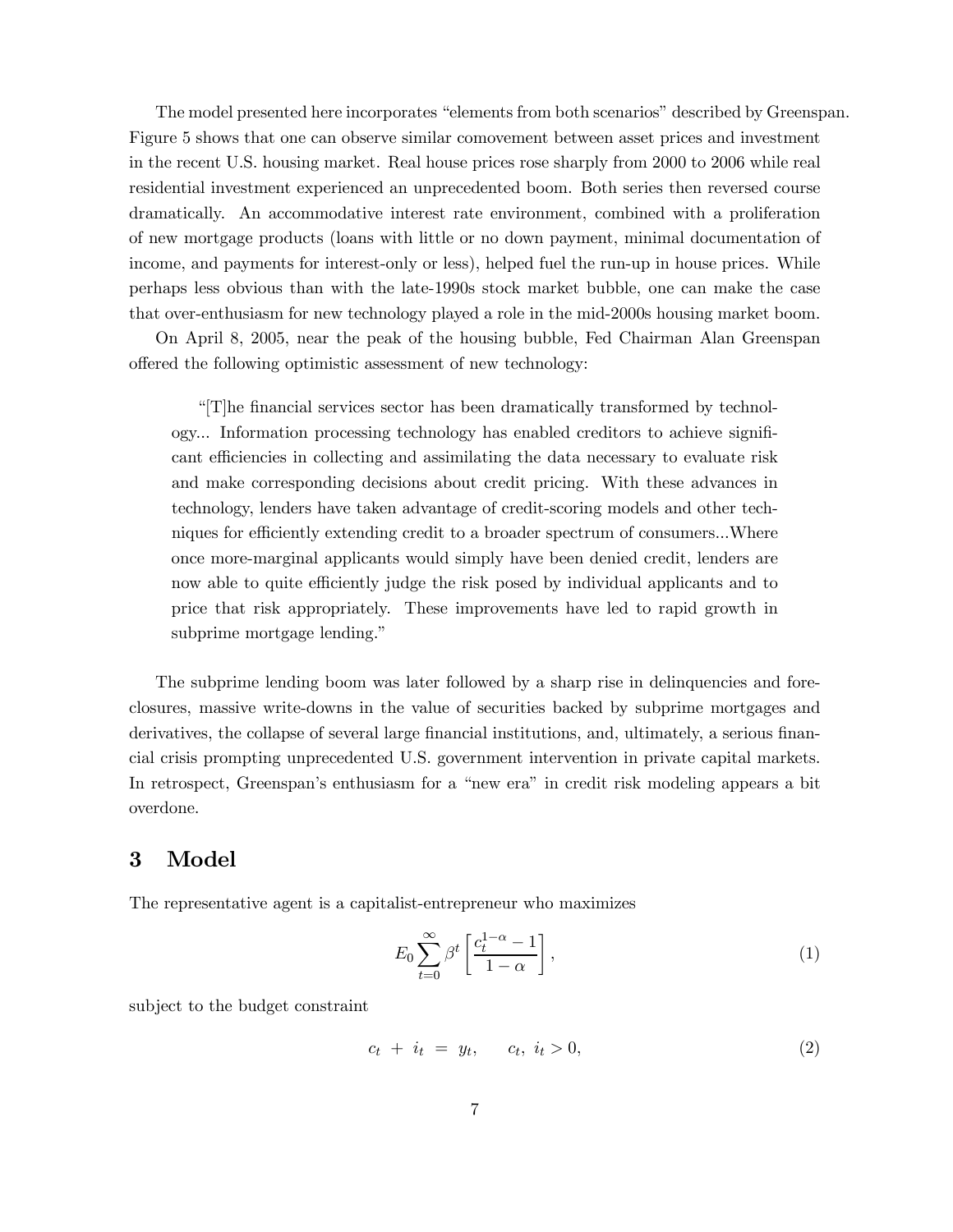where  $c_t$  is consumption,  $i_t$  is investment,  $y_t$  is output (or income),  $\beta$  is the subjective time discount factor, and  $\alpha$  is the coefficient of relative risk aversion (the inverse of the elasticity of intertemporal substitution). When  $\alpha = 1$ , the within-period utility function can be written as  $log(c_t)$ . The symbol  $E_t$  represents the mathematical expectation operator.

Output is produced according to the technology

$$
y_t = A \exp(z_t) k_t^{\theta} h_t^{1-\theta}, \qquad A > 0, \ \ \theta \in (0,1], \tag{3}
$$

$$
z_t = \rho z_{t-1} + \epsilon_t, \qquad \epsilon_t \sim N(0, \sigma_\epsilon^2), \quad z_0 \text{ given}, \tag{4}
$$

where  $k_t$  is the agent's stock of physical capital and  $z_t$  represents a persistent, mean-reverting technology shock. When  $\theta < 1$ , output is also affected by  $h_t$ , which represents the stock of human capital or knowledge. Following Arrow (1962) and Romer (1986), I assume that  $h_t$ grows proportionally to, and as a by-product of, accumulated private investment activities. This "learning-by-doing" formulation is captured by the specification  $h_t = K_t$ , where  $K_t$  is the economy-wide average capital stock per person which the agent takes as given. In equilibrium, all agents are identical, so we have  $k_t = K_t$  which is imposed after the investment decision is made. When  $\theta < 1$ , the private marginal product of capital is less than the social marginal product such that agents underinvest relative to the socially-optimal level.

Resources devoted to investment augment the stock of physical capital according to the law of motion

$$
k_{t+1} = B k_t^{1-\lambda} i_t^{\lambda}, \qquad B > 0, \quad \lambda \in (0, 1], \quad k_0 \text{ given}, \tag{5}
$$

which reflects capital adjustment costs. This formulation has been employed previously by Cassou and Lansing (2006) in a welfare analysis of tax reform. Equation (5) can be interpreted as a log-linearized version of the following specification employed by Jermann (1998) and Barlevy (2004):

$$
\frac{k_{t+1}}{k_t} = 1 - \delta + \psi_0 \left(\frac{i_t}{k_t}\right)^{\psi_1} \simeq B\left(\frac{i_t}{k_t}\right)^{\lambda},
$$
\n
$$
\lambda = \frac{\psi_0 \psi_1 \left(i\tilde{k}\right)^{\psi_1}}{1 - \delta + \psi_0 \left(i\tilde{k}\right)^{\psi_1}}, \qquad B = \frac{1 - \delta + \psi_0 \left(i\tilde{k}\right)^{\psi_1}}{\left(i\tilde{k}\right)^{\lambda}},
$$
\n(6)

where  $\lambda$  and B are Taylor-series coefficients and  $\widetilde{i/k} = \exp\{E[\log(i_t/k_t)]\}$  is the approximation point.<sup>10</sup>

The agent's first-order condition with respect to  $k_{t+1}$  is given by

$$
\frac{i_t c_t^{-\alpha}}{\lambda k_{t+1}} = E_t \beta c_{t+1}^{-\alpha} \left[ \frac{\theta y_{t+1}}{k_{t+1}} + \frac{(1-\lambda) i_{t+1}}{\lambda k_{t+1}} \right],
$$
\n(7)

 $10$ Since the functional form of the constraint affects the agent's intertemporal optimality condition, the economic environment considered here is not isomorphic to that of Jermann (1998) and Barlevy (2004).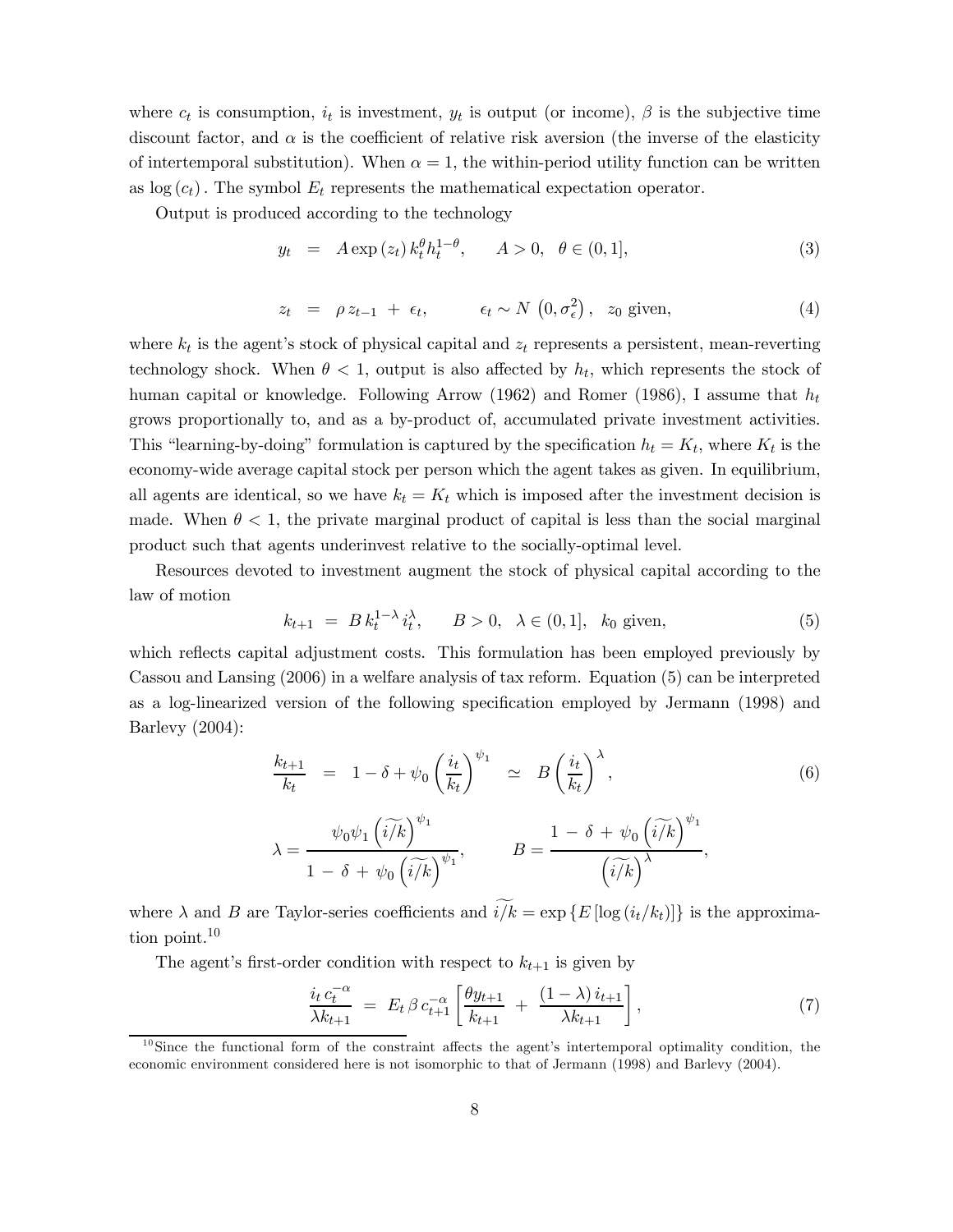where  $k_{t+1}$  is known at time t. The first-order condition can be rearranged to obtain the following standard asset pricing equation

$$
\underbrace{i_t/\lambda}_{p_t} \ = \ E_t \ \beta \ \left[ \frac{c_{t+1}}{c_t} \right]^{-\alpha} \left[ \underbrace{\theta y_{t+1} - i_{t+1}}_{d_{t+1}} + \underbrace{i_{t+1}/\lambda}_{p_{t+1}} \right], \tag{8}
$$

where  $p_t \equiv i_t/\lambda$  is the ex-dividend price of an equity share with claim to a perpetual stream of dividends  $d_t = \theta y_t - i_t$ . When  $\theta = 1$ , consumption is equal to dividends, analogous to the Lucas (1978) endowment economy. When  $\theta < 1$ , consumption strictly exceeds dividends, owing to the presence of the learning-by-doing externality which can be viewed as separate source of income for the agent. The term  $\beta (c_{t+1}/c_t)^{-\alpha}$  is the stochastic discount factor.

The model's adjustment cost specification (5) implies a direct link between the equity price  $p_t$  and investment  $i_t$ , consistent with a standard Tobin's q framework. This feature is also consistent with the observed comovement between U.S. stock prices and business investment shown in Figure 4. Although the model implies perfect comovement between  $p_t$  and  $i_t$ , this prediction could be relaxed by introducing stochastic variation in the adjustment cost parameter  $\lambda$ .<sup>11</sup>

The gross return from holding the equity share from period  $t$  to  $t + 1$  is given by

$$
R_{t+1} = \frac{p_{t+1} + d_{t+1}}{p_t} = \frac{i_{t+1}}{i_t} \left[ \frac{\lambda \theta y_{t+1}}{i_{t+1}} + 1 - \lambda \right], \tag{9}
$$

which shows that return volatility is driven by the volatility of investment growth and by the volatility of the output-investment ratio.

To facilitate a solution to the agent's problem, the first-order condition (8) must be rewritten in terms of stationary variables. If we define the price-consumption ratio as  $x_t \equiv p_t/c_t =$  $(i_t/\lambda)/c_t$ , then the budget constraint (2) can be used to derive the following expressions for the equilibrium allocations:

$$
c_t = \left[\frac{1}{1 + \lambda x_t}\right] y_t,\tag{10}
$$

$$
i_t = \left[\frac{\lambda x_t}{1 + \lambda x_t}\right] y_t, \tag{11}
$$

$$
d_t = \left[ \frac{\theta - (1 - \theta) \lambda x_t}{1 + \lambda x_t} \right] y_t,
$$
\n(12)

where  $y_t = A \exp(z_t) k_t$  in equilibrium. The price-dividend ratio can be written as

$$
\frac{p_t}{d_t} = \frac{i_t/\lambda}{d_t} = \frac{x_t}{\theta - (1-\theta)\lambda x_t}.
$$
\n(13)

 $11$  Lansing (2011) considers an adjustment cost specification that allows for stochastic variation in the relative contributions of new investment versus existing capital in the production of new capital goods.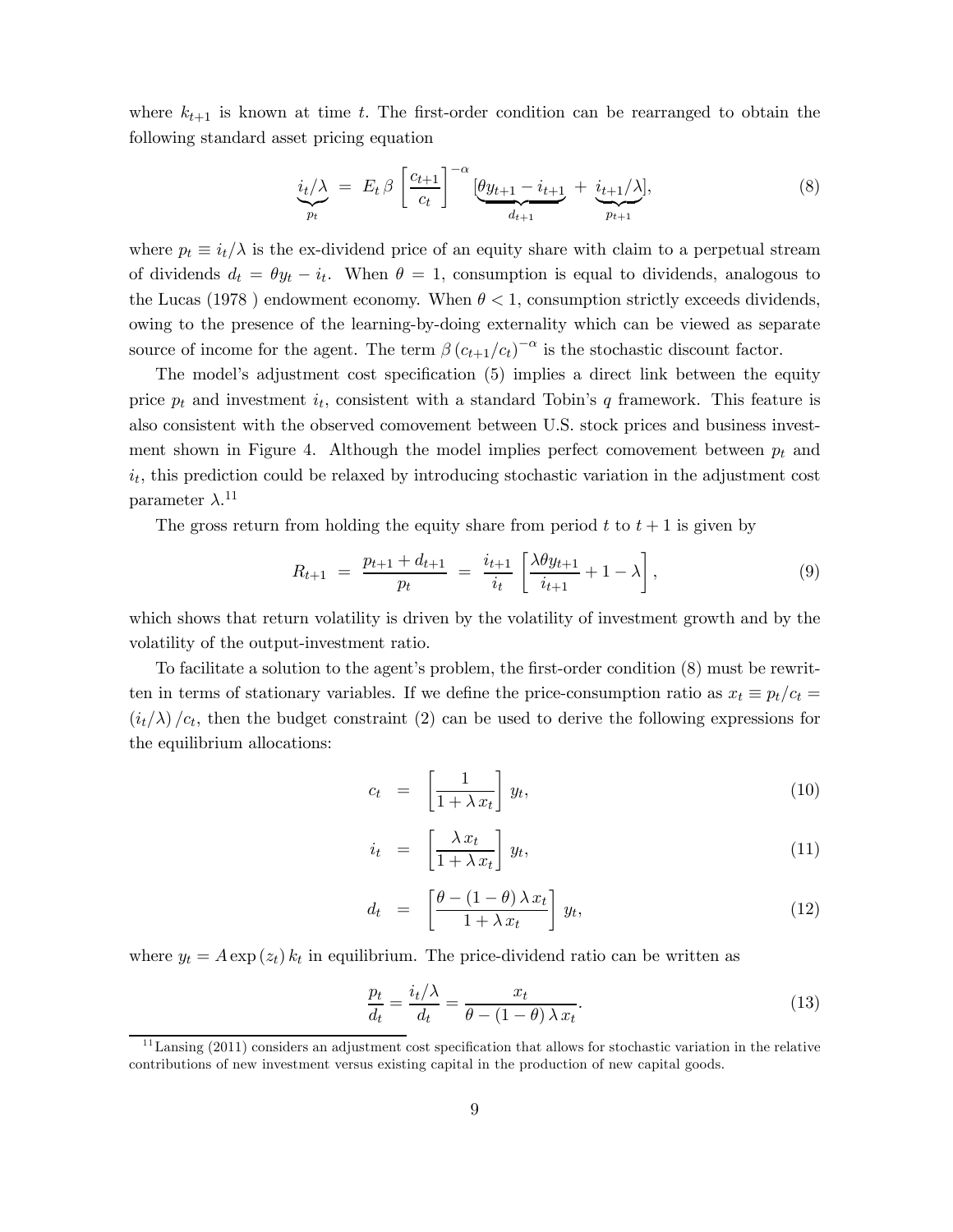which is a non-linear function of the price-consumption ratio  $x_t$ . When there is no productive externality, we have  $\theta = 1$  such that  $p_t/d_t = x_t$ .

An expression for equilibrium consumption growth can be obtained by combining (10),  $(11)$ , and  $(5)$  to yield

$$
\frac{c_{t+1}}{c_t} = \left[\frac{1+\lambda x_t}{1+\lambda x_{t+1}}\right] \frac{y_{t+1}}{y_t} = \left[\frac{1+\lambda x_t}{1+\lambda x_{t+1}}\right] \exp\left(z_{t+1} - z_t\right) \frac{k_{t+1}}{k_t},
$$
\n
$$
= BA^{\lambda} \left[\frac{\left(1+\lambda x_t\right)^{1-\lambda} \left(\lambda x_t\right)^{\lambda}}{1+\lambda x_{t+1}}\right] \exp\left[z_{t+1} - \left(1-\lambda\right) z_t\right].
$$
\n(14)

Substituting the above expression into the first-order condition (8) together with  $y_{t+1} =$  $c_{t+1} + i_{t+1}$  yields the following transformed version of the first-order condition in terms of stationary variables:

$$
\frac{x_t^{1-\lambda\phi}\exp\left[\phi\left(1-\lambda\right)z_t\right]}{(1+\lambda x_t)^{(1-\lambda)\phi}} = E_t \tilde{\beta}\left[\frac{\theta + x_{t+1}\left(1-\lambda+\lambda\theta\right)}{\left(1+\lambda x_{t+1}\right)^{\phi}}\right] \exp\left(\phi z_{t+1}\right),\tag{15}
$$
\n
$$
\phi \equiv 1-\alpha, \qquad \qquad \tilde{\beta} \equiv \beta\left[B\left(A\lambda\right)^{\lambda}\right]^{\phi}.
$$

The observed technology shock  $z_t$  and the existing capital stock  $k_t$  uniquely determine the amount of per capita output according to (3). Each period, the agent must only decide the fraction of available output to be devoted to investment, with the remaining fraction devoted to consumption. The investment-consumption ratio is given by  $i_t/c_t = \lambda x_t$ . Hence, the agent's decision problem can be formulated equivalently in terms of the price-consumption ratio  $x_t$ , which is a stationary variable.

#### 3.1 Rational Solution

The transformed first-order condition (15) is a non-linear stochastic difference equation. Except for the special case of log utility  $(\phi = 0)$ , an exact analytical solution cannot be obtained. To facilitate an approximate analytical solution, both sides of equation (15) are approximated as power functions around the points  $\tilde{x} = \exp\{E[\log(x_t)]\}$  and  $\tilde{z} = 0$  to obtain:

$$
a_0 \left[ \frac{x_t}{\widetilde{x}} \right]^{a_1} \exp \left[ \phi \left( 1 - \lambda \right) z_t \right] = E_t b_0 \left[ \frac{x_{t+1}}{\widetilde{x}} \right]^{b_1} \exp \left( \phi z_{t+1} \right), \tag{16}
$$

where  $a_0, a_1, b_0$ , and  $b_1$  are Taylor-series coefficients that depend on  $\tilde{x}$ , as defined in Appendix A. In equilibrium, movements in  $x_t$  are driven solely by movements in the technology shock  $z_t$ . The approximate rational solution is given by the following proposition.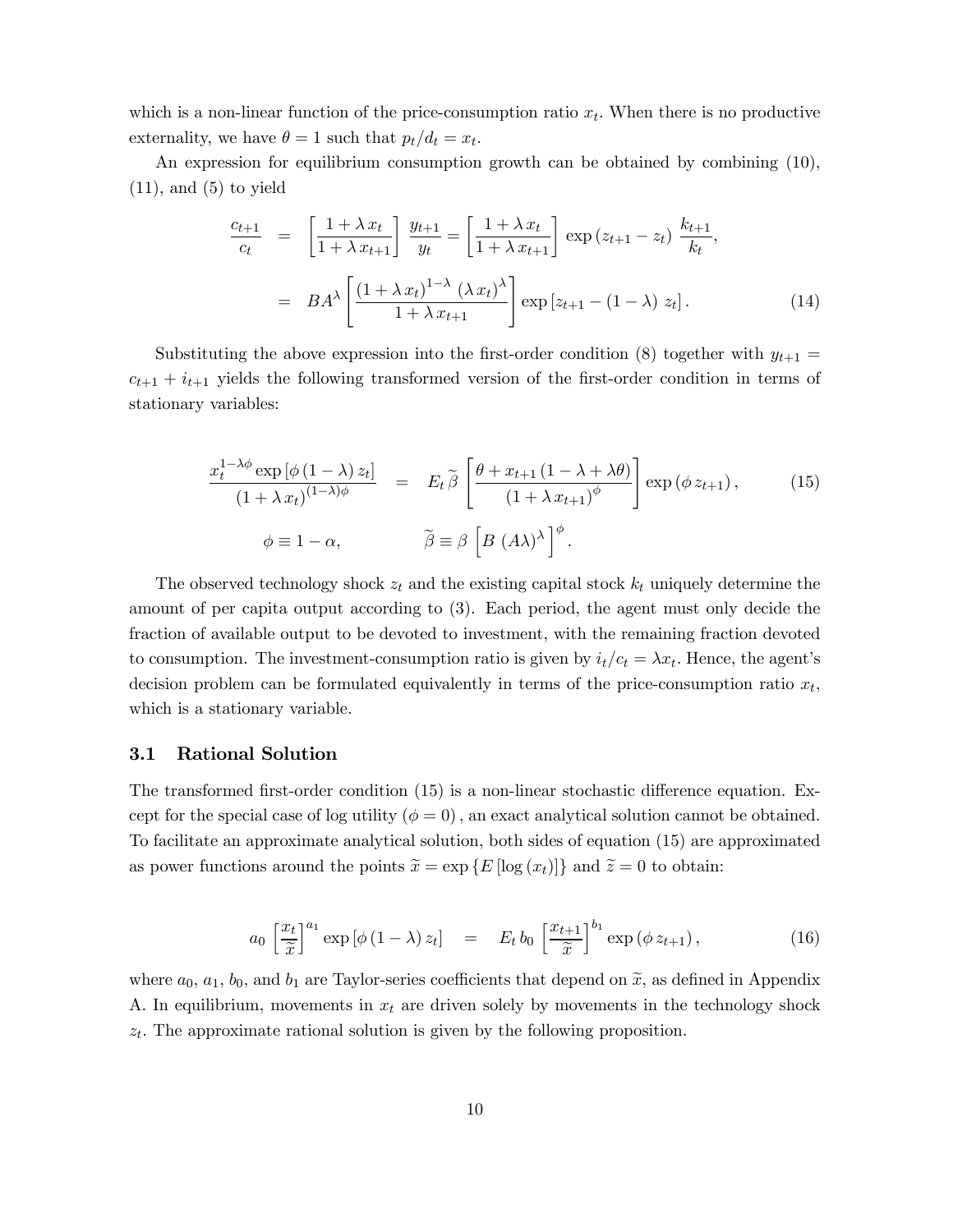Proposition 1. An approximate analytical solution for the rational price-consumption ratio is given by

$$
x_t = \widetilde{x} \exp(\gamma z_t),
$$

where  $\tilde{x} = \exp\{E[\log(x_t)]\}$  is the approximation point and  $\gamma$  is given by

$$
\gamma = \frac{\phi \left[ \rho - (1 - \lambda) \right]}{a_1 - \rho b_1}.
$$

Proof: See Appendix A.

In the special case of logarithmic utility, we have  $\phi = 0$  such that  $\gamma = 0$ , resulting in  $x_t = \tilde{x}$  for all t. From equation (13), the price-dividend ratio  $p_t/d_t$  is also constant in the logarithmic case. When  $\phi \neq 0$ , the valuation ratios  $x_t$  and  $p_t/d_t$  respond to technology shocks. The direction of movement depends on the relative magnitudes of the income and substitution effects of the shock, which in turn are governed by the elasticity of intertemporal substitution (EIS), as given by  $1/(1 - \phi)$ . When  $\alpha > 1$ , we have  $\phi < 0$ , such that EIS  $< 1$ . The sign of the technology response coefficient  $\gamma$  depends not only on the sign of  $\phi$ , but also on the sign of  $\rho - (1 - \lambda)$ .<sup>12</sup> In the baseline calibration, the result is  $\gamma > 0$ . When  $\gamma > 0$ , the substitution effect of a positive technology shock dominates the income effect such that investment increases relative to consumption, thus causing the ratio  $x_t = (i_t/\lambda)/c_t$  to rise. For moderate levels of risk aversion,  $x_t$  and  $p_t/d_t$  exhibit very little volatility because the income and substitution effects of a technology shock largely offset one another.

#### 3.2 Near-Rational Bubble Law of Motion

The first-order condition (8) imposes a no-arbitrage condition from period  $t$  to  $t + 1$ . Since equation (8) does not enforce a transversality condition, it admits solutions where the equity price  $p_t$  can deviate from the rational solution implied by fundamentals alone. So-called "rational bubble" solutions have been proposed as a way to account for the empirical observation that equity prices appear excessively volatile relative to a discounted stream of dividends or cash flows. The underlying assumption is that agents are forward-looking, but not to the extreme degree implied by the transversality condition.<sup>13</sup>

The equity price  $p_t = i_t / \lambda$  in equation (8) can be disaggregated as follows

$$
p_t = p_t^{\mathrm{f}} + p_t^{\mathrm{b}},\tag{17}
$$

where  $p_t^{\rm f} = i_t^{\rm f}/\lambda$  and  $p_t^{\rm b} = i_t^{\rm b}/\lambda$  are the fundamental and bubble components of the equity price which are directly proportional to the fundamental and bubble components of investment,

<sup>&</sup>lt;sup>12</sup> For all calibrations examined,  $a_1 - \rho b_1 > 0$ .<br><sup>13</sup> See Lansing (2010) for a review of the literature on rational bubbles and the numerous theoretical caveats that govern their existence.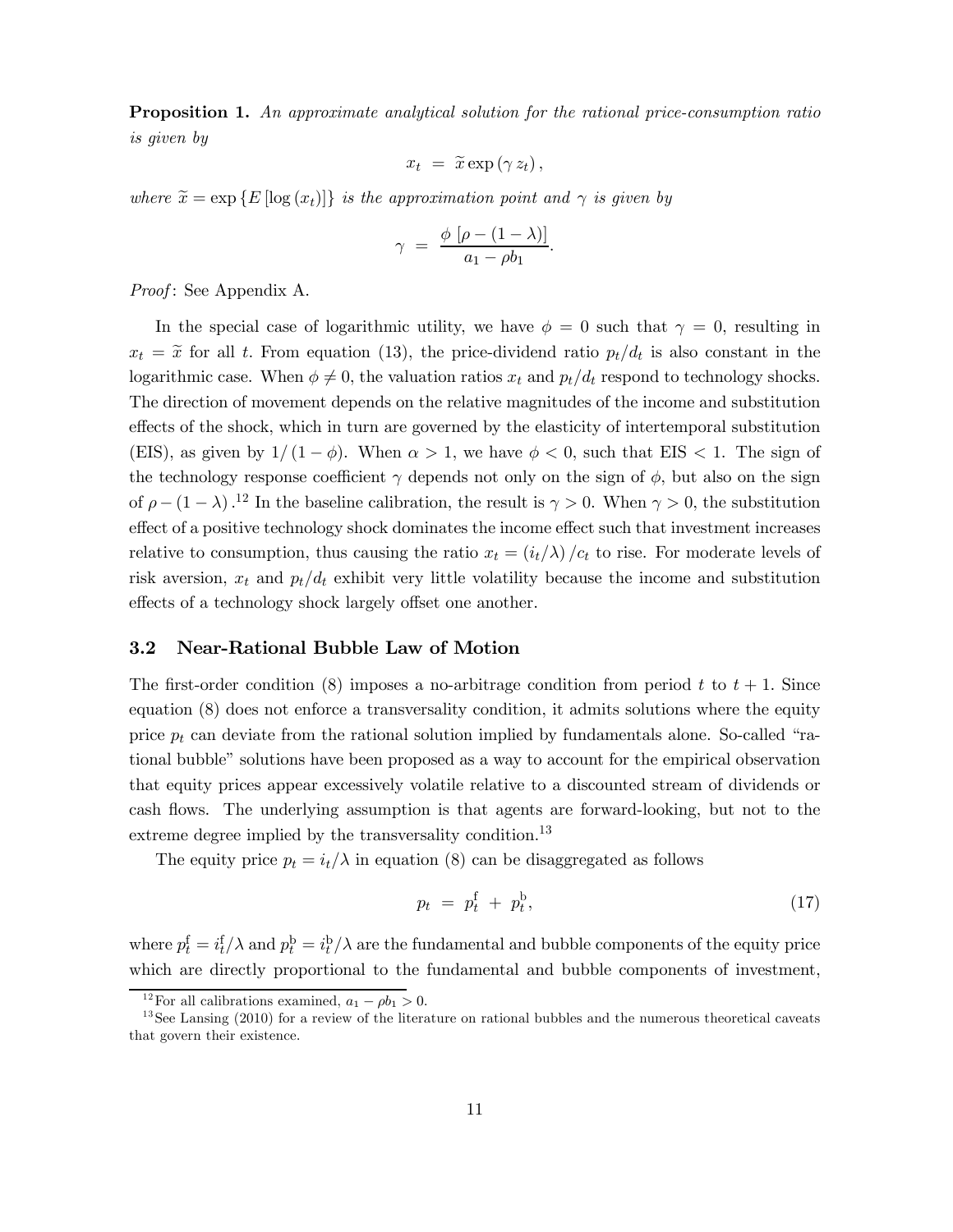denoted by  $i_t^f$  and  $i_t^b$ . Substituting the above equation into (8) yields the following pair of no-arbitrage conditions:

$$
\underbrace{i_{t}^{f} / \lambda}_{p_{t}^{f}} = E_{t} \beta \left[ \frac{c_{t+1}}{c_{t}} \right]^{-\alpha} \underbrace{[\theta y_{t+1} - i_{t+1}^{f} - i_{t+1}^{b} + \underbrace{i_{t+1}^{f} / \lambda}_{p_{t+1}^{f}],} \qquad (18)
$$

$$
\underbrace{i_t^b/\lambda}_{p_t^b} = E_t \beta \underbrace{\begin{bmatrix} c_{t+1} \\ c_t \end{bmatrix}^{-\alpha}}_{p_{t+1}^b} \underbrace{i_{t+1}^b/\lambda}_{p_{t+1}^b}.
$$
\n(19)

In equation (18), the fundamental component of the equity price  $p_t^f$  is equal to the expected discounted value of next period's payoff amount  $d_{t+1}+p_{t+1}^{\text{f}}$ . In contrast to a Lucas (1978) type model where consumption and dividends are exogenous, the bubble component here influences both the stochastic discount factor  $\beta (c_{t+1}/c_t)^{-\alpha}$  and the dividend  $d_{t+1}$ . Hence, feedback from the bubble component affects the fundamental equity price, similar to the model of Weil (1990). In equation (19), the bubble component of the equity price  $p_t^b$  is equal to the expected discounted value of next period's bubble price  $p_{t+1}^{\mathrm{b}}$ , with no regard for dividends. Hence, while the bubble component of investment  $i_t^b$  augments the stock of physical capital via equation (5), the shareholders who supply the investment funds to the capitalist-entrepreneur receive no claim to any extra dividends; their expected return on the additional funds derives solely from the prospect for price appreciation of their shares.

Defining  $x_t^f \equiv p_t^f/c_t$  and  $x_t^b \equiv p_t^b/c_t$ , the no-arbitrage conditions (18) and (19) can be written as

$$
x_t^{\mathbf{f}} = E_t \beta \left[ \frac{c_{t+1}}{c_t} \right]^\phi \left[ \theta + x_{t+1}^{\mathbf{f}} \left( 1 - \lambda + \lambda \theta \right) - x_{t+1}^{\mathbf{b}} \lambda \left( 1 - \theta \right) \right], \tag{20}
$$

$$
x_t^{\mathbf{b}} = E_t \beta \left[ \frac{c_{t+1}}{c_t} \right]^{\phi} x_{t+1}^{\mathbf{b}}, \tag{21}
$$

where  $\phi \equiv 1 - \alpha$  and have I substituted in  $y_{t+1} = c_{t+1} + i_{t+1}^{\text{f}} + i_{t+1}^{\text{b}}$ . Equation (21) implies that the bubble component of the price-consumption ratio  $x_t^{\mathrm{b}}$  must grow over time in expectation by a sufficient amount to offset the discounting implied by the stochastic discount factor. A rational bubble solution that satisfies (21) exactly would thus deliver the result that  $x_t^b$ is non-stationary, ruling out the existence of a balanced growth path. Moreover, as shown by Lansing (2010), there can be a continuum of rational bubble solutions that satisfy the no-arbitrage condition, with solutions along the continuum exhibiting different equilibrium responses to fundamental state variables. The representative agent must postulate a solution for  $x_t^b$  in order to evaluate the conditional expectation on the right side of the no-arbitrage condition. For risk aversion coefficients near unity, the no-arbitrage condition can be written as  $x_t^{\rm b} \simeq \beta E_t x_{t+1}^{\rm b}$ , which shows that the postulated solution can have a strong influence on the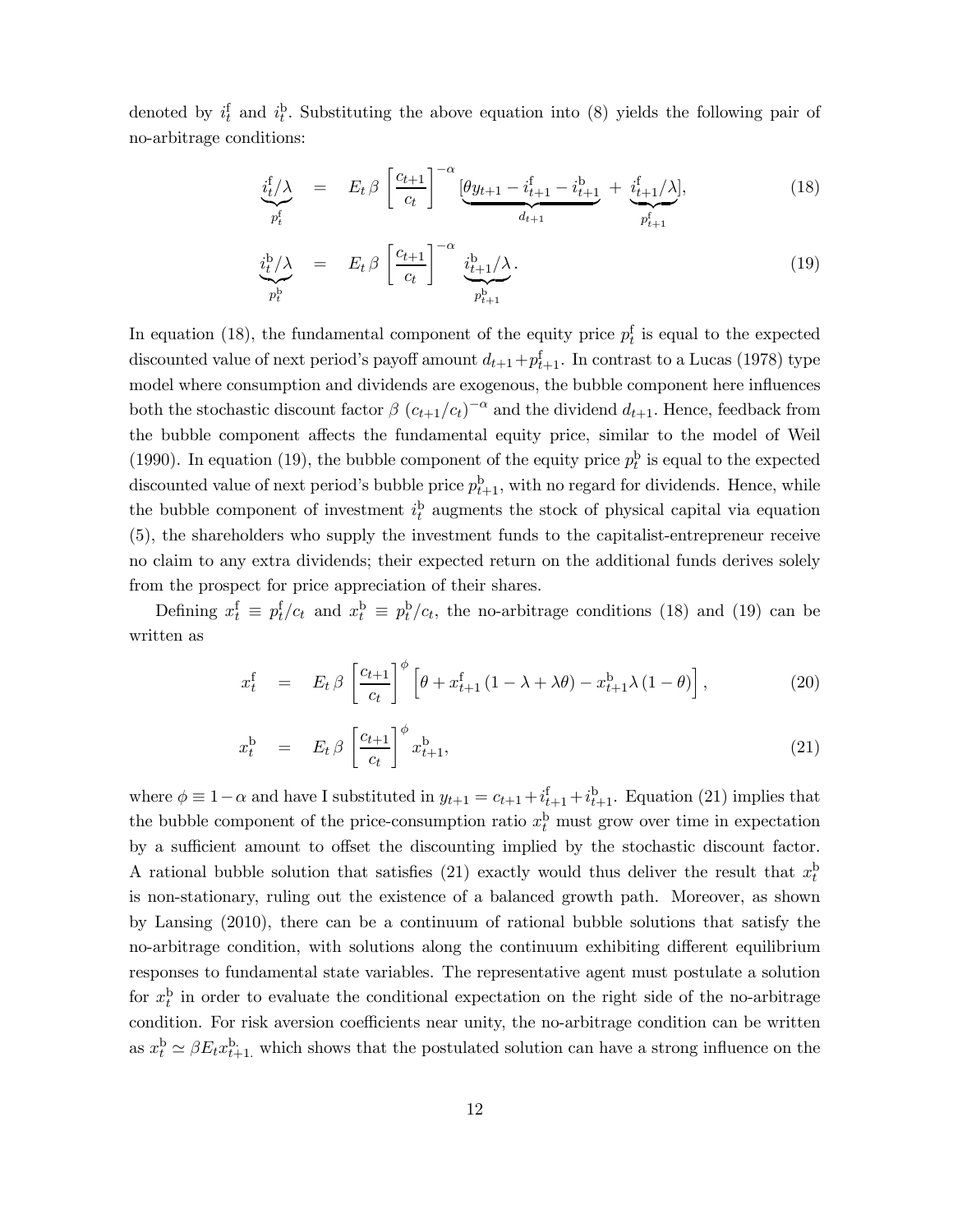resulting no-arbitrage value. Depending on the functional form of the postulated solution, the agent's expectations may become self-fulfilling, allowing for multiple rational bubble solutions.

To sidestep the complications associated with rational bubbles, I postulate the following stationary law of motion for the bubble component:

$$
x_t^{\mathrm{b}} = x_t^{\mathrm{f}} \left[ \exp(\gamma^{\mathrm{b}} z_t) - 1 \right],\tag{22}
$$

where  $\gamma^{\rm b}$  is a parameter that governs the response to observed technology shocks. The bubble is "intrinsic" in the terminology of Froot and Obstfeld (1991) because the bubble law of motion depends solely on fundamentals; there are no extraneous shocks or sunspot variables. Consistent with the historical examples provided by Shiller (2000), equation (22) implies that fundamental technology innovations are important to investors, but their effects are amplified whenever  $\gamma^{\rm b} > 0$ . Under this formulation, a sequence of sufficiently large technology innovations can produce large excursions away from the fundamental equity price. Notice that for any value of  $\gamma^b$ , the bubble law of motion satisfies the no-arbitrage condition (21) exactly when  $z_t = z_{t+1} = 0$ . Later, in the model simulations, I will show that the bubble law of motion is "near-rational" in the sense that it approximately satisfies the no-arbitrage condition for most realizations of  $z_t$  and  $z_{t+1}$ . Unlike a rational bubble solution, the near-rational law of motion allows the equity price to occasionally dip below the equilibrium value implied by Proposition 1 for the bubble-free economy.

#### 3.3 Fundamental Solution in the Bubble Economy

The expression for  $c_{t+1}/c_t$  in the bubble economy takes the same form as equation (14), but now  $x_t = x_t^{\text{f}} + x_t^{\text{b}}$ . Similarly, the form of equations (10) through (13) carry over to the bubble economy. Substituting  $c_{t+1}/c_t$  from equation (14) into the fundamental no-arbitrage condition (20) and then also substituting in  $x_t = x_t^f + x_t^b$ , with  $x_t^b$  given by the bubble law of motion (22) yields the following equation that governs the evolution of the fundamental price-consumption ratio  $x_t^f$  in the bubble economy:

$$
\frac{(x_t^f)^{1-\lambda\phi}\exp\left[\phi\left(1-\lambda-\lambda\gamma^b\right)z_t\right]}{\left[1+\lambda\,x_t^f\exp\left(\gamma^b z_t\right)\right]^{(1-\lambda)\phi}} = E_t\,\widetilde{\beta}\,\left\{\frac{\theta+x_{t+1}^f\left[1-\lambda\left(1-\theta\right)\exp\left(\gamma^b z_{t+1}\right)\right]}{\left[1+\lambda\,x_{t+1}^f\exp\left(\gamma^b z_{t+1}\right)\right]^\phi}\right\}\exp\left(\phi z_{t+1}\right),\tag{23}
$$

where  $\phi$  and  $\beta$  are defined as before. The above expression collapses to equation (15) when  $\gamma^{\rm b} = 0$  such that  $x_t = x_t^{\rm f}$ .

To facilitate an approximate analytical solution for  $x_t^f$ , I proceed as before and approximate both sides of equation (23) as power functions around the points  $\tilde{x}^f = \exp\{E[\log(x_t^f)]\}$  and  $\tilde{z} = 0$  to obtain:

$$
a_0^f \left[ \frac{x_t^f}{\widetilde{x}^f} \right]^{a_1^f} \exp\left(a_2^f z_t\right) = E_t b_0^f \left[ \frac{x_{t+1}^f}{\widetilde{x}^f} \right]^{b_1^f} \exp\left(b_2^f z_{t+1}\right), \tag{24}
$$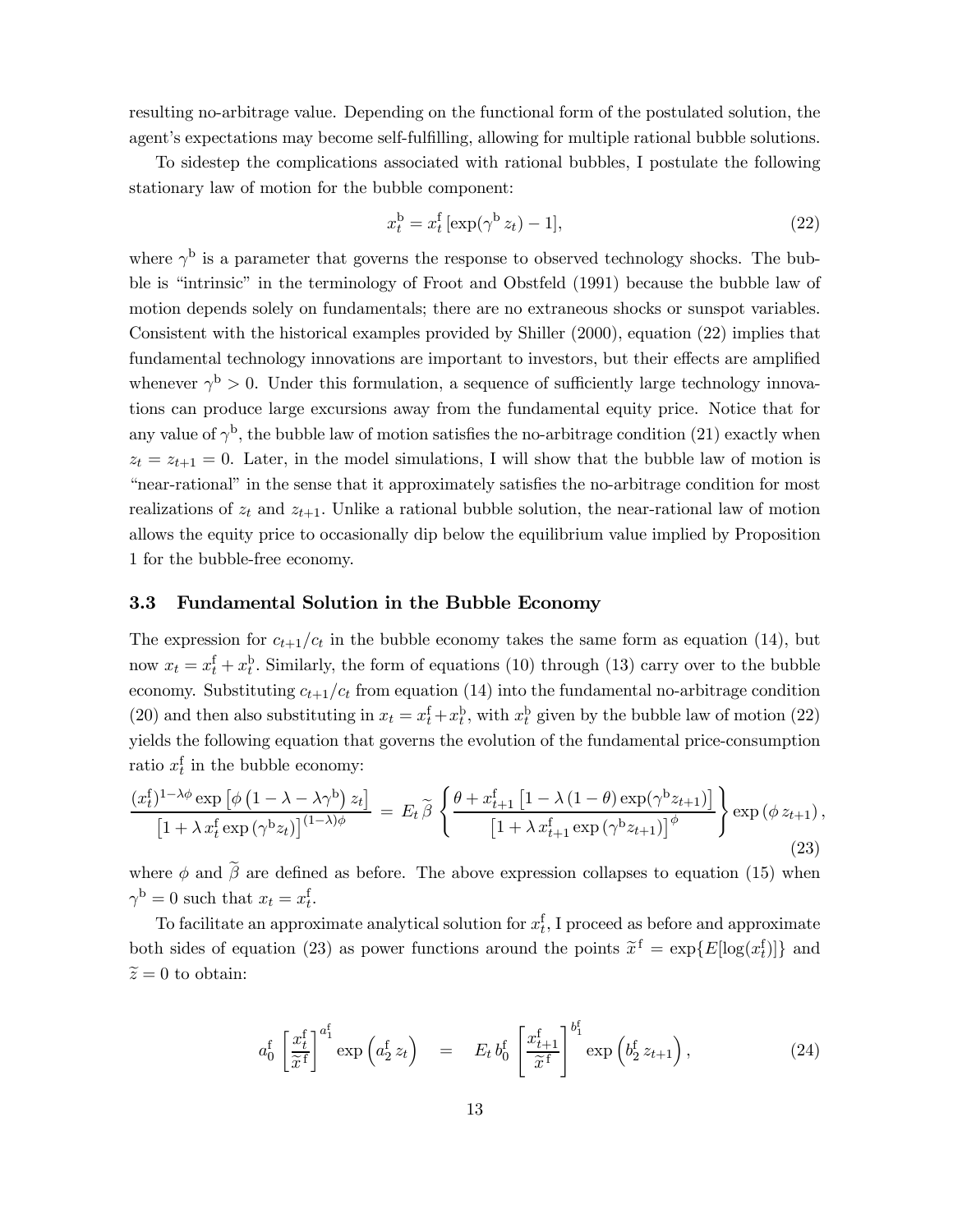where  $a_0^f$ ,  $a_1^f$ ,  $a_2^f$ ,  $b_0^f$ ,  $b_1^f$ , and  $b_2^f$  are Taylor-series coefficients that depend on  $\tilde{x}^f$  and  $\gamma^b$ , as shown in Appendix B. The approximate fundamental solution is given by the following proposition.

Proposition 2. An approximate analytical solution for the fundamental price-consumption ratio in the bubble economy is given by

$$
x_t^{\rm f} = \tilde{x}^{\rm f} \exp(\gamma^{\rm f} z_t),
$$

where  $\widetilde{x}^{\text{f}} = \exp\{E[\log(x_t^{\text{f}})]\}$  is the approximation point and  $\gamma^{\text{f}}$  is given by

$$
\gamma^{\text{f}} = \frac{\rho b_2^{\text{f}} - a_2^{\text{f}}}{a_1^{\text{f}} - \rho b_1^{\text{f}}}.
$$

Proof: See Appendix B.

Substituting the laws of motion for  $x_t^f$  and  $x_t^b$  into the definitional relationship  $x_t = x_t^f + x_t^b$ yields the following approximate expression for the total price-consumption ratio

$$
x_t = \tilde{x}^f \exp[(\underbrace{\gamma^f}_{\text{depends}} + \gamma^b) z_t],
$$
\n(25)

which collapses to the rational solution from Proposition 1 when  $\gamma^{\rm b} = 0$  or when  $z_t = 0$ . The above equation implies  $E[\log(x_t)] = E[\log(x_t)]$ . When  $\gamma^{\rm b} > 0$ , the price-consumption ratio "overreacts" to innovations in technology, thereby generating excess volatility.

The total price-dividend ratio is given by

$$
\frac{p_t}{d_t} = \frac{p_t^{\text{f}} + p_t^{\text{b}}}{d_t} = \frac{x_t}{\theta - (1 - \theta) \lambda x_t}.
$$
\n(26)

where  $x_t = x_t^{\text{f}} + x_t^{\text{b}}$ . Due to the non-linear nature of the above equation, the presence of excess volatility in  $x_t$  can generate sharp run-ups and crashes in the price-dividend ratio which resemble patterns observed in long-run U.S. data.

### 4 Model Calibration

A time period in the model is taken to be one year. The technology response parameter  $\gamma^{\rm b}$ in the bubble law of motion (22) is calibrated so that the bubble model matches the volatility of the price-dividend ratio in long-run annual U.S. data. This method of calibrating  $\gamma^{\rm b}$  is analogous to the manner in which the exogenous crash probability parameter might be chosen in a particular class of rational bubble models.<sup>14</sup> The remaining parameters of the model

<sup>&</sup>lt;sup>14</sup>The procedure for calibrating  $\gamma^b$  abstracts from the underlying source of excess volatility. Reduced-form modeling devices such as this are often employed in macroeconomics. Examples include Calvo-type sticky price models which abstract from the underlying source of price stickiness, or money-in-the-utility-function models which abstract from the underlying role played by money in facilitating transactions.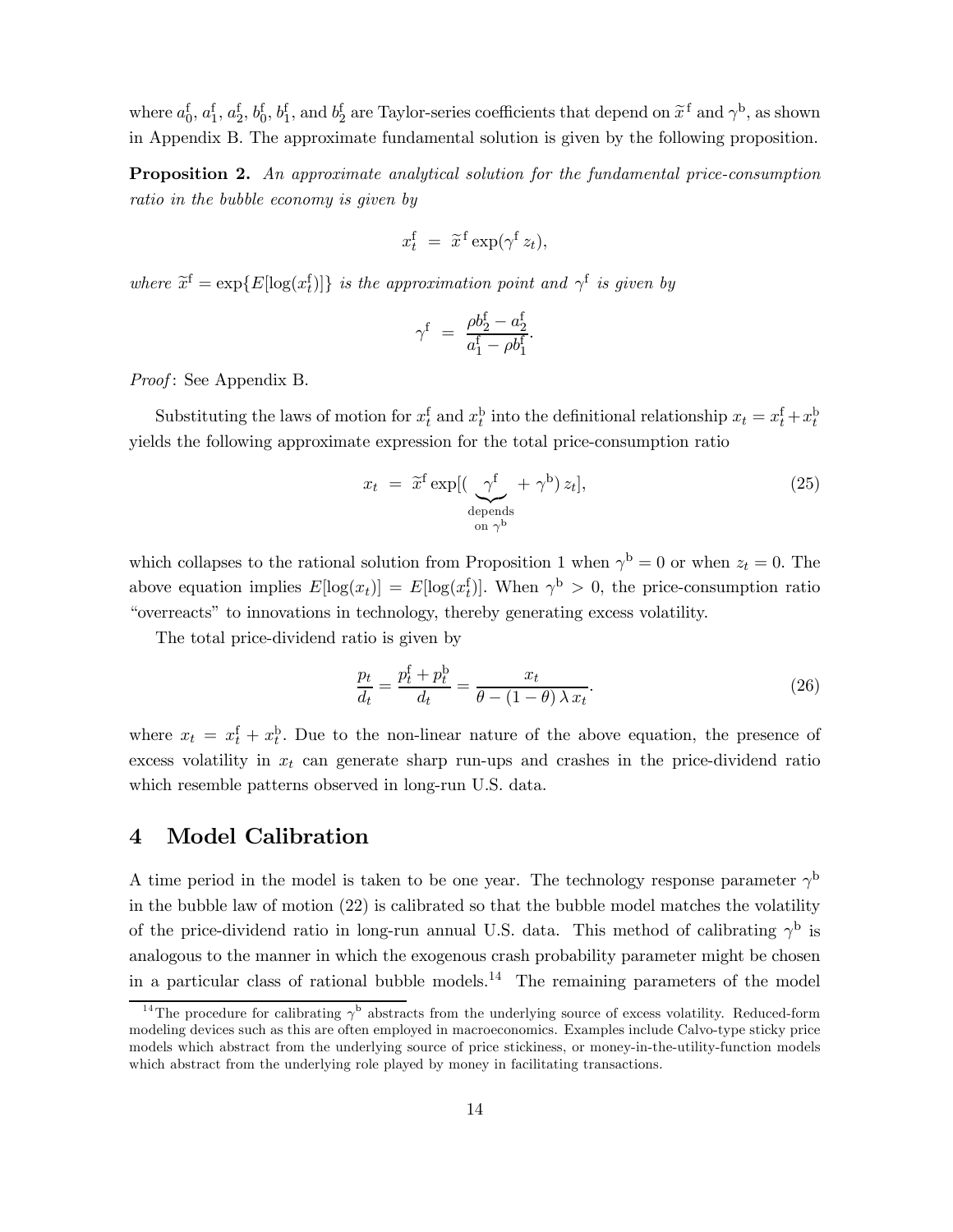are chosen simultaneously to match various empirical targets, as summarized in Table 1. For example, the volatility of the technology shock innovation  $\sigma_{\epsilon}$  is chosen so that the model matches the standard deviation of real per capita consumption growth in long-run annual U.S. data. Appendix C contains the approximate analytical moments that are used as a starting point to calibrate the nonlinear model.

The rational model employs the same parameter values as the bubble model, except that  $\gamma^{\rm b} = 0$  for the rational model. I examine a range of values for the externality parameter  $\theta$  and the risk aversion coefficient  $\alpha$ . Specifically, I consider  $\theta \in \{0.4, 0.6, 1.0\}$  and  $\alpha \in$  $\{0.5, 1.0, 1.5, 2.0, 2.5\}$ . The baseline calibration is  $\theta = 0.4$  and  $\alpha = 1.5$ . Whenever  $\theta$  or  $\alpha$  is changed, the remaining parameters are re-adjusted to maintain the same targets shown in Table 1.

Given the calibrated values of  $\lambda$  and  $B$  shown in Table 1, equation (6) can be used to recover the implied curvature parameter  $\psi_1$  for comparison with Barlevy (2004). Assuming an annual depreciation rate of  $\delta = 0.1$ , equation (6) yields  $\psi_1 = 0.59$  when  $\theta = 0.4$ , and yields  $\psi_1 = 0.12$  when  $\theta = 1.0$ . Barlevy (2004) considers values in the range  $0.12 \le \psi_1 \le 0.26$  for an endogenous growth model that corresponds to the  $\theta = 1.0$  case. As  $\psi_1 \rightarrow 1.0$ , the implied adjustment costs approach zero. Hence, the calibration methodology used here delivers lower implied adjustment costs when  $\theta$  < 1.

| Parameter           |       | Value |                    | Description/Empirical Target                          |
|---------------------|-------|-------|--------------------|-------------------------------------------------------|
| $\theta$            | 0.4   | 0.6   | 1.0                | Capital share of income.                              |
| $\alpha$            | 1.5   | 1.5   | 1.5                | Coefficient of relative risk aversion.                |
| А                   | 0.333 | 0.333 | 0.333              | Mean capital-output ratio $= 3$ .                     |
| $\lambda$           | 0.071 | 0.030 | 0.014              | Mean investment-output ratio $= 0.25$ .               |
| В                   | 1.217 | 1.100 | 1.056              | Mean consumption growth $= 2.03$ %.                   |
| $\sigma_{\epsilon}$ | 0.054 |       | $0.072\quad 0.086$ | Standard deviation of consumption growth $= 3.51$ %.  |
| $\rho$              | 0.9   | 0.9   | 0.9                | Corr. $(p_t/d_t, p_{t-1}/d_{t-1}) \simeq 0.9$ .       |
| β                   | 0.968 | 0.969 | 0.970              | Mean price-dividend ratio $= 26.6$ .                  |
| $\sim$ b            | 2.305 | 2.410 | 2.560              | Standard deviation of price-dividend ratio $= 13.8$ . |

Table 1: Example Calibrations for the Bubble Model

When  $\theta = 0.4$  and  $\alpha = 1.5$ , the parameter values in Table 1 yield  $\gamma = 0.069$  in the rational model from Proposition 1 and  $\gamma^f = -0.752$  in the bubble model from Proposition 2. The presence of the bubble thus alters the nature of the fundamental solution. The small positive value of  $\gamma$  in the rational model implies that a favorable technology shock brings about a small increase in the ratio  $i_t/c_t$ . But in the bubble model, we have  $\gamma^{\rm f} + \gamma^{\rm b} = 1.55$ , so that a favorable technology shock brings about a large increase in the ratio  $i_t/c_t$ , thereby magnifying the volatility of the equity price relative to consumption and dividends. When a favorable technology shock increases the bubble component of investment, less resources are available for paying dividends which are given by  $\theta y_t - i_t$ . All else equal, a dividend cut pushes down the fundamental component of the equity price and fundamental investment. The fact that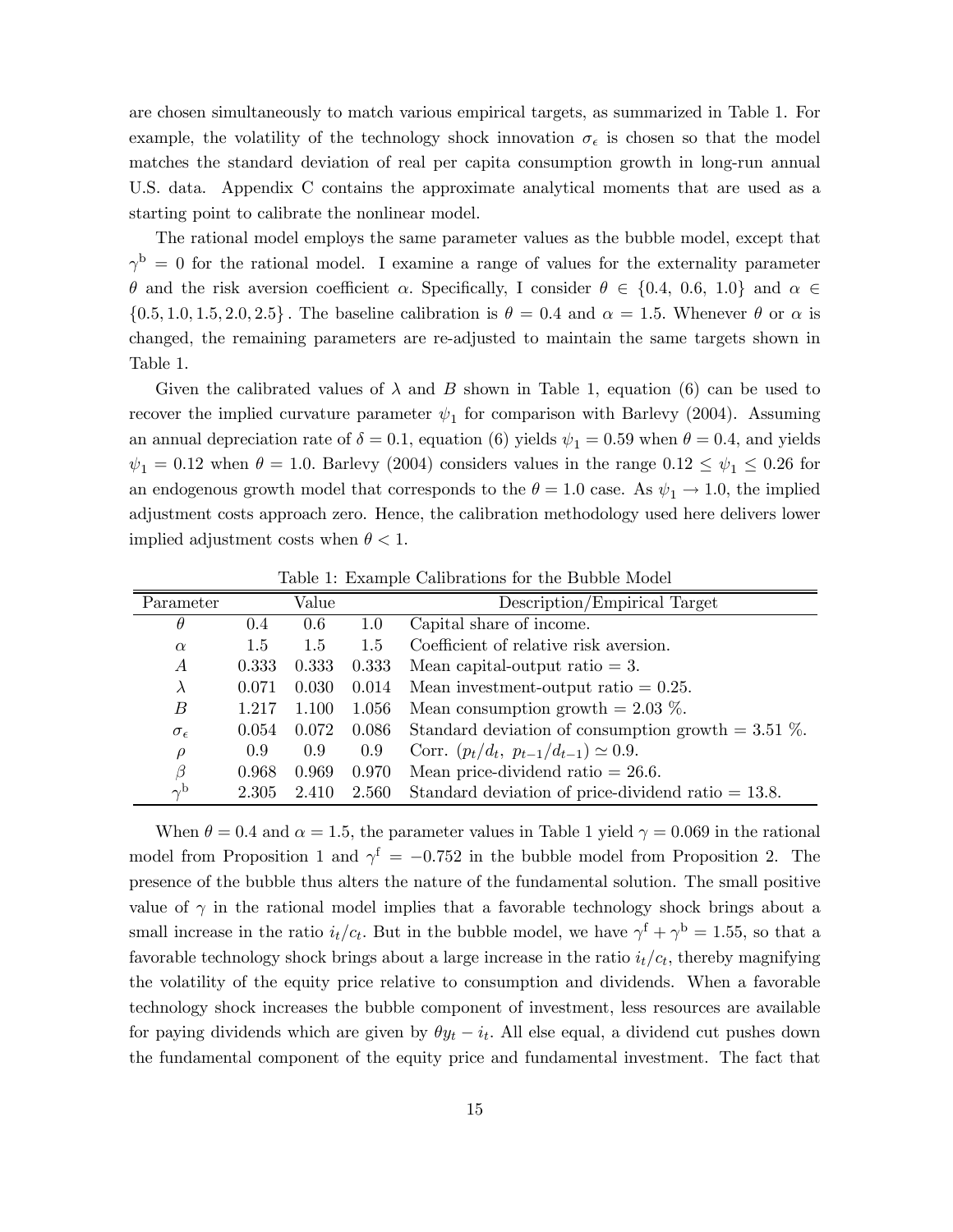$\gamma^{\rm f}$  < 0 shows that the fundamental investment response serves to partially undo the extra investment induced by the bubble.

### 5 Near-Rational Bubble Dynamics

The top panel of Figure 6 checks the conformance of the bubble law of motion (22) with the no-arbitrage condition (21) for the baseline calibration with  $\theta = 0.4$  and  $\alpha = 1.5$ . Other calibrations produced similar results. To construct the no-arbitrage value, I employ the following power-function approximation for consumption growth that is derived in Appendix C:

$$
\frac{c_{t+1}}{c_t} = \exp(\widetilde{\mu}^f) \left[ \frac{x_{t+1}}{\widetilde{x}^f} \right]^{h_1} \left[ \frac{x_t}{\widetilde{x}^f} \right]^{h_2} \exp\left[z_{t+1} - (1-\lambda) z_t\right] \tag{27}
$$

where  $\tilde{\mu}^f$  is the endogenous trend growth rate of consumption that depends on  $\tilde{x}^f$  and  $\gamma^b$ , and  $h_1$  and  $h_2$  are Taylor-series coefficients. To evaluate the conditional expectation on the right side of the no-arbitrage condition, I insert the approximate laws of motion for  $x_{t+1}$  and  $x_t$  from equation (25) into the consumption growth equation (27), resulting in the following expression:

$$
\beta \left[ \frac{c_{t+1}}{c_t} \right]^{\phi} x_{t+1}^b = \beta \exp \left\{ \phi \widetilde{\mu}^f + \phi \left[ h_1(\gamma^f + \gamma^b) + 1 \right] z_{t+1} + \phi \left[ h_2(\gamma^f + \gamma^b) - 1 + \lambda \right] z_t \right\} x_{t+1}^b
$$

$$
= \beta \widetilde{x}^f \exp \left\{ \phi \widetilde{\mu}^f + \phi \left[ h_2(\gamma^f + \gamma^b) - 1 + \lambda \right] z_t \right\}
$$

$$
\times \exp \left\{ \phi \left[ h_1(\gamma^f + \gamma^b) + 1 \right] z_{t+1} \right\}
$$

$$
\times \left\{ \exp \left[ (\gamma^f + \gamma^b) z_{t+1} \right] - \exp(\gamma^f z_{t+1}) \right\}, \tag{28}
$$

where I have also substituted in the postulated bubble law of motion for  $x_{t+1}^{\mathrm{b}}$  from equation  $(22)$ . The second line of the equation groups terms that are known at time t. Given the stochastic process for  $z_{t+1}$ , the conditional expectation of the above expression can be computed analytically each period to provide a no-arbitrage value for  $x_t^{\text{b}}$  that satisfies equation (21) by construction.

Similarly, the bottom panel of Figure 6, checks the conformance of the total price-consumption ratio  $x_t$  with the following no-arbitrage condition implied by the first-order condition  $(8)$ :

$$
x_t = E_t \beta \left[ \frac{c_{t+1}}{c_t} \right]^{\phi} \left[ \theta + x_{t+1} \left( 1 - \lambda + \lambda \theta \right) \right]. \tag{29}
$$

To evaluate the conditional expectation on the right-side of the above expression, I again make use of the consumption growth approximation (27) together with the approximate laws of motion for  $x_{t+1}$  and  $x_t$  from equation (25). As before, the conditional expectation is computed analytically each period to provide a no-arbitrage value for  $x_t$  that satisfies equation (29) by construction.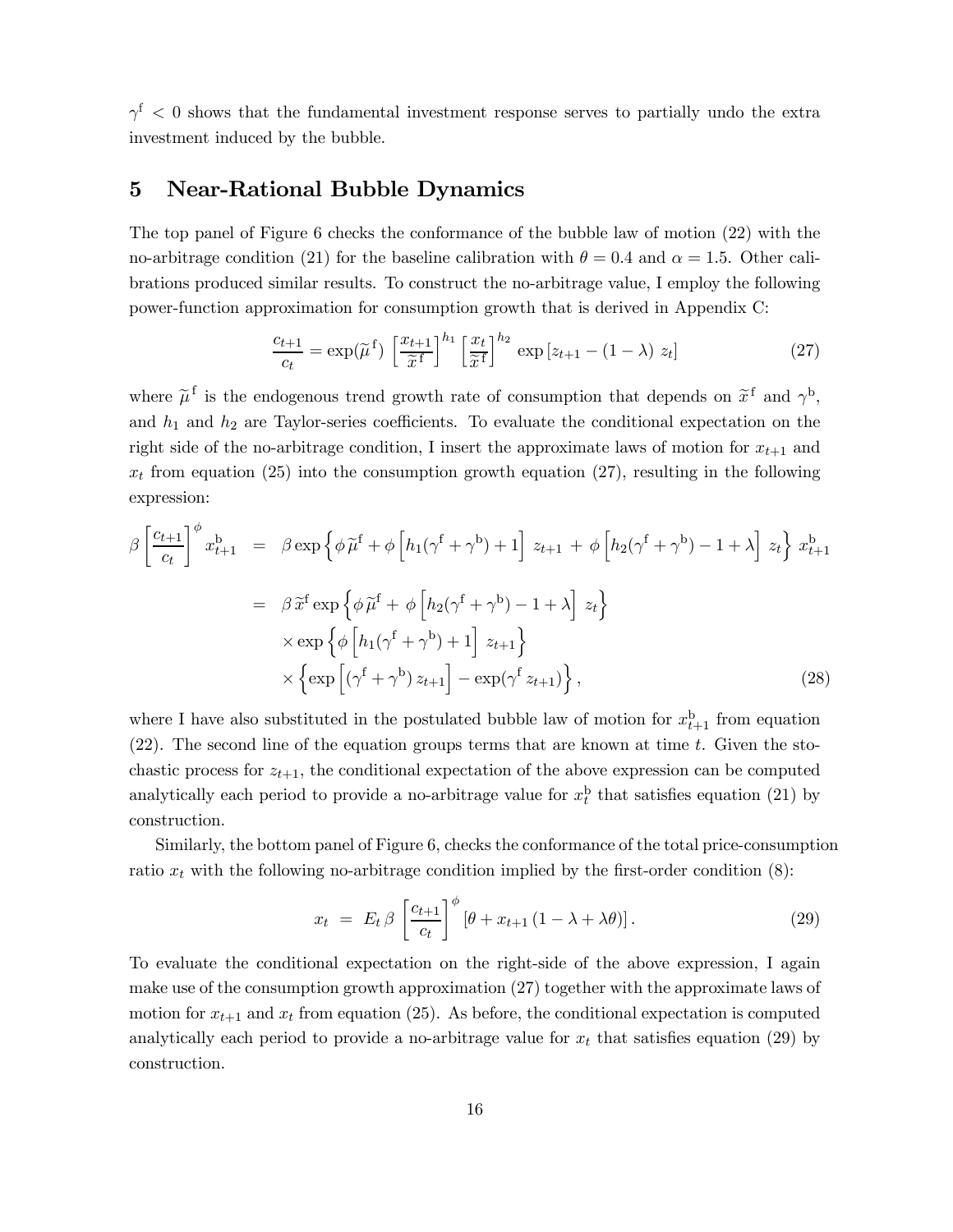Figure 6 plots the constructed no-arbitrage values versus  $x_t^b$  and  $x_t$  from the calibrated model. In both cases, there is close agreement between the two series except for extreme realizations of the technology shock that correspond to extreme readings for  $x_t^{\text{b}}$ . Recall that the postulated bubble law of motion satisfies the no-arbitrage condition exactly when  $z_t$  $z_{t+1} = 0$ . But even for moderate shock realizations, there is close agreement between the two series showing that there is little opportunity for arbitrage. Intuitively, due to the selfreferential nature of the no-arbitrage conditions, the postulated law of motion for the bubble component is close to self-fulfilling.

An AR(1) regression on data for  $x_t^b$  generated by the calibrated law of motion (22) yields  $x_t^b = 0.897 x_{t-1}^b + 0.002$ . Whereas the typical rational bubble solution yields non-stationary behavior for the price-consumption ratio, the near-rational bubble considered here is stationary but highly persistent.

A natural question to ask is whether the postulated bubble law of motion (22) is learnable. Similar to the near-rational bubble solution presented in Lansing (2010), equation (22) is underparameterized relative to a rational bubble solution that would satisfy the no-arbitrage condition (21) exactly. Given data on  $x_t$ ,  $x_t^f$ , and  $z_t$ , the agent could estimate the technology response parameter for the near-rational bubble component as follows

$$
\gamma^{\mathrm{b}} = \frac{Cov\left[\log\left(x_t/x_t^{\mathrm{f}}\right), z_t\right]}{Var\left(z_t\right)},\tag{30}
$$

where  $x_t = x_t^{\text{f}} + x_t^{\text{b}}$ . In a typical real-time learning algorithm, the most-recent estimate of  $\gamma^{\rm b}$  would be allowed to influence the evolution of  $x_t^{\rm f}$  and  $x_t^{\rm b}$  by solving (20) and (21) each period, where the agent's conditional forecasts would be computed using the postulated law of motion, as in equation (28) above. The agent's estimate of  $\gamma^{\rm b}$  would then be updated and the simulation continued until some sort of convergence criteria is achieved.<sup>15</sup> As an approximation to such an algorithm, I generate data for  $x_t^f$  and  $x_t^b$  under the baseline calibration with  $\theta = 0.4$ and  $\alpha = 1.5$ . The data is generated by jointly solving the no-arbitrage conditions (20) and (21), with  $\gamma^{\rm b} = 2.305$  (the postulated value). The agent's conditional forecasts are computed using the postulated law of motion (22). Using this data, the estimated technology response parameter from equation (30) is  $\gamma^{b} = 2.1$ , which is reasonably close to the postulated value used to generate the data. From the agent's perspective, sampling variation in the covariance between  $\log(x_t/x_t^{\text{f}})$  and  $z_t$  could account for the deviation between the estimated value and the postulated value. Qualitatively similar results are obtained for other calibrations. Hence, to a first approximation , the postulated law of motion for the bubble is consistent with data generated by an actual law of motion.

 $15$  For examples of real-time learning algorithms along these lines, see Lansing (2009, section 4.1) and Lansing (2010, section 4.3).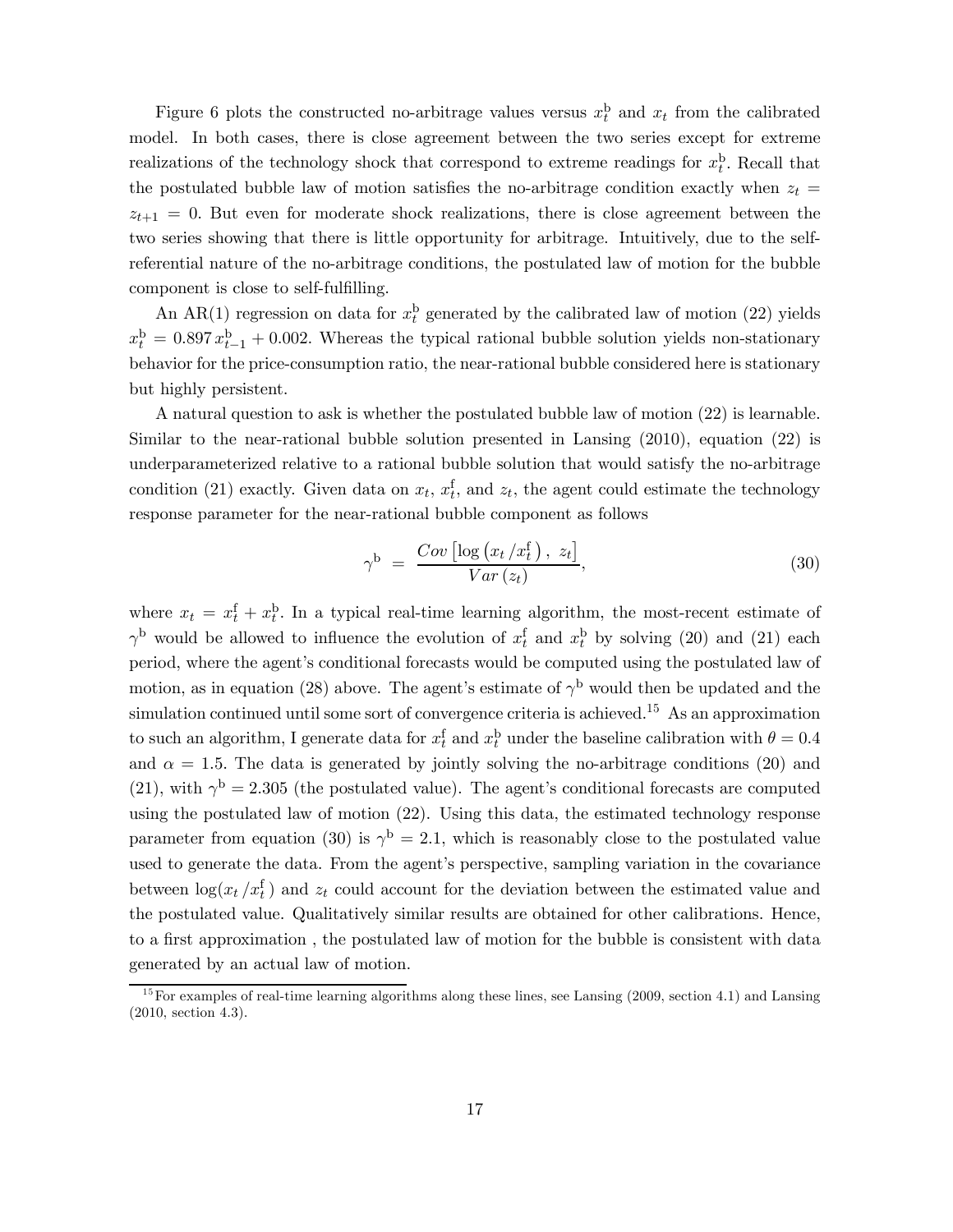### 6 Model Simulations

This section demonstrates the ability of the bubble model to match various features of long-run U.S. data.

Table 2 presents unconditional moments computed from long simulations, where  $\mu_{t+1}^d \equiv$  $\log (d_{t+1}/d_t)$  and  $\mu_{t+1}^c \equiv \log (c_{t+1}/c_t)$  are the growth rates of dividends and consumption, respectively. The table also reports the corresponding statistics from long-run U.S. data.<sup>16</sup>

|                    |           | Rational  | <b>Bubble</b> |
|--------------------|-----------|-----------|---------------|
| Statistic          | U.S. Data | Model     | Model         |
| Mean $p_t/d_t$     | 26.6      | 23.0      | 26.5          |
| Std. Dev.          | 13.8      | 0.38      | 13.8          |
| Skew.              | 2.20      | 0.03      | 4.23          |
| Kurt.              | 8.21      | 2.94      | 44.3          |
| Corr. Lag $1$      | 0.93      | 0.90      | 0.84          |
| Mean $R_{t+1}$     | $7.84\%$  | $6.66~\%$ | $7.27\%$      |
| Std. Dev.          | 17.8 %    | $6.06\%$  | 12.1 %        |
| Corr. Lag 1        | 0.04      | $-0.04$   | $-0.06$       |
| Mean $\mu_{t+1}^d$ | $1.37\%$  | $2.03\%$  | $2.04\%$      |
| Std. Dev.          | 11.7 %    | 4.96 $%$  | $8.25\%$      |
| Corr. Lag $1$      | 0.13      | $-0.03$   | $-0.03$       |
| Mean $\mu_{t+1}^c$ | $2.03\%$  | $2.03\%$  | $2.04\%$      |
| Std. Dev.          | $3.51\%$  | $5.33\%$  | $3.51\%$      |
| Corr. Lag $1$      | $-0.07$   | $-0.03$   | 0.21          |

Table 2: Unconditional Asset Pricing Moments

Note: Model statistics are from a 15,000 period simulation with  $\theta = 0.4$ ,  $\alpha = 1.5$ .

Recall that the bubble model is calibrated to match the mean and volatility of the pricedividend ratio in the data. But the model also does a reasonably good job of matching other asset pricing moments. In particular, the U.S. price-dividend ratio exhibits positive skewness and excess kurtosis, which suggest the presence of nonlinearities in the data. The bubble model is able to capture these features because excess volatility in  $x_t$ , together with the nonlinear form of equations (22), (23), and (26), produces intermittent run-ups and crashes in the price-dividend ratio. In contrast, the rational model delivers very low volatility, near-zero skewness, and no excess kurtosis. The persistence of the price-dividend ratio in both models is inherited from the persistent technology shock process with  $\rho = 0.9$ .

The mean equity return for both models is just slightly below the long-run U.S. average of 7.84%. The volatility of returns in the bubble model is about twice that of the rational model (12.1% versus 6.06%), but somewhat below the return volatility of 17.8% in the data. Equation

 $16$ The sample periods for the U.S. data shown in Table 3 are as follows: price-dividend ratio 1871-2008, real equity return 1871-2008, real dividend growth 1872-2008, real per capita consumption growth 1890-2008. The price-dividend ratio in year t is defined as the value of the S&P 500 stock index at the beginning of year  $t + 1$ , divided by the accumulated dividend over year  $t$ .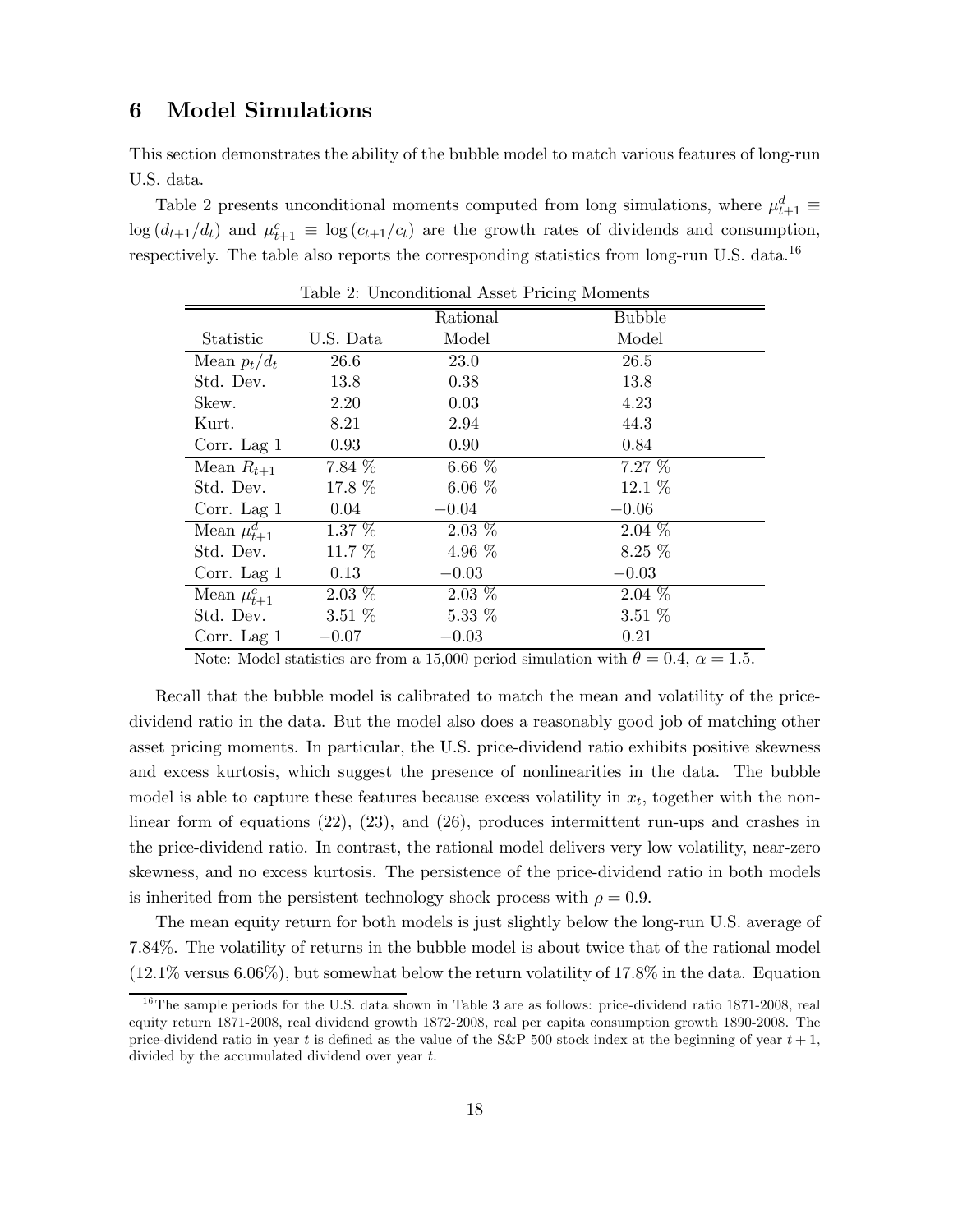(9) shows how excess volatility in investment contributes directly to excess volatility in the equity return. The reason the bubble model underpredicts the U.S. return volatility is because it underpredicts the volatility of dividend growth, which is one component of the return. The volatility of dividend growth in the bubble model is 8.25% whereas the corresponding figure in U.S. data is 11.7%. From equation (12), the volatility of dividend growth could be increased by introducing stochastic variation in either the production function parameter  $\theta$  or the capital adjustment cost parameter  $\lambda$ .

The bubble model is calibrated to match the first and second moments of per capita consumption growth in the data. Consumption growth in the bubble model exhibits small positive serial correlation, with a correlation coefficient of 0.21, whereas the correlation coefficient in the data is slightly negative at −007 In post-World War II U.S. consumption data, however, the correlation coefficient is around 0.20.

Figure 7 plots simulations from both models for the baseline calibration with  $\theta = 0.4$  and  $\alpha = 1.5$ . In the top left panel, the highly persistent and volatile nature of the price-dividend ratio in the bubble model gives rise to intermittent excursions away from the rational model value. The behavior of the model price-dividend ratio looks qualitatively similar to the U.S. data shown earlier in Figure 2. With  $\gamma^{b} > 0$ , the bubble component of the equity price increases in response to a positive technology shock, as does the total price-dividend ratio because  $\gamma^f + \gamma^b > 0$ . The technology-driven bubble episodes in the model coincide with economic booms and excess capital formation, as shown in the lower panels of Figure 7. Interestingly, the bubble model can also generate prolonged periods where the price-dividend ratio remains in close proximity to the rational value. This is because the bubble component remains close to zero so long as technology shocks remain small. Consequently, only a fraction of the cyclical fluctuations in the model are due to bubble-like episodes.

Table 3 compares the volatilities of the model growth rates to those in the data.<sup>17</sup> In the rational model, the presence of capital adjustment costs makes the volatility of investment growth about the same as the volatility of output growth, which is counterfactual. In longrun U.S. data, investment growth is about three times more volatile than output growth. By construction, the bubble model magnifies equity price volatility which is linked directly to the volatility of investment growth. Given that output growth volatility in the two models is about the same, the excess volatility of investment growth in the bubble model results in a lower volatility of consumption growth relative to the rational benchmark. This result has implications for the welfare analysis, which is discussed in the next section.

Figure 8 plots annual growth rates of macroeconomic variables from model simulations. The excess volatility of investment growth in the bubble model not only magnifies the volatility of dividend growth (bringing it closer to the data) but it also changes the cyclical pattern of

<sup>&</sup>lt;sup>17</sup>Data on per capita real GDP from 1870-2008 was obtained from  $\langle$ www.globalfinancialdata.com>. Data on real business fixed investment from 1929-2008 was obtained from the U.S. Bureau of Economic Analysis/Haver Analytics.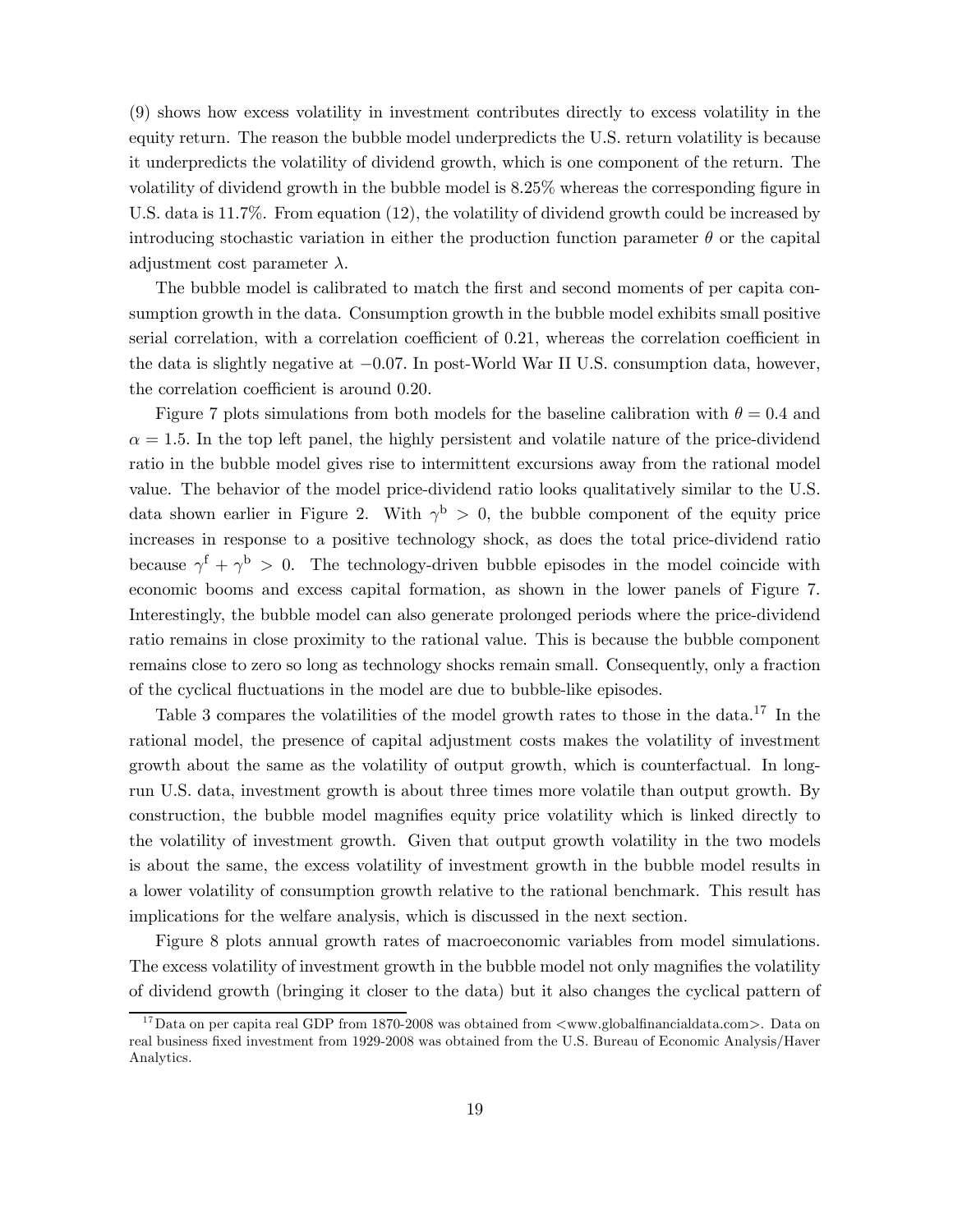| dividend growth relative to the rational model. This is because an increase in the bubble |  |  |  |  |  |  |  |
|-------------------------------------------------------------------------------------------|--|--|--|--|--|--|--|
| component of investment absorbs resources that could otherwise be paid out as dividends.  |  |  |  |  |  |  |  |

|                     |           |         | Lable 9. VOIGUILLY OF REGI CLOWER RACES |               |
|---------------------|-----------|---------|-----------------------------------------|---------------|
|                     |           | U.S.    | Rational                                | <b>Bubble</b> |
| Variable            | Dates     | Economy | Model                                   | Model         |
| $\Delta \log(y_t)$  | 1871-2008 | 5.28    | 5.42                                    | 5.45          |
| $\Delta \log(c_t)$  | 1890-2008 | 3.51    | 5.33                                    | 3.51          |
| $\Delta \log (d_t)$ | 1872-2008 | 11.7    | 4.96                                    | 8.25          |
| $\Delta \log(i_t)$  | 1930-2008 | 16.2    | 5.71                                    | 11.8          |
| $\Delta \log (p_t)$ | 1872-2008 | 17.9    | 5.71                                    | 11.8          |

Table 3: Volatility of Real Growth Rates

Note: In percent, from 15,000 period simulation with  $\theta = 0.4$ ,  $\alpha = 1.5$ .

### 7 Welfare Analysis

This section examines the welfare costs of fluctuations that can be attributed to either: (i) speculative bubbles, or (ii) business cycles. Details of the welfare computations are contained in Appendix E. Expected lifetime utility in each economy is approximated by the average over 5000 simulations, each 2500 periods in length, after which the results are not changed. Welfare costs are measured by the percentage change in per-period consumption that makes the agent indifferent between the two economies being compared. Given annual U.S. consumption expenditures of around \$10 trillion in 2009, a one percent change in per-period consumption translates into an aggregate welfare cost of \$100 billion per year, which is equivalent to an annual cost of \$855 per household, based on an estimate of about 117 million U.S. households in 2009.<sup>18</sup>

The basic intuition underlying the welfare results is as follows:

- Bubbles direct more resources to investment on average which can help address the economy's underinvestment problem when  $\theta < 1$ .
- However, when  $\theta = 1$ , bubbles cause over-investment and under-consumption on average.
- Bubbles raise the volatility of investment, which leads to inefficiency in the production of new capital due to convex adjustment costs.
- As a mitigating factor, excess volatility in investment implies lower volatility in consumption growth relative to the rational model.

Which of these various effects dominate depends crucially on parameter values. It turns out that bubbles can be welfare-improving when risk aversion is low and the underinvestment

 $^{18}$ Data on aggregate U.S. consumption and the number of U.S. households are from Haver Analytics.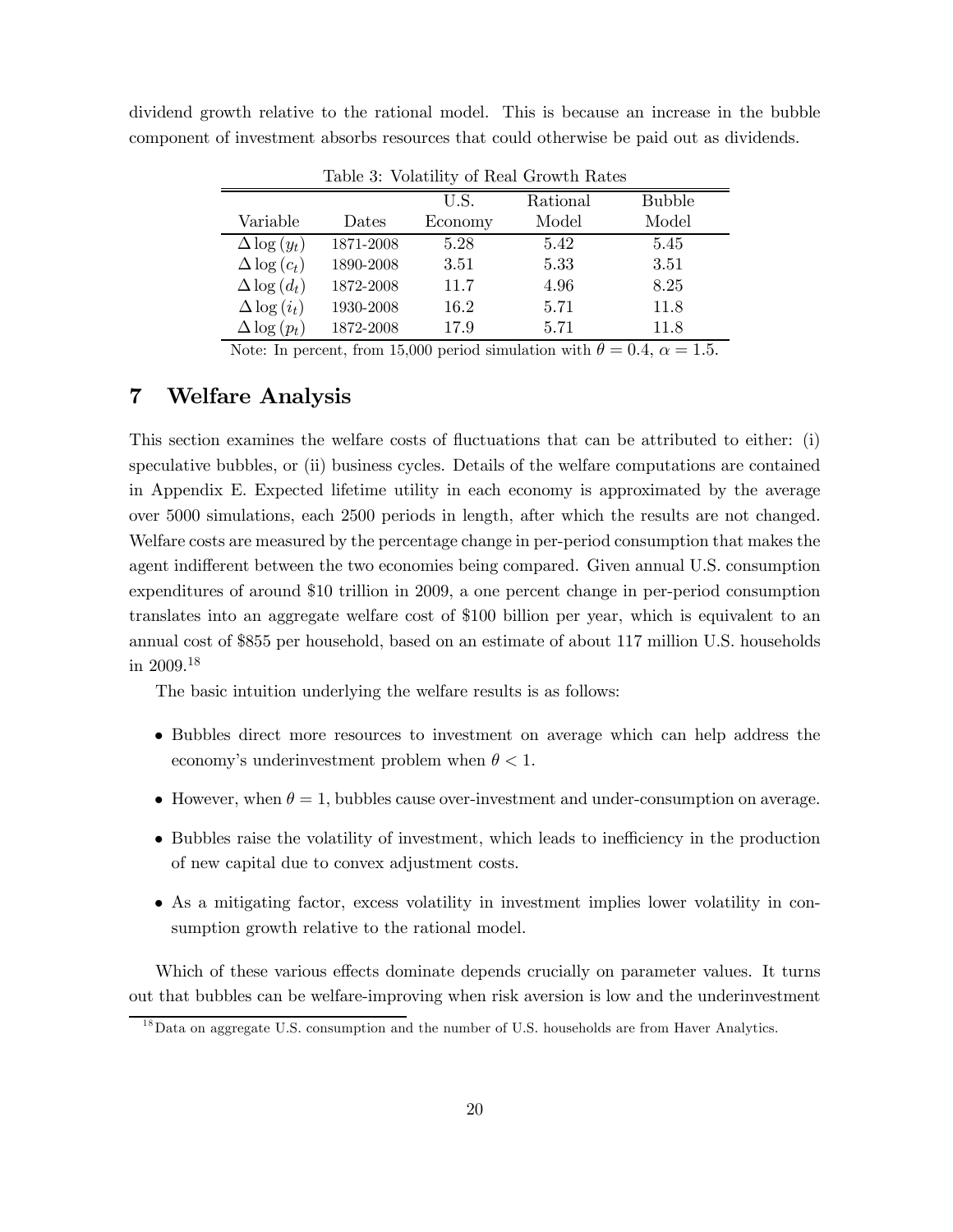problem is severe. Table 4 summarizes some moments that influence the welfare computation.<sup>19</sup> For each value of the risk coefficient  $\alpha$ , the bubble model is calibrated to match the mean and volatility of per capita consumption growth in long-run U.S. data. The rational model uses the same parameter values as the bubble model. The deterministic model sets  $z_t = 0$  for all t such that the  $i_t/k_t$  ratio and the growth rate of consumption are both constant at their deterministic steady-state values. As described in Appendix E, the initial level of consumption in the deterministic model differs from the average initial consumption levels in the fluctuating models.

Table 4 shows that the mean  $i_t/k_t$  ratio is highest in the bubble model. This result follows directly from the bubble law of motion (22) which implies  $E(r_t^b) = E[i_t^b/(\lambda c_t)] > 0$ , i.e., the bubble-component of investment is positive on average. Since the bubble model directs more resources to investment on average, it helps to address the economy's underinvestment problem whenever  $\theta < 1$ . But when  $\theta = 1$ , the bubble model is characterized by overinvestment which serves to reduce welfare.

The bubble model is also characterized by higher volatility of the  $i_t/k_t$  ratio, which leads to inefficiency in the production of new capital due to the convex adjustment costs embedded in the capital law of motion (5). Figure 9 plots the model relationship between gross capital growth  $k_{t+1}/k_t$  and the investment-capital ratio  $i_t/k_t$ . The upward-sloping dashed straight line (in red) is the hypothetical relationship implied by a linear law of motion with no adjustment costs and a constant annual depreciation rate, i.e.,  $k_{t+1}/k_t = 1 - \delta + i_t/k_t$ . The hypothetical constant depreciation rate is computed from the bubble model simulations as  $\delta = 1+E(i_t/k_t)$  –  $E(k_{t+1}/k_t)=0.064$ . The vertical intercept of the hypothetical relationship is  $1-\delta$ . Comparing the slope of the straight line (equal to 1.0) to the slope of the model relationship (equal to 0.845) shows that capital adjustment costs are relatively small on average, i.e., when  $i_t/k_t =$  $E(i_t/k_t) = 0.086$ . The figure also depicts  $\pm 1$  standard deviation bands around the mean  $i_t/k_t$ ratio from the simulations. The slope of the model relationship can vary between 0.64 and 1.23 as the  $i_t/k_t$  ratio varies above or below its mean value by one standard deviation.

Since the capital law of motion implies  $k_{t+1}/k_t = B(i_t/k_t)^{\lambda}$ , a mean-preserving increase in the volatility of  $i_t/k_t$  will lower the mean growth rate of the capital stock  $k_{t+1}/k_t$ , which in turn influences the mean growth rate of consumption. Excess volatility in the ratio  $i_t/k_t$ thus tends to waste resources that could otherwise be used to support capital formation and growth. But as a mitigating factor, the bubble model lowers the volatility of consumption growth relative to the rational model, as noted earlier in the description of Table 3. When risk aversion is low and the underinvestment problem is severe, the positive welfare impacts from bubbles outweigh the negative impacts, but the reverse holds true for higher levels of risk aversion or when the underinvestment problem is less severe.

<sup>&</sup>lt;sup>19</sup>The model statistics for  $\mu_{t+1}^c$  shown in Table 4 differ slightly from those shown earlier in Tables 2 and 3 because the Table 4 statistics are averaged over 5000 simulations as part of the welfare computation, as described in Appendix E.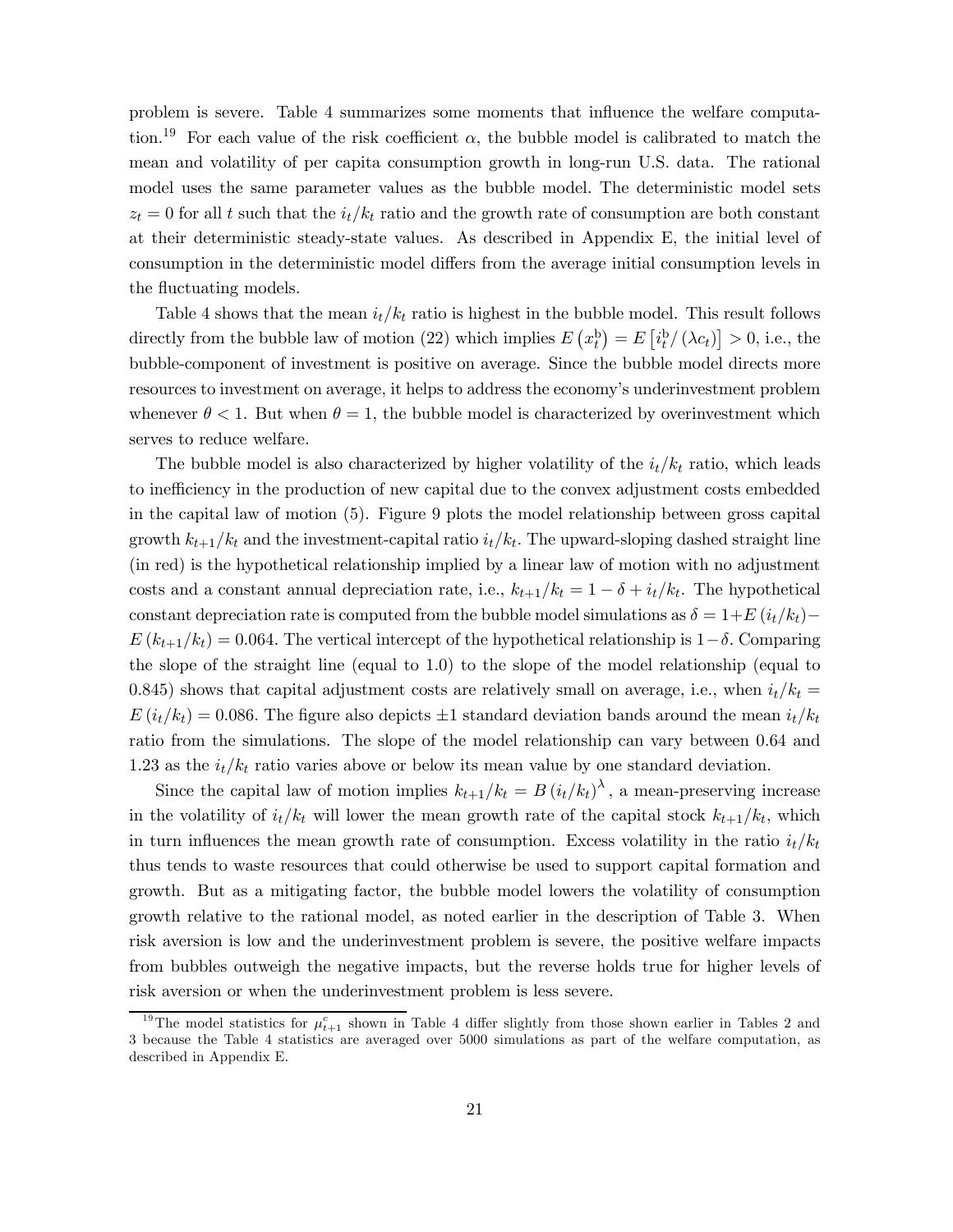|          |                         | $\theta = 0.4$ |          |               |  |
|----------|-------------------------|----------------|----------|---------------|--|
|          |                         | Deterministic  | Rational | <b>Bubble</b> |  |
| $\alpha$ | Statistic               | Model          | Model    | Model         |  |
|          | Mean $i_t/k_t$          | 8.33           | 8.41     | 8.63          |  |
| 0.5      | Std. Dev. $i_t/k_t$     | 0              | 0.95     | 2.31          |  |
|          | Mean $\mu_{t+1}^c$      | 2.13           | 2.15     | 2.12          |  |
|          | Std. Dev. $\mu_{t+1}^c$ | 0              | 5.54     | 3.47          |  |
|          | Mean $i_t/k_t$          | 8.23           | 8.32     | 8.60          |  |
|          | Std. Dev. $i_t/k_t$     | 0              | 1.08     | 2.29          |  |
| 1.5      | Mean $\mu_{t+1}^c$      | 2.05           | 2.06     | 2.11          |  |
|          | Std. Dev. $\mu_{t+1}^c$ | 0              | 5.29     | 3.48          |  |
|          | Mean $i_t/k_t$          | 8.03           | 8.21     | 8.59          |  |
| 2.5      | Std. Dev. $i_t/k_t$     | 0              | 1.13     | 2.28          |  |
|          | Mean $\mu_{t+1}^c$      | 1.87           | 1.95     | 2.10          |  |
|          | Std. Dev. $\mu_{t+1}^c$ | 0              | 5.18     | 3.48          |  |

Table 4: Moments that Influence Welfare Computation

Note: In percent, averaged over 5000 simulations of 2500 periods each.

Table 5 summarizes the welfare cost of speculative bubbles relative to the rational model with identical parameter values. The table shows that bubbles can improve welfare if risk aversion is very low ( $\alpha = 0.5$ ) and the underinvestment problem is severe ( $\theta = 0.4$ ). Higher levels of risk aversion cause the welfare cost of bubbles to increase rapidly when  $\theta = 0.4$ , but the welfare costs decline a bit with risk aversion when  $\theta = 1$ . When  $\theta = 1$ , there is no underinvestment problem in the economy. In this case, the bubble model's higher mean value of  $i_t/k_t$  represents a misallocation of resources. The bubble model's excess volatility in  $i_t/k_t$ continues to waste resources via the convex capital adjustment costs. These negative welfare impacts must be weighed against the rational model's higher consumption growth volatility, with the latter taking on greater significance for welfare at higher degrees of risk aversion. Consequently, as risk aversion rises with  $\theta = 1$ , the welfare cost of bubbles relative to the rational model exhibits a declining tendency over the range  $0.5 \le \alpha \le 2.5$ .

Table 5: Welfare Cost of Speculative Bubbles

| $\alpha$ | $\theta = 0.4$ | $\theta = 0.6$ | $\theta = 1.0$ |
|----------|----------------|----------------|----------------|
| 0.5      | $-0.93$        | 1.07           | 3.27           |
| 1.0      | 0.41           | 1.68           | 2.74           |
| 1.5      | 1.32           | 2.15           | 2.42           |
| 2.0      | 2.06           | 2.57           | 2.23           |
| 2.5      | 2.75           | 2.98           | 2.13           |

Note: In percent of per-period consumption.

The results in Table 5 reflect a complex combination of effects that involve shifts in the endogenous trend growth rate of consumption, shifts in the volatility of consumption growth, and shifts in the level of consumption (as reflected in average initial consumption and the mean  $i_t/k_t$  ratio). In an effort to gauge the magnitude of the effects coming from the endogenous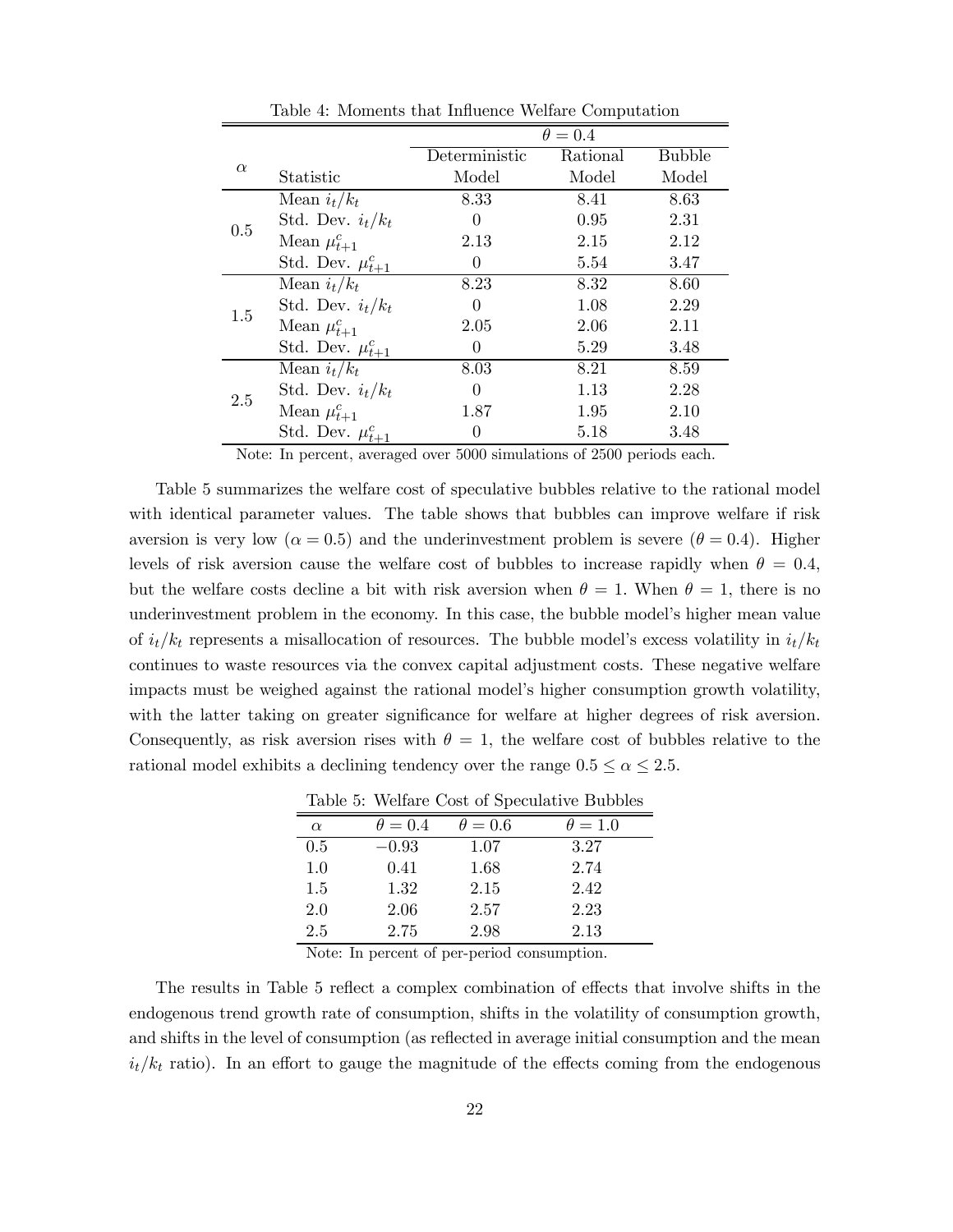growth feature, I replace  $h_t = K_t$  in the production function (3) with the specification  $h_t =$  $k_0 \exp(\mu t)$ , where  $\mu = 0.0203$  is an exogenous trend growth rate imposed on both the rational and bubble versions of the model. For simplicity, I employ the same decision rules for  $x_t$  as in the original versions of each model.<sup>20</sup> For the baseline calibration with  $\theta = 0.4$  and  $\alpha = 1.5$ , the welfare cost of speculative bubbles under exogenous growth is 0.30 percent–less than one-fourth of the 1.32 percent cost obtained under endogenous growth. This result is not surprising; it is well-known since Lucas (1987) that the welfare cost of cyclical fluctuations in standard models is generally small in the absence of long-run growth effects. Notwithstanding this result, the U.S. data plotted in Figure 3 supports the notion that bubbles can influence trend growth, as captured by the original model.

Table 6 summarizes the welfare cost of business cycles in the bubble model relative to a deterministic model with identical parameter values. I focus on the welfare cost of business cycles in the bubble model (as opposed to the rational model) because, by construction, the bubble model matches the empirical targets listed in Table 1, and hence is a more realistic representation of the U.S. economy for the chosen parameter values. The welfare comparison between the bubble model and the deterministic model shown in Table 6 can be interpreted as a more extreme experiment in the effects removing fluctuations relative to that shown in Table 5. As before, the welfare costs increase rapidly with risk aversion when  $\theta = 0.4$ . Now however, the welfare costs are also increasing with risk aversion when  $\theta = 1$ , in contrast to the pattern in Table 5. In this case, the bubble model is being compared to an alternative where consumption growth is constant, whereas in Table 5, the bubble model is being compared to an alternative where consumption growth is more volatile.

Referring back to Table 4, when  $\alpha = 0.5$  and  $\theta = 0.4$ , the deterministic model exhibits a lower mean  $i_t/k_t$  ratio than the bubble model  $(8.33\%$  versus  $8.63\%)$ —a feature that is particularly costly when  $\theta = 0.4$ . Business cycles (which include intermittent bubble episodes) serve to direct more resources to investment on average and thereby help to address the underinvestment problem. For this reason, and because risk aversion is low, business cycle fluctuations in the bubble model serve to increase welfare by 2.42%. But as risk aversion increases, the agent increasingly dislikes consumption growth volatility and the negative effects of fluctuations dominate the positive effects, producing large welfare losses.

<sup>&</sup>lt;sup>20</sup>The re-optimized decision rules for  $x_t$  would depend not only on the technology shock  $z_t$ , but also on the normalized capital stock, defined as  $k_t / \exp(\mu t)$ .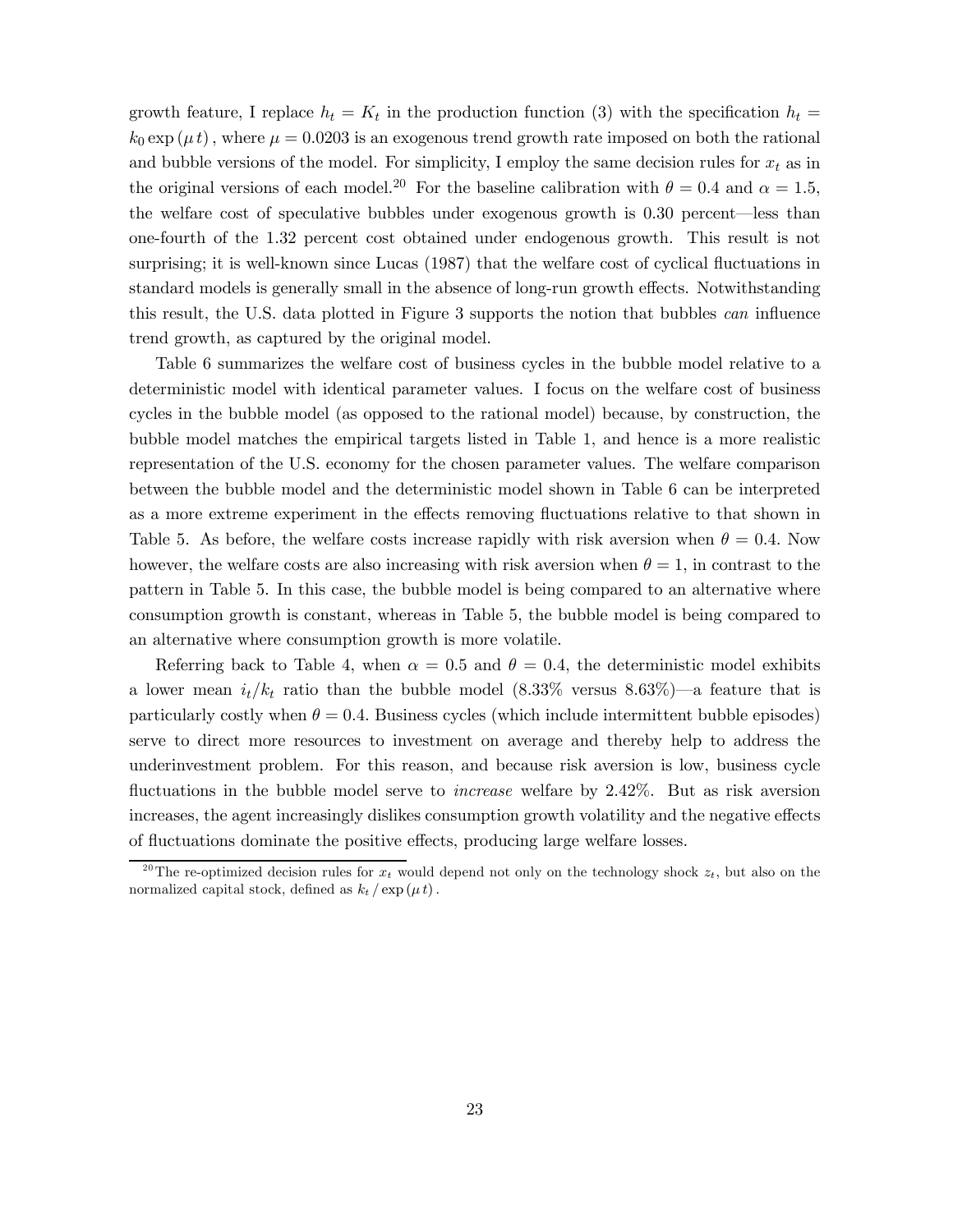|          |                | .              |                |
|----------|----------------|----------------|----------------|
| $\alpha$ | $\theta = 0.4$ | $\theta = 0.6$ | $\theta = 1.0$ |
| 0.5      | $-2.42$        | $-0.01$        | 2.16           |
| $1.0\,$  | 0.42           | 1.68           | 2.75           |
| $1.5\,$  | 2.28           | 3.11           | 3.46           |
| 2.0      | 3.75           | 4.41           | 4.24           |
| 2.5      | 5.02           | 5.65           | 5.09           |

Table 6: Welfare Cost of Business Cycles in Bubble Model

Note: In percent of per-period consumption.

Overall, the main message from the welfare analysis is that technology-driven bubbles and the associated business cycle fluctuations can be very costly for typical parameter settings. When the risk aversion coefficient is  $\alpha = 1.5$ , the welfare costs in Tables 5 and 6 range from a low of 1.32% to a high 3.46%.

Barlevy (2004) estimates that eliminating business cycles can yield welfare gains of around 7 percent of per-period consumption in an endogenous growth model with logarithmic utility  $(\alpha = 1)$  and no productive externality  $(\theta = 1)$ . Barlevy's rational model is calibrated to match post-World War II data, whereas the bubble model considered here is calibrated to match long-run data prior to the year 1900. Interestingly, the welfare costs of business cycles in the bubble model with  $\theta = 1$  are not too far from Barlevy's results, despite differences in the capital adjustment cost formulation and the calibration methodology. Qualitatively, the results presented in Table 6 are consistent with Barlevy's finding that the welfare cost of business cycles can be large when fluctuations influence trend growth.

### 8 Concluding Remarks

"Nowhere does history indulge in repetitions so often or so uniformly as in Wall Street," observed legendary speculator Jesse Livermore way back in the year  $1923.^{21}$  History has proven him right. The dramatic run-up and crash of the U.S. stock market in the late 1920s was followed decades later by twin bubbles and crashes in Japanese real estate and stocks during the late 1980s and early 1990s. These episodes were later followed by the U.S. technology stock mania of the late 1990s, which ended abruptly in March 2000. Most recently, a global housing bubble during the mid-2000s nearly brought down the world's financial system when, like all preceding bubbles, it ultimately burst.

History tells us that periods of major technological innovation are often accompanied by speculative bubbles. Excessive run-ups in asset prices can have important consequences for the economy because mispriced assets imply a shift in resources relative to a bubble-free economy. Innovations to technology are also considered by many economists to be an important driving force for ordinary business cycles.

<sup>&</sup>lt;sup>21</sup> From Livermore's thinly-disguised biography by E. Lefevére (1923, p. 180).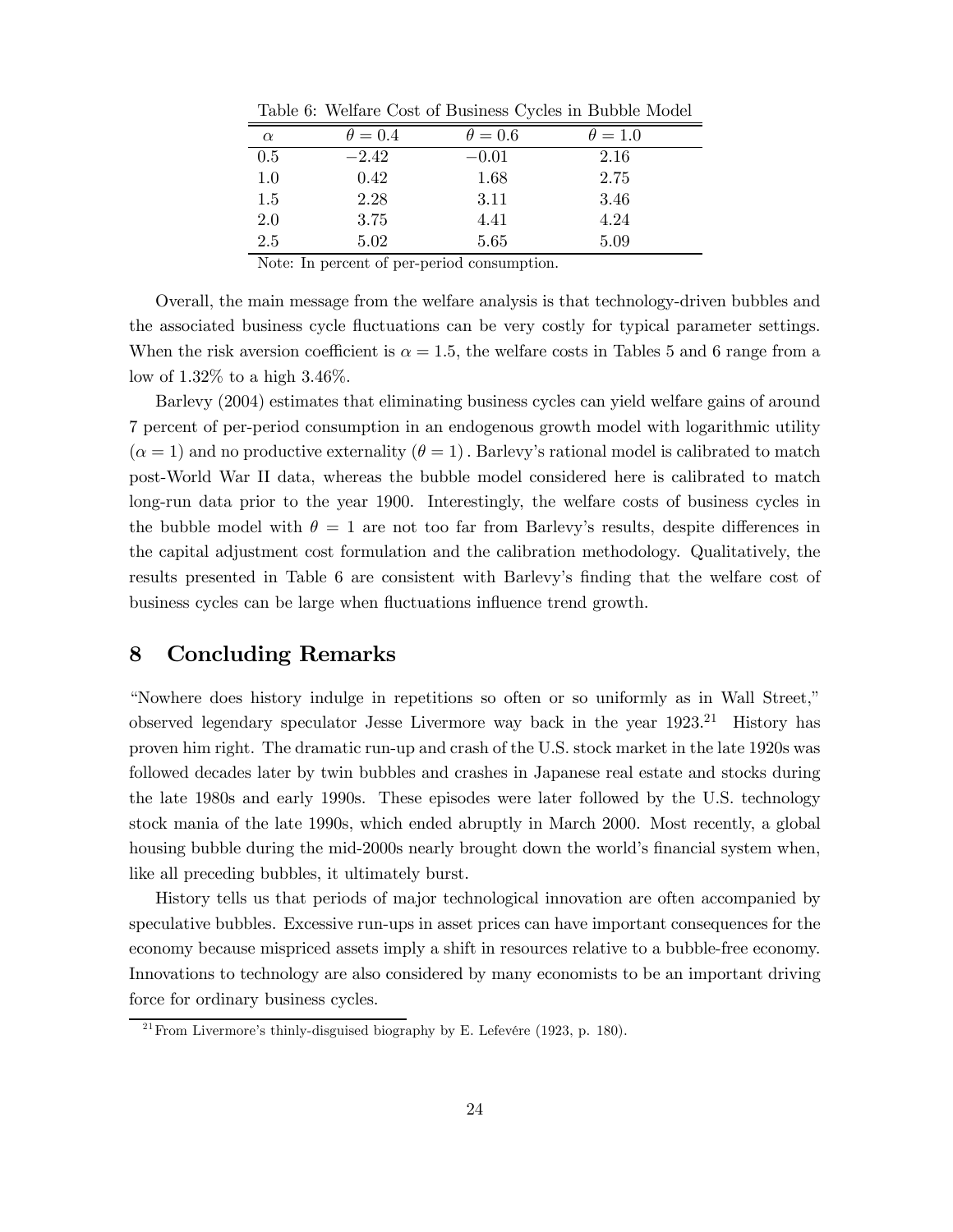This paper developed a real business cycle model in which a bubble component in the equity price generates excess volatility in response to observed technology shocks. The setup can be described as "near-rational" because the bubble law of motion approximately satisfies a period-by-period no-arbitrage condition. The bubble model outperformed the rational model in capturing several features of long-run U.S. data, including the moments of asset pricing variables and the relative volatilities of output, investment, and consumption growth rates.

Interestingly, even from the narrow perspective of this simple theoretical model, it remains an open question whether the costs of speculative bubbles outweigh the possible benefits to society. According to the model, risk aversion must be low and the underinvestment problem must be severe for bubbles to be welfare-improving. But for typical parameter settings, the model showed that the welfare cost of bubbles is large.

It should be noted, of course, that the model abstracts from numerous real-world issues that would affect investors' welfare. One noteworthy example is financial fraud. Throughout history, speculative bubbles have usually coincided with outbreaks of fraud and scandal, followed by calls for more government regulation once the bubble has burst.<sup>22</sup> Recent bubble episodes are no different.

 $22$  For a comprehensive historical review, see Gerding (2006).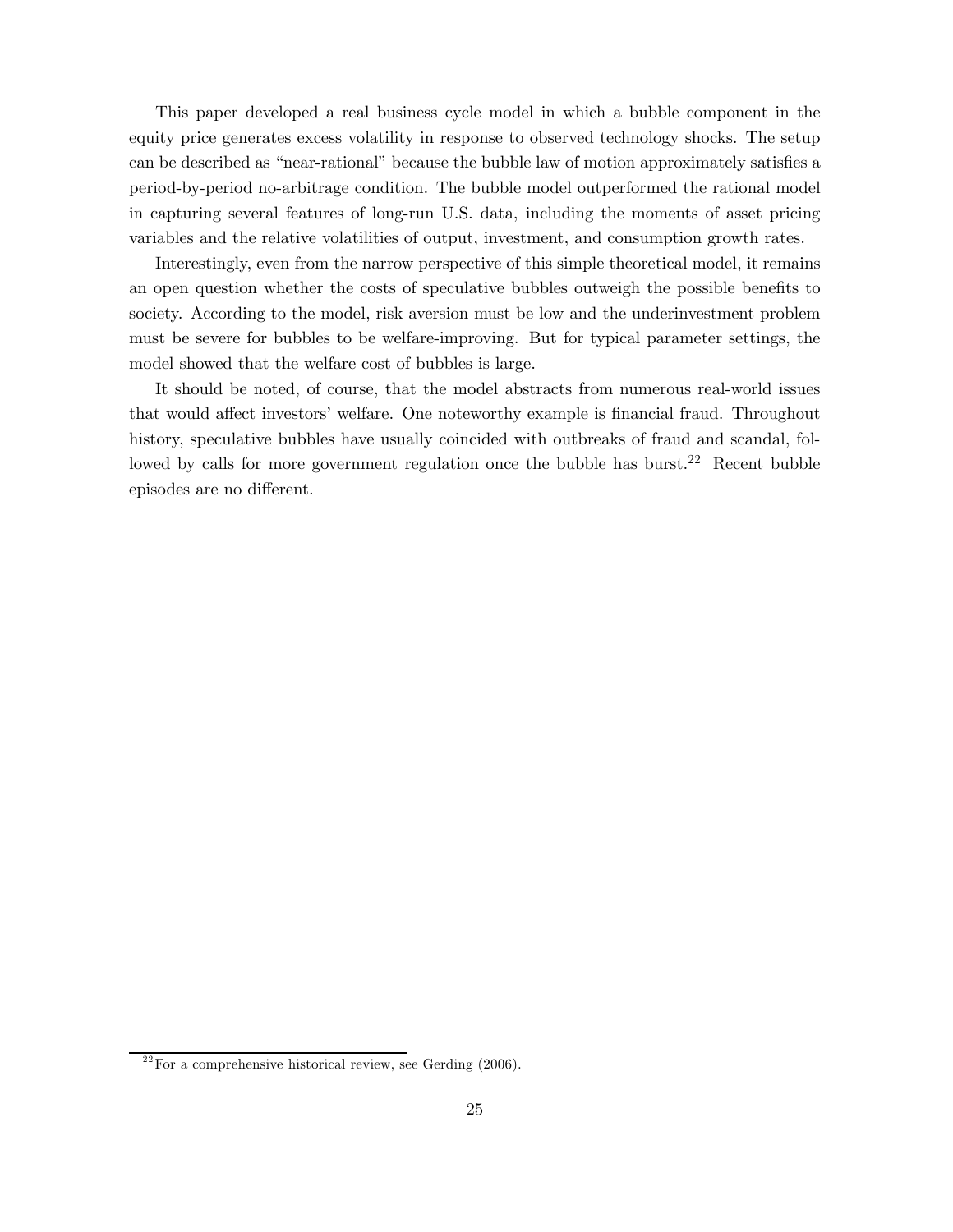# A Appendix: Rational Solution

This appendix provides the proof of Proposition 1. Taking logarithms of both sides of the transformed first-order condition (15) and then applying a first-order Taylor series approximation to each side yields equation (16). The Taylor-series coefficients are given by

$$
a_0 = \frac{\widetilde{x}^{1-\lambda\phi}}{(1+\lambda \widetilde{x})^{(1-\lambda)\phi}},
$$
\n(A.1)

$$
a_1 = 1 - \frac{\phi \lambda (1 + \tilde{x})}{1 + \lambda \tilde{x}}, \tag{A.2}
$$

$$
b_0 = \widetilde{\beta} \left[ \frac{\theta + \widetilde{x} (1 - \lambda + \lambda \theta)}{(1 + \lambda \widetilde{x})^{\phi}} \right], \tag{A.3}
$$

$$
b_1 = \frac{\widetilde{x}(1 - \lambda + \lambda \theta)}{\theta + \widetilde{x}(1 - \lambda + \lambda \theta)} - \frac{\phi \lambda \widetilde{x}}{1 + \lambda \widetilde{x}}, \tag{A.4}
$$

where  $\widetilde{x} = \exp \{ E [\log (x_t)] \}$  is the approximation point and  $\widetilde{\beta} \equiv \beta \left[ B (A\lambda)^{\lambda} \right]^{\phi}$ .

The conjectured form of the rational solution  $x_{t+1} = \tilde{x} \exp(\gamma z_{t+1})$  is substituted into the right-side of (16). After evaluating the conditional expectation and then collecting terms, we have:  $\Gamma$  $\overline{\mathbf{1}}$ 

$$
x_{t} = \widetilde{x} \left[ \frac{b_{0}}{a_{0}} \right]^{1/a_{1}} \exp \left[ \frac{(\gamma b_{1} + \phi)^{2} \sigma_{\epsilon}^{2}}{2 a_{1}} \right] \exp \left[ \frac{\rho (\gamma b_{1} + \phi) - \phi (1 - \lambda)}{a_{1}} z_{t} \right], \quad (A.5)
$$

which shows that the conjectured form is correct. Solving for the undetermined coefficient  $\gamma$ yields

$$
\gamma = \frac{\phi \left[ \rho - (1 - \lambda) \right]}{a_1 - \rho b_1},\tag{A.6}
$$

where  $a_1$  and  $b_1$  both depend on  $\tilde{x}$  from (A.2) and (A.4).

The undetermined coefficient  $\tilde{x}$  solves the following nonlinear equation

$$
\widetilde{x} = \frac{\theta \beta \exp\left[\phi \widetilde{\mu} + (\gamma b_1 + \phi)^2 \sigma_\epsilon^2 / 2\right]}{1 - \beta \left(1 - \lambda + \lambda \theta\right) \exp\left[\phi \widetilde{\mu} + (\gamma b_1 + \phi)^2 \sigma_\epsilon^2 / 2\right]},\tag{A.7}
$$

where  $\tilde{\mu}$  depends on  $\tilde{x}$  as shown below:

$$
\exp\left(\widetilde{\mu}\right) = BA^{\lambda} \left[\frac{\lambda \widetilde{x}}{1 + \lambda \widetilde{x}}\right]^{\lambda}.
$$
\n(A.8)

Comparing (A.8) to equation (14) shows that  $\tilde{\mu}$  represents the endogenous trend growth rate of consumption in the rational model. Given a set of parameter values, equations (A.7) and  $(A.8)$  are solved simultaneously for  $\tilde{x}$  and  $\tilde{\mu}$ . Equation  $(A.6)$  is then used to compute  $\gamma$ .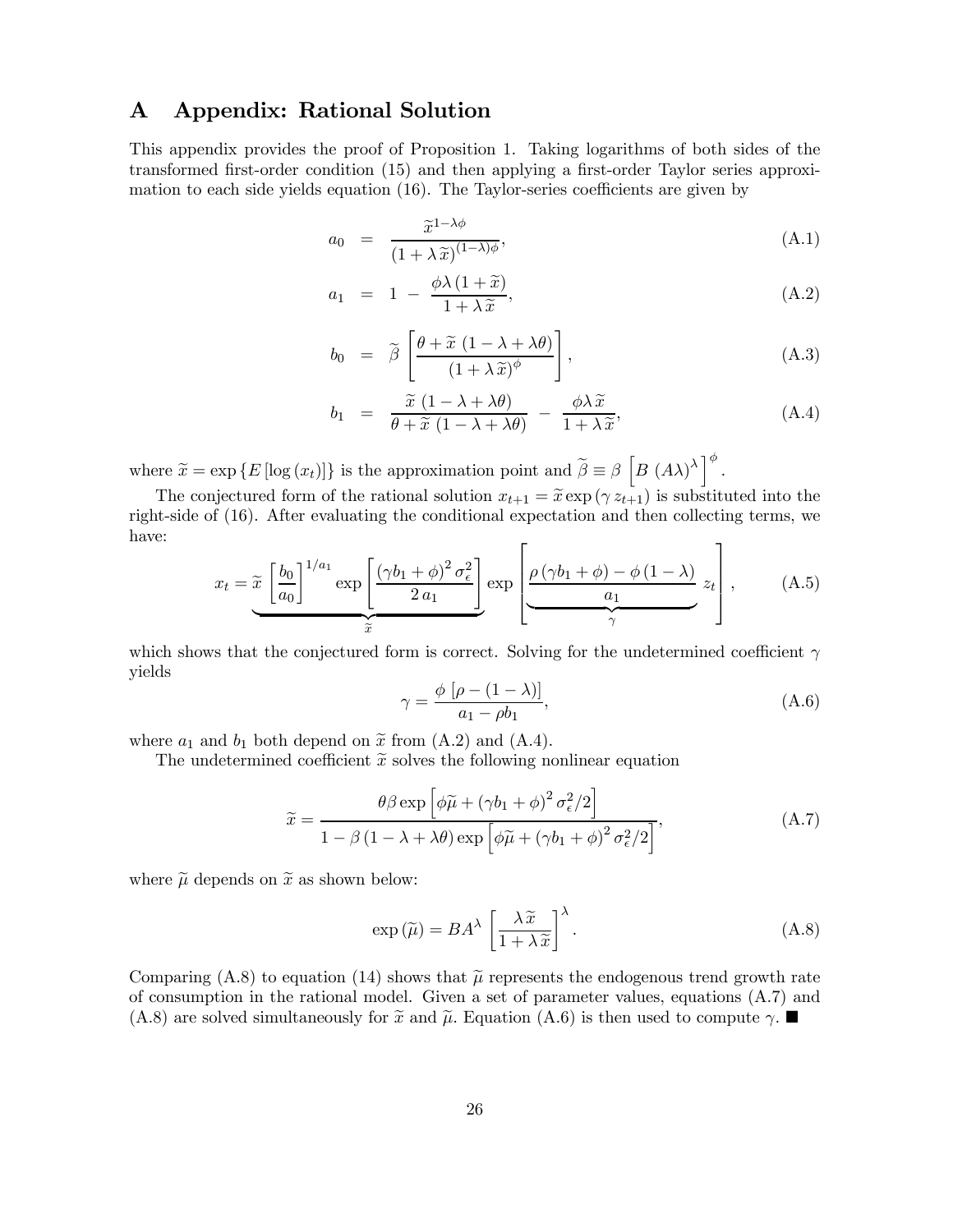### B Appendix: Fundamental Solution in Bubble Economy

This appendix provides the proof of Proposition 2. Taking logarithms of both sides of the transformed first-order condition (23) and then applying a first-order Taylor series approximation to each side yields equation (24). The Taylor series coefficients  $a_0^f$ ,  $a_1^f$ ,  $b_0^f$ , and  $b_1^f$  take the same form as equations (A.1) through (A.4), but  $\tilde{x}$  is now replaced by  $\tilde{x}^f$  since  $\tilde{x}^b = 0$ . The Taylor-series coefficients  $a_2^f$  and  $b_2^f$  are given by

$$
a_2^f = \phi(1 - \lambda - \lambda \gamma^b) - \frac{\phi(1 - \lambda)\lambda \tilde{x}^f \gamma^b}{1 + \lambda \tilde{x}^f}
$$
 (B.1)

$$
b_2^{\mathbf{f}} = \frac{\phi \left[ 1 + \lambda \widetilde{x}^{\mathbf{f}} (1 - \gamma^{\mathbf{b}}) \right]}{1 + \lambda \widetilde{x}^{\mathbf{f}}} - \frac{\lambda (1 - \theta) \widetilde{x}^{\mathbf{f}} \gamma^{\mathbf{b}}}{\theta + \widetilde{x}^{\mathbf{f}} (1 - \lambda + \lambda \theta)}, \tag{B.2}
$$

where  $\tilde{x}^f = \exp\{E[\log(x_i^f)]\} = \exp\{E[\log(x_i)]\}$  is the approximation point. Notice that the bubble law of motion influences the fundamental solution via the presence of  $\gamma^{\rm b}$  in the expressions for  $a_2^f$  and  $b_2^f$ .

The conjectured form of the fundamental solution  $x_{t+1}^f = \tilde{x}^f \exp(\gamma^f z_{t+1})$  is substituted<br>the wight side of (24). After expliciting the conditional expectation and then collecting into the right-side of (24). After evaluating the conditional expectation and then collecting terms, we have:

$$
x_t^f = \underbrace{\tilde{x}^f \left[ \frac{b_0^f}{a_0^f} \right]^{1/a_1^f}}_{\tilde{x}^f} \exp \left[ \frac{\left( \gamma^f b_1^f + b_2^f \right)^2 \sigma_\epsilon^2}{2 a_1^f} \right] \exp \left[ \underbrace{\rho (\gamma^f b_1^f + b_2^f) - a_2^f}_{\gamma^f} z_t \right], \tag{B.3}
$$

which shows that the conjectured form is correct. Solving for the undetermined coefficient  $\gamma^{\rm f}$ yields

$$
\gamma^{\text{f}} = \frac{\rho b_2^{\text{f}} - a_2^{\text{f}}}{a_1^{\text{f}} - \rho b_1^{\text{f}}}.\tag{B.4}
$$

The undetermined coefficient  $\tilde{x}^f$  solves the following nonlinear equation

$$
\widetilde{x}^{\mathrm{f}} = \frac{\theta \beta \exp\left[\phi \widetilde{\mu}^{\mathrm{f}} + \left(\gamma^{\mathrm{f}} b_1^{\mathrm{f}} + b_2^{\mathrm{f}}\right)^2 \sigma_\epsilon^2 / 2\right]}{1 - \beta \left(1 - \lambda + \lambda \theta\right) \exp\left[\phi \widetilde{\mu}^{\mathrm{f}} + \left(\gamma^{\mathrm{f}} b_1^{\mathrm{f}} + b_2^{\mathrm{f}}\right)^2 \sigma_\epsilon^2 / 2\right]},\tag{B.5}
$$

where  $\tilde{\mu}^f$  depends on  $\tilde{x}^f$  as shown below:

$$
\exp(\widetilde{\mu}^{\mathbf{f}}) = BA^{\lambda} \left[ \frac{\lambda \widetilde{x}^{\mathbf{f}}}{1 + \lambda \widetilde{x}^{\mathbf{f}}} \right]^{\lambda}.
$$
 (B.6)

In the above equation,  $\tilde{\mu}^f$  represents the endogenous trend growth rate of consumption in the bubble economy. Given a set of parameter values and a value for  $\gamma^b$ , equations (B.5) and (B.6) are solved simultaneously for  $\tilde{x}^f$  and  $\tilde{\mu}^f$ . Equation (B.4) is then used to compute  $\gamma^f$ .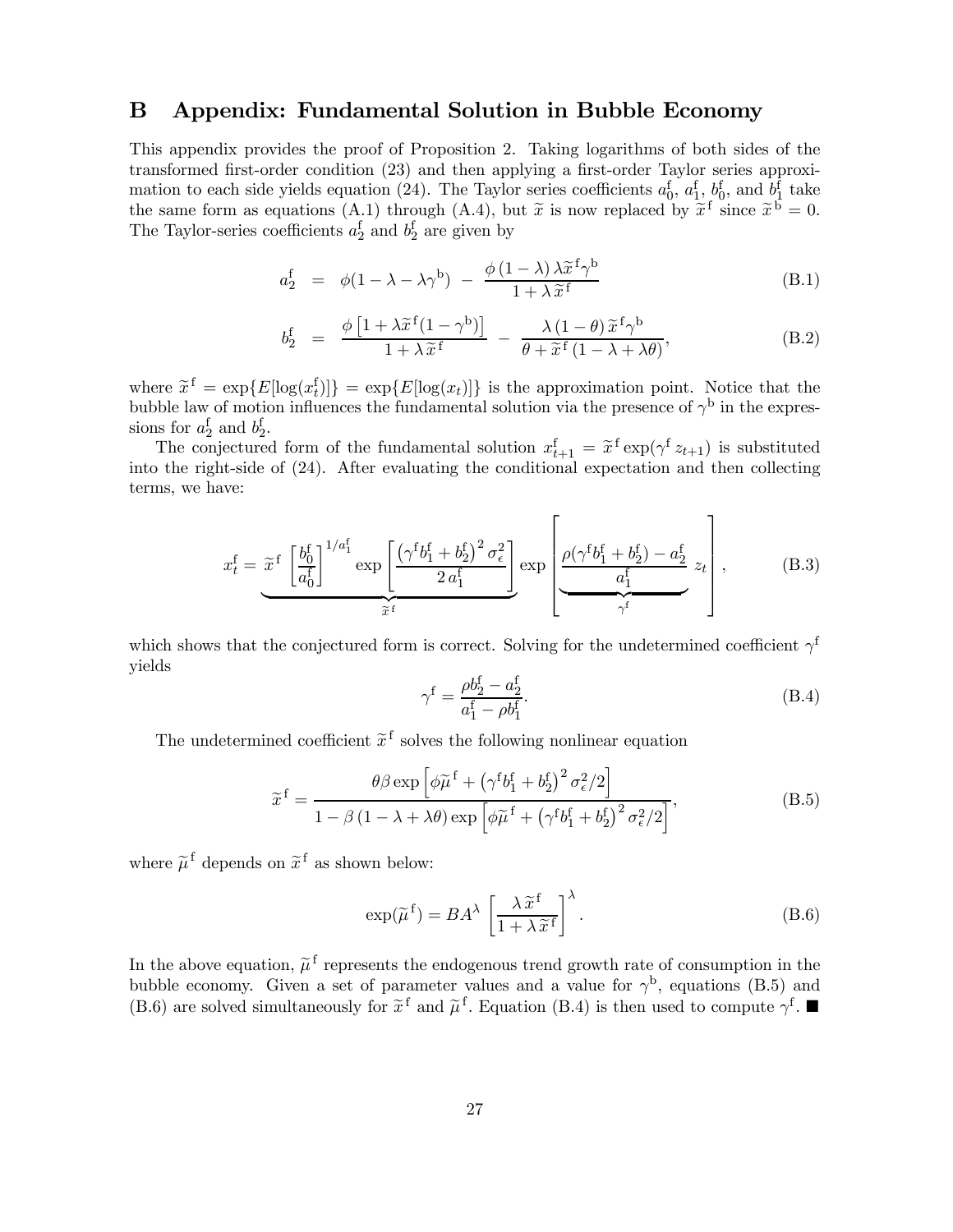## C Appendix: Approximate Moments for Calibration

Starting from equation (26), a Taylor series approximation for the total price-dividend ratio in the bubble economy is given by

$$
\frac{p_t}{d_t} = \frac{p_t^f + p_t^b}{d_t} = n_0 \left[ \frac{x_t}{\tilde{x}^f} \right]^{n_1},
$$
\n(C.1)

\n
$$
n_0 = \frac{\tilde{x}^f}{\theta - (1 - \theta) \lambda \tilde{x}^f}, \qquad n_1 = \frac{\theta}{\theta - (1 - \theta) \lambda \tilde{x}^f},
$$

and  $\tilde{x}^f = \exp\{E[\log(x_t^f)]\} = \exp\{E[\log(x_t)]\}$ , with  $\tilde{x}^b = 0$ . The above expression implies the following unconditional moments:

$$
E\left[\log\left(p_t/d_t\right)\right] = \log\left(n_0\right),\tag{C.2}
$$

$$
Var \left[ \log (p_t/d_t) \right] = (n_1)^2 Var \left[ \log (x_t) \right],
$$
  
=  $(n_1)^2 (\gamma^f + \gamma^b)^2 Var (z_t),$  (C.3)

$$
Corr \left[ \log (p_t/d_t), \log (p_{t-1}/d_{t-1}) \right] = Corr \left[ \log (x_t), \log (x_{t-1}) \right],
$$
  
=  $Corr \left[ z_t, z_{t-1} \right],$   
=  $\rho.$  (C.4)

Given equations (C.2) and (C.3), the unconditional mean and variance of  $p_t/d_t$  can be computed by making use of the properties of the log-normal distribution.23

Starting from equation (14) which carries over to the bubble economy with  $x_t = x_t^{\text{f}} + x_t^{\text{b}}$ , a Taylor-series approximation for consumption growth is given by

$$
\frac{c_{t+1}}{c_t} = \exp(\widetilde{\mu}^f) \left[ \frac{x_{t+1}}{\widetilde{x}^f} \right]^{h_1} \left[ \frac{x_t}{\widetilde{x}^f} \right]^{h_2} \exp\left[z_{t+1} - (1 - \lambda) z_t\right],\tag{C.5}
$$
\n
$$
\text{where} \qquad h_1 = \frac{-\lambda \widetilde{x}^f}{1 + \lambda \widetilde{x}^f}, \qquad h_2 = \frac{\lambda \left(1 + \widetilde{x}^f\right)}{1 + \lambda \widetilde{x}^f},
$$

and  $\exp(\widetilde{\mu}^f)$  is given by equation (B.6). Given the solution for  $x_t$  in equation (25), the above expression implies the following results

$$
\log (c_{t+1}/c_t) = \tilde{\mu}^{\text{f}} + \left[ h_1(\gamma^{\text{f}} + \gamma^{\text{b}}) + 1 \right] z_{t+1} + \left[ h_2(\gamma^{\text{f}} + \gamma^{\text{b}}) - 1 + \lambda \right] z_t, \quad (C.6)
$$

$$
E\left[\log\left(c_{t+1}/c_t\right)\right] = \widetilde{\mu}^{\text{f}},\tag{C.7}
$$

$$
Var \left[ \log (c_{t+1}/c_t) \right] = \left\{ \left[ h_1(\gamma^{\{f + \gamma^{b}\}} + 1) \right]^2 + \left[ h_2(\gamma^{\{f + \gamma^{b}\}} - 1 + \lambda) \right]^2 + \right. \\ + 2\rho \left[ h_1(\gamma^{\{f + \gamma^{b}\}} + 1) \left[ h_2(\gamma^{\{f + \gamma^{b}\}} - 1 + \lambda) \right] \right\} Var (z_t). \tag{C.8}
$$

<sup>&</sup>lt;sup>23</sup>If a random variable  $w_t$  is log-normally distributed, then  $E(w_t) = \exp\left\{E\left[\log(w_t)\right] + \frac{1}{2}Var\left[\log(w_t)\right]\right\}$  and  $Var(w_t) = E(w_t)^2 \{\exp(Var [\log(w_t)]) - 1\}.$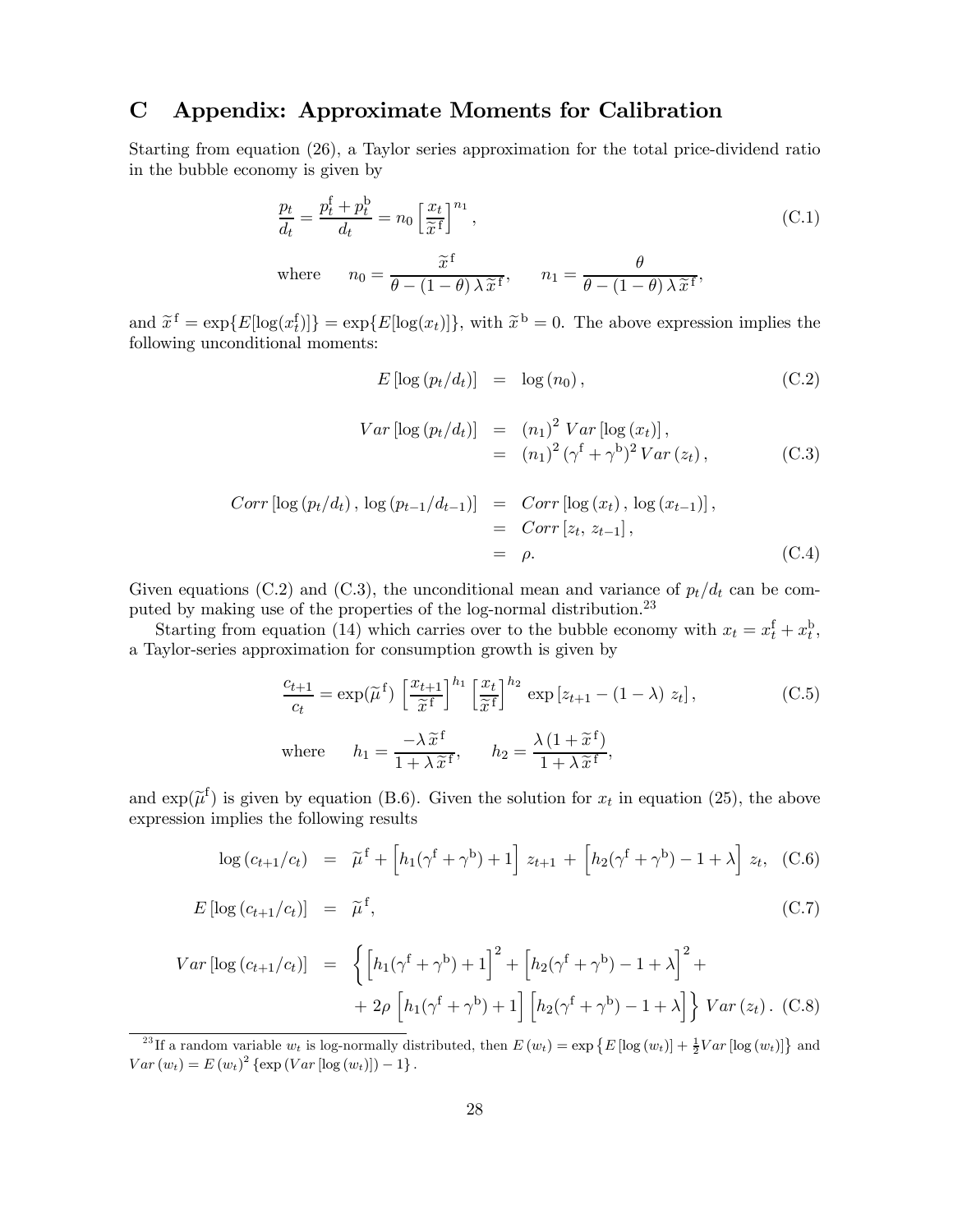In the nonlinear model simulations (described below in Appendix D), the moments of the price-dividend ratio and consumption growth in the bubble model can differ from those predicted by the approximate moment formulas, depending on the calibration. A process of trial and error is used to select the parameter values used for the nonlinear model simulations. The parameter values implied by the approximate moment formulas provide a good starting point for the trial and error calibration process.

### D Appendix: Model Simulations

The simulation algorithm is governed by the following system of nonlinear stochastic difference equations:

$$
\frac{(x_t^f)^{1-\lambda\phi}\exp\left[\phi\left(1-\lambda-\lambda\gamma^b\right)z_t\right]}{\left[1+\lambda\,x_t^f\exp\left(\gamma^b z_t\right)\right]^{(1-\lambda)\phi}}\quad=\quad b_0^f\exp\left[\rho(\gamma^f b_1^f + b_2^f)z_t + \frac{1}{2}(\gamma^f b_1^f + b_2^f)^2\sigma_\epsilon^2\right] \tag{D.1}
$$

$$
x_t^b = x_t^f \left[ \exp(\gamma^b z_t) - 1 \right] \tag{D.2}
$$

$$
x_t = x_t^{\text{f}} + x_t^{\text{b}} \tag{D.3}
$$

where  $z_t$  is governed by the stochastic process (4). Equation (D.1) is the fundamental noarbitrage condition (23) where the right side shows the agent's conditional forecast computed using the power function approximation from (24) together with the approximate fundamental solution from Proposition 2. Given the conditional forecast and the current observed value of  $z_t$ , the left side of (D.1) is solved for  $x_t^f$  each period using a nonlinear equation solver. Given  $x_t^f$  and  $z_t$ , the bubble law of motion (D.2) is used to compute  $x_t^b$  which in turn gives  $x_t$ from (D.3). Given  $x_t$ , equations (10) through (12) are used to compute the allocations in the bubble model where output is given by  $y_t = A \exp(z_t) k_t$ . The capital stock evolves according to equation (5).

The initial condition in the simulations is the deterministic steady state which is the same for both the bubble model and the rational model. The steady-state price-consumption ratio is denoted by  $\bar{x}$ . Steady-state consumption growth is denoted by  $\bar{\mu}$ . The values of  $\bar{x}$  and  $\bar{\mu}$ solve the following system of nonlinear equations

$$
\overline{x} = \frac{\theta \beta \exp(\phi \overline{\mu})}{1 - \beta (1 - \lambda + \lambda \theta) \exp(\phi \overline{\mu})},
$$
(D.4)

$$
\exp\left(\overline{\mu}\right) = BA^{\lambda} \left[\frac{\lambda \overline{x}}{1 + \lambda \overline{x}}\right]^{\lambda}.
$$
 (D.5)

### E Appendix: Welfare Cost Computation

This appendix describes the procedure for computing the welfare costs presented in Tables 5, 6, and 7.

#### E.1 Welfare Cost of Speculative Bubbles

Average lifetime utility can be written as

$$
V_i = \frac{-1}{\phi(1-\beta)} + E \sum_{t=0}^{\infty} \beta^t \frac{(c_{i,t})^{\phi}}{\phi}, \qquad \phi \equiv 1 - \alpha,
$$
 (E.1)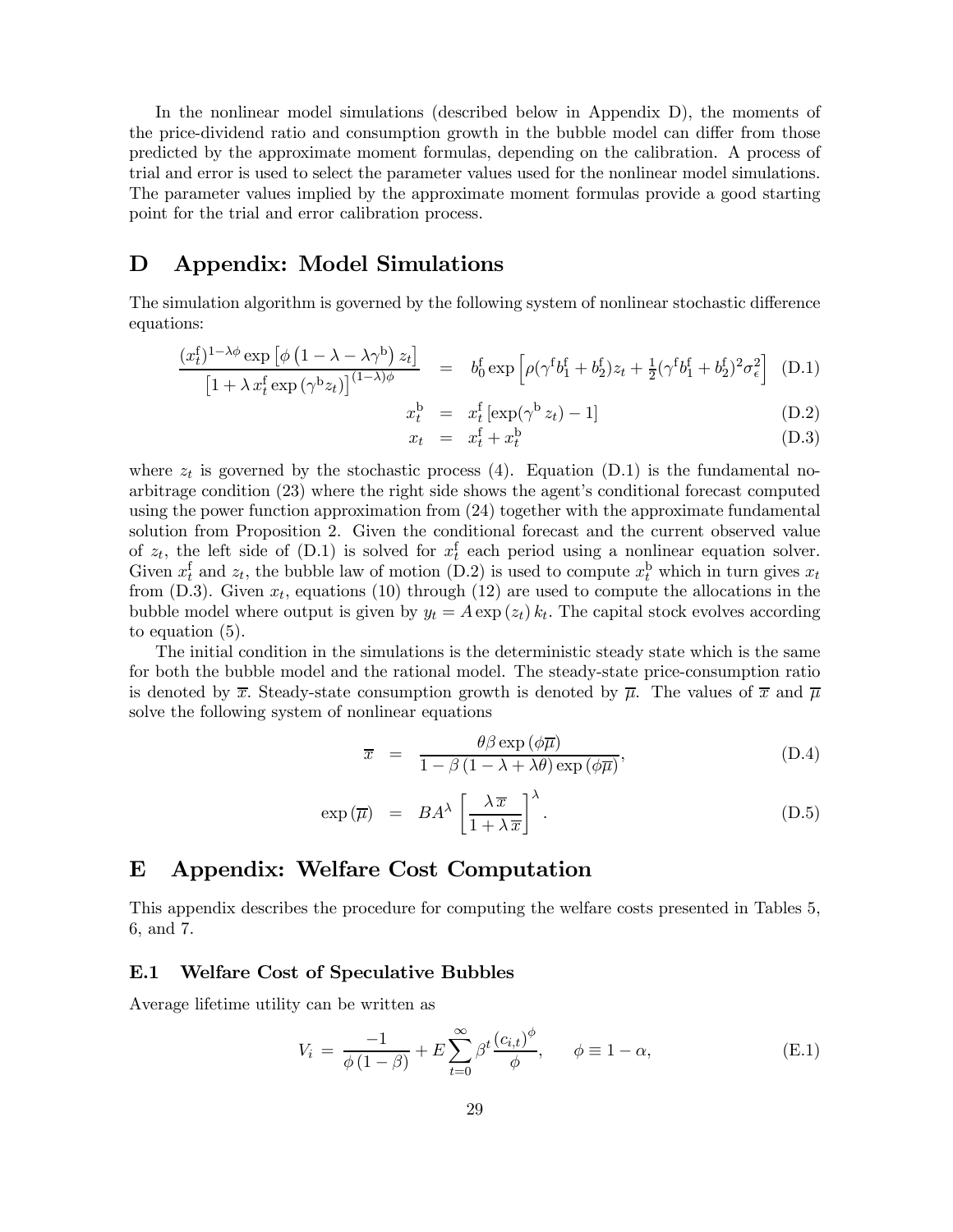where  $i = 1,2$  for the rational model and the bubble model, respectively. From equation (10) we have  $c_{i,t} = y_{i,t}/(1+\lambda x_{i,t})$  where  $x_{i,t}$  is computed using the nonlinear algorithm described in Appendix D. The unconditional mean  $E$  is approximated by the average over 5000 simulations, each 2500 periods in length, after which the results are not changed. The initial consumption levels at  $t = 0$  are stochastic variables. Each simulation starts at  $t = -1$ with  $y_{i,t} = 1$ , such that  $c_{i,t} = 1/(1 + \lambda \overline{x})$ , where  $\overline{x}$  is the steady-state price-consumption ratio from equation (D.7). Note that the rational model and the bubble model share the same steady state.

The welfare cost of speculative bubbles is the constant percentage amount by which  $c_{2,t}$ must be increased in the bubble model in order to make average lifetime utility equal to that in the rational model. Specifically, I solve for  $\tau$  such that

$$
V_1 = \frac{-1}{\phi(1-\beta)} + E \sum_{t=0}^{\infty} \beta^t \frac{[c_{2,t}(1+\tau)]^{\phi}}{\phi}.
$$
  
= 
$$
\frac{-1}{\phi(1-\beta)} + (1+\tau)^{\phi} \left[ V_2 + \frac{1}{\phi(1-\beta)} \right],
$$
 (E.2)

which yields the result

$$
\tau = \left[\frac{\phi(1-\beta)V_1 + 1}{\phi(1-\beta)V_2 + 1}\right]^{\frac{1}{\phi}} - 1.
$$
\n(E.3)

In the case of log utility ( $\phi = 0$ ), equation (E.3) becomes  $\tau = \exp[(V_1 - V_2)(1 - \beta)] - 1$ .

#### E.2 Welfare Cost of Business Cycles

Lifetime utility in the deterministic model is computed from equation (E.1) with  $i=0$  and is denoted by  $V_0$ . The welfare cost of business cycles in the bubble model is the constant percentage amount by which  $c_{2,t}$  must be increased in order to make  $V_2$  equal to  $V_0$ . The deterministic simulation starts at  $t = -1$  with  $y_{0,t} = 1$ , such that  $c_{0,t} = 1/(1 + \lambda \overline{x})$ , where  $\overline{x}$ is given by equation (D.4). Deterministic consumption evolves according to the law of motion  $c_{0,t} = c_{0,t-1} \exp(\overline{\mu})$ , where  $\overline{\mu}$  is given by equation (D.5). Deterministic consumption at  $t = 0$ will thus differ from average consumption at  $t = 0$  in the fluctuating models.

Analogous to equation (E.3), the welfare cost of business cycles in the bubble model is given by

$$
\tau = \left[ \frac{\phi \left( 1 - \beta \right) V_0 + 1}{\phi \left( 1 - \beta \right) V_2 + 1} \right]^{\frac{1}{\phi}} - 1. \tag{E.4}
$$

In the case of log utility,  $(\phi = 0)$ , equation (E.4) becomes  $\tau = \exp[(V_0 - V_2)(1 - \beta)] - 1$ .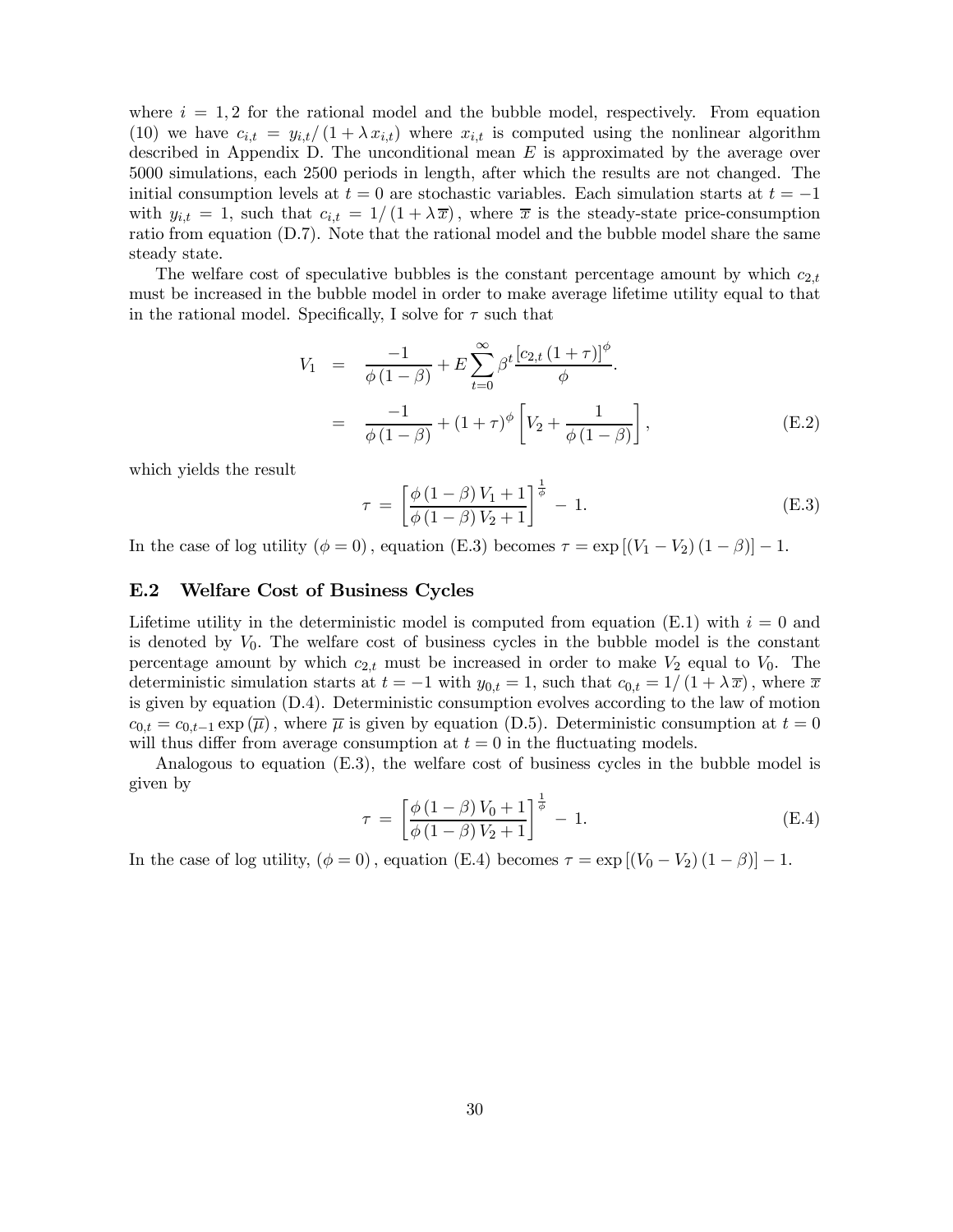#### References.

Arbarbanell, J.S. and Bernard, V.L. 1992 Tests of analysts' over-reaction/under-reaction to earnings information as an explanation for anomalous stock price behavior. Journal of Finance 47, 1181-1207.

Arrow, K.J., 1962. The economic implications of learning by doing. Review of Economic Studies 29, 155-173.

Barlevy, G., 2004. The cost of business cycles under endogenous growth. American Economic Review 94, 964-990.

Barro, R.J., 1990. The stock market and investment. Review of Financial Studies, 3, 115-131.

Blundell, R. and MaCurdy, T., 1999. Labor supply: A review of alternative approaches. In: Ashenfelter. O., and Card, D., (Eds.), Handbook of Labor Economics, North-Holland: Amsterdam, 1559-1695.

Caballero, R. J., Farhi, E., and Hammour, M.L., 2006. Speculative growth: Hints from the U.S. economy. American Economic Review, 96, 1159-1192.

Caginalp, G., Porter, D., and Smith, V.L., 2000. Overreactions, momentum, liquidity, and price bubbles in laboratory and field asset markets. Journal of Psychology and Financial Markets, 1, 24-48.

Campello, M. and Graham, J., 2012. Do stock prices influence corporate decisions? Evidence from the technology bubble, Journal of Financial Economics, forthcoming.

Cassou, S.P. and Lansing, K.J., 2006. Tax reform with useful public expenditures, Journal of Public Economic Theory 8, 631-676.

Chirinko, R.S. and Schaller, H., 2001. Business fixed investment and 'bubbles': The Japanese case. American Economic Review 91, 663-680.

Cooper, M.J., Dimitrov, O., and Rau, P.R., 2001. A Rose.com by any other name. Journal of Finance 54, 2371-2388.

Daniel, K., Hirshleifer, D., and Subrahmanyam, A. 1998. Investor psychology, and security market under- and overreactions. Journal of Finance 53, 1839-1186

Debondt, W.F.M. Thaler, R., 1985. Does the stock market overeact? Journal of Finance 40, 793-805.

Dupor, B., 2005. Stabilizing non-fundamental asset price movements under discretion and limited information. Journal of Monetary Economics 52, 727-747.

Easterwood, J.C. and Nutt, S.R., 1999. Inefficiency in analysts' earnings forecasts: systematic misreaction or systematic optimism? Journal of Finance 54, 1777-1797.

Froot, K. and Obstfeld, M., 1991. Intrinsic bubbles: the case of stock prices. American Economic Review 81, 1189-1214.

Gerding, E.F., 2006. The next epidemic: Bubbles and the growth and decay of securities regulation. Connecticut Law Review, 383, 393-453.

Gilchrist, S., Himmelberg, C. P., and Huberman, G., 2005. Do stock price bubbles influence corporate investment? Journal of Monetary Economics 52 805-827.

Gordon, R.J., 2000. Does the 'new economy' measure up to the great inventions of the past? Journal of Economic Perspectives 14, 49-74.

Gordon, R.J., 2006. The 1920s and the 1990s in mutual reflection. In: Rhode, P.W., and Toniolo, G., (Eds.), The Global Economy in the 1990s, Cambridge: Cambridge University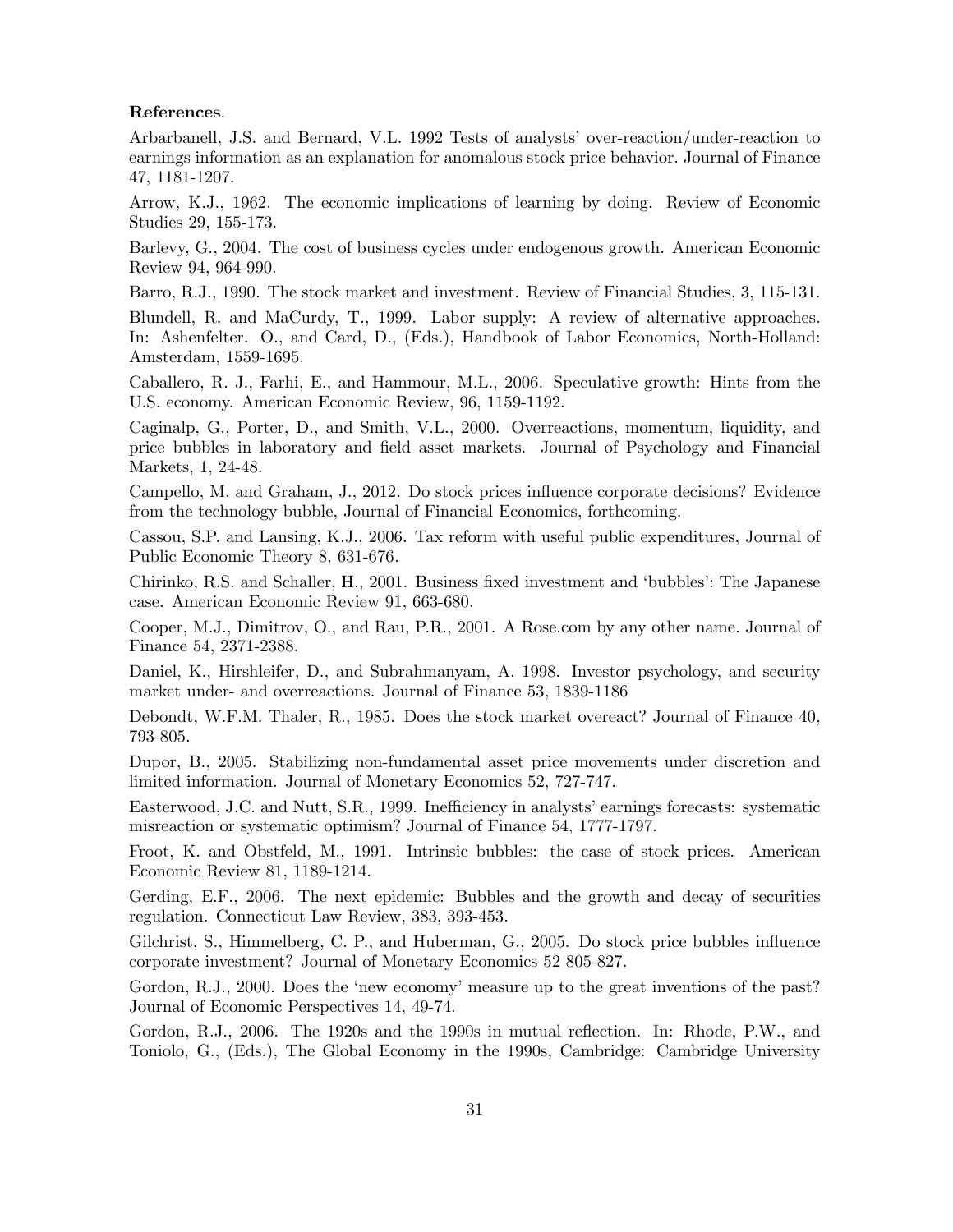Press, 161-192.

Greenspan, A., 2000. Technology and the economy. Remarks before the Economic Club of New York, New York City, January 13.

Greenspan, A., 2002 Economic volatility. Remarks at a symposium sponsored by the Federal Reserve Bank of Kansas City, Jackson Hole, Wyoming, August 30.

Greenspan, A., 2005. Consumer finance. Remarks at the Federal Reserve System's Fourth Annual Community Affairs Research Conference, Washington, D.C., April 8.

Grossman, G.M. and Yanagawa, N., 1993. Asset bubbles and endogenous growth. Journal of Monetary Economics 31, 3-19.

Hassan, T.A. and Mertens, T.M., 2011. The social cost of near-rational investment: Why we should worry about volatile stock markets. National Bureau of Economic Research, Working Paper 17027.

Hunter, W.C., Kaufman, G.G., and Pomerleano, P., (Eds.), 2003. Asset price bubbles, The implications for monetary, regulatory, and international policies. Cambridge, MA: MIT Press.

Ireland, P.N. and Schuh, S., 2008. Productivity and U.S. macroeconomic performance: Interpreting the past and predicting the future with a two-sector real business cycle model. Review of Economic Dynamics, 11, 473-492.

Jermann, U., 1998. Asset pricing in production economies. Journal of Monetary Economics 41, 257-275.

King, I. and Ferguson, D., 1993. Dynamic inefficiency, endogenous growth, and Ponzi games. Journal of Monetary Economics 32, 79-104.

Lansing, K.J., 2008. Monetary policy and asset prices. Federal Reserve Bank of San Francisco, Economic Letter 2008-34, October 31.

Lansing, K.J., 2009. Time-varying U.S. inflation dynamics and the New Keynesian Phillips curve. Review of Economic Dynamics, 12, 304-326.

Lansing, K.J., 2010. Rational and near-rational bubbles without drift. Economic Journal, 129, 1149-1174.

Lansing, K.J., 2011. Gauging the impact of the Great Recession. Federal Reserve Bank of San Francisco, Economic Letter 2011-21, July 11.

Lansing, K.J., 2011. Asset pricing with concentrated ownership of capital. Federal Reserve Bank of San Francisco, Working Paper 2011-07.

Lansing, K.J. and LeRoy, S.F., 2012. Risk aversion, investor information, and stock market volatility. Federal Reserve Bank of San Francisco, Working Paper 2010-24.

Lefévre, E. 1923. Reminiscences of a stock operator. New York: John Wiley (originally published by G.H. Doran).

LeRoy, S.F. and Porter, R.D., 1981. The present-value relation: Tests based on implied variance bounds. Econometrica 49, 555-577.

Lucas, R.E., 1978. Asset prices in an exchange economy. Econometrica 46, 1429-1445.

Lucas, R.E. 1987. Models of business cycles. Oxford: Basil Blackwell.

MacKay, C. 1841. Extraordinary popular delusions and the madness of crowds. New York: Harmony Books.

McGrattan, E.R. 1998. A defense of  $AK$  growth models. Federal Reserve Bank of Minneapolis, Quarterly Review, Fall, 13-27.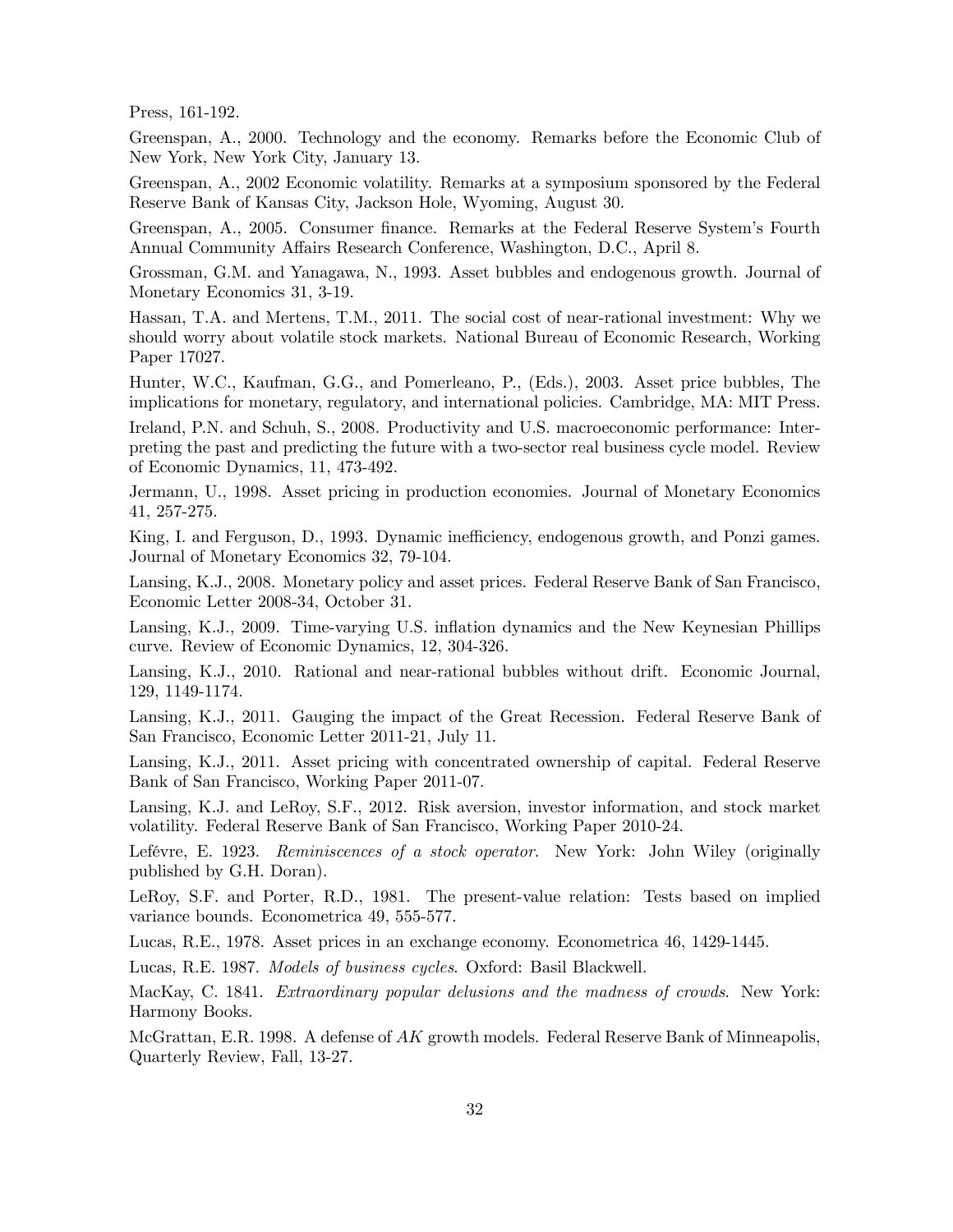Nicholas. T., 2008. Does innovation cause stock market runups? Evidence from the Great Crash. American Economic Review 98, 1370-1386.

Oliner, S.D. and Sichel, D.E., 2000. The resurgence of growth in the late 1990s: Is information technology the story? Journal of Economic Perspectives 14, 3-22.

Olivier, J., 2000. Growth-enhancing bubbles. International Economic Review 41, 133-151.

Ramey, G. and Ramey, V., 1995. Cross-country evidence on the link between volatility and growth. American Economic Review 85, 1138-1151.

Romer, P., 1986. Increasing returns and long-run growth. Journal of Political Economy 94, 1002-1037.

Saint-Paul G., 1992. Fiscal policy in an endogenous growth model. Quarterly Journal of Economics 107, 1243-1259.

Schwert, G.W., 1989. Why does stock market volatility change over time? Journal of Finance 44, 1115-1153.

Schwert, G.W., 2002. Stock volatility in the new millenium: How wacky is Nasdaq? Journal of Monetary Economics 49, 3-26.

Shiller, R.J., 1981. Do stock prices move too much to be justified by subsequent changes in dividends? American Economic Review 71, 421-436.

Shiller, R.J., 2000. Irrational exuberance. Princeton: Princeton University Press.

Tversky, A. and Kahneman, D., 1974. Judgement under uncertainty: heuristics and biases. Science 185, 1124-1131.

Weil, P. 1990. On the possibility of price decreasing bubbles, Econometrica, 58, 1467-1474.

White, E.N., 2006. Bubbles and busts: The 1990s in the mirror of the 1920s. In: Rhode, P.W., and Toniolo, G., (Eds.), The Global Economy in the 1990s, Cambridge: Cambridge University Press, 193-217.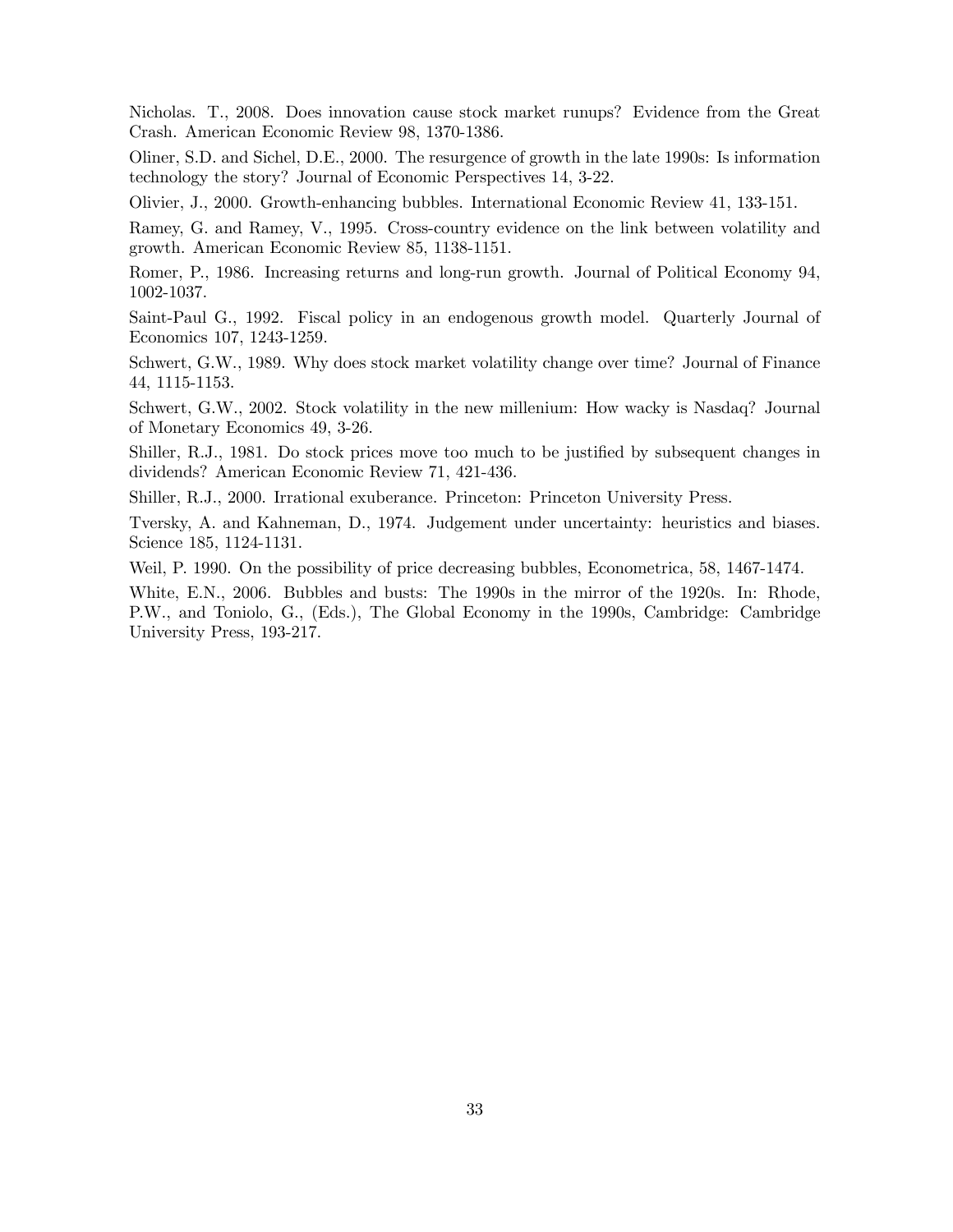

Figure 1: Four major run-ups in U.S. stock prices.



Figure 2: The price-dividend ratio reached unprecedented levels around the year 2000.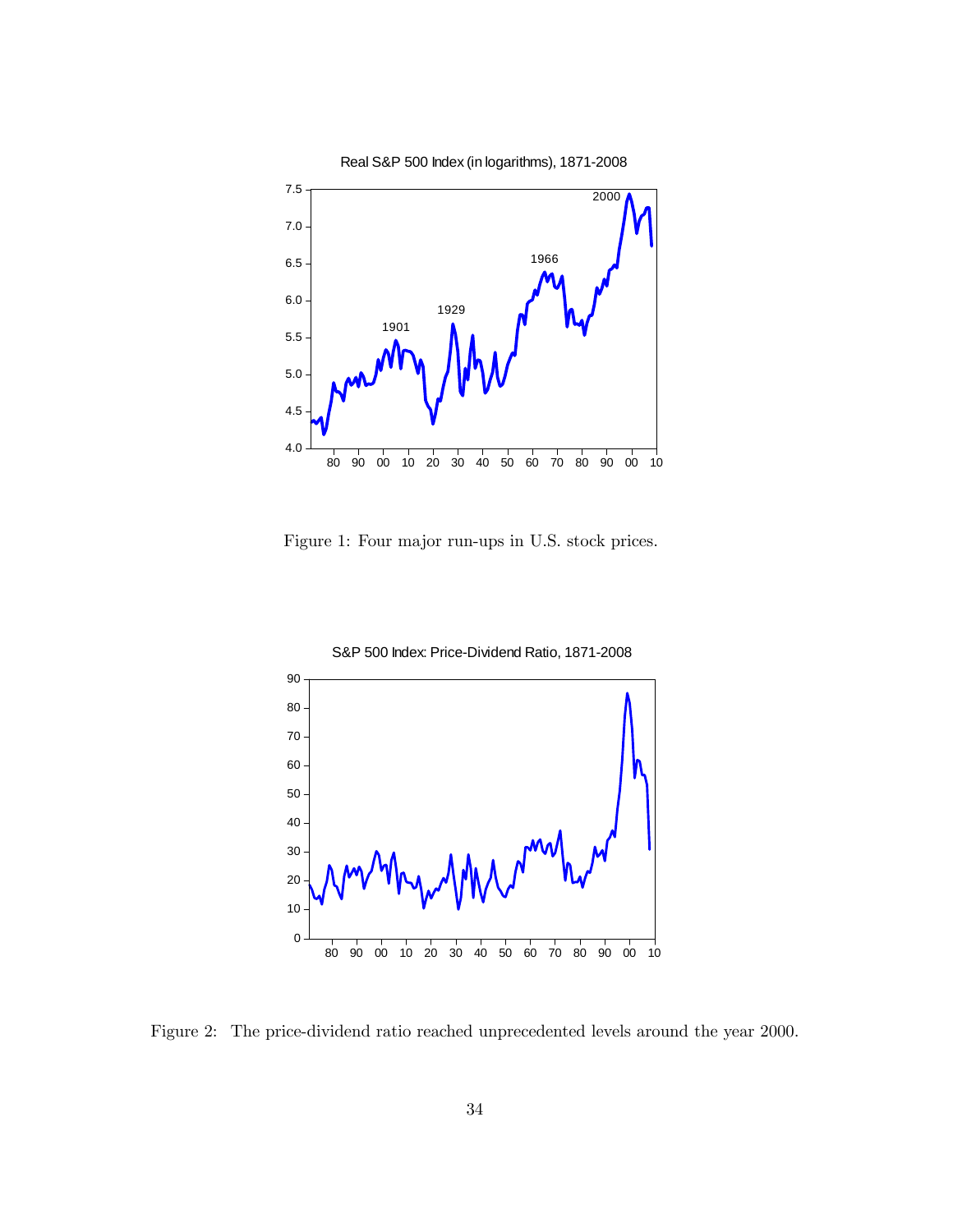

Figure 3: Rise and fall of the "new economy."



Figure 4: Comovement of business investment and stock prices.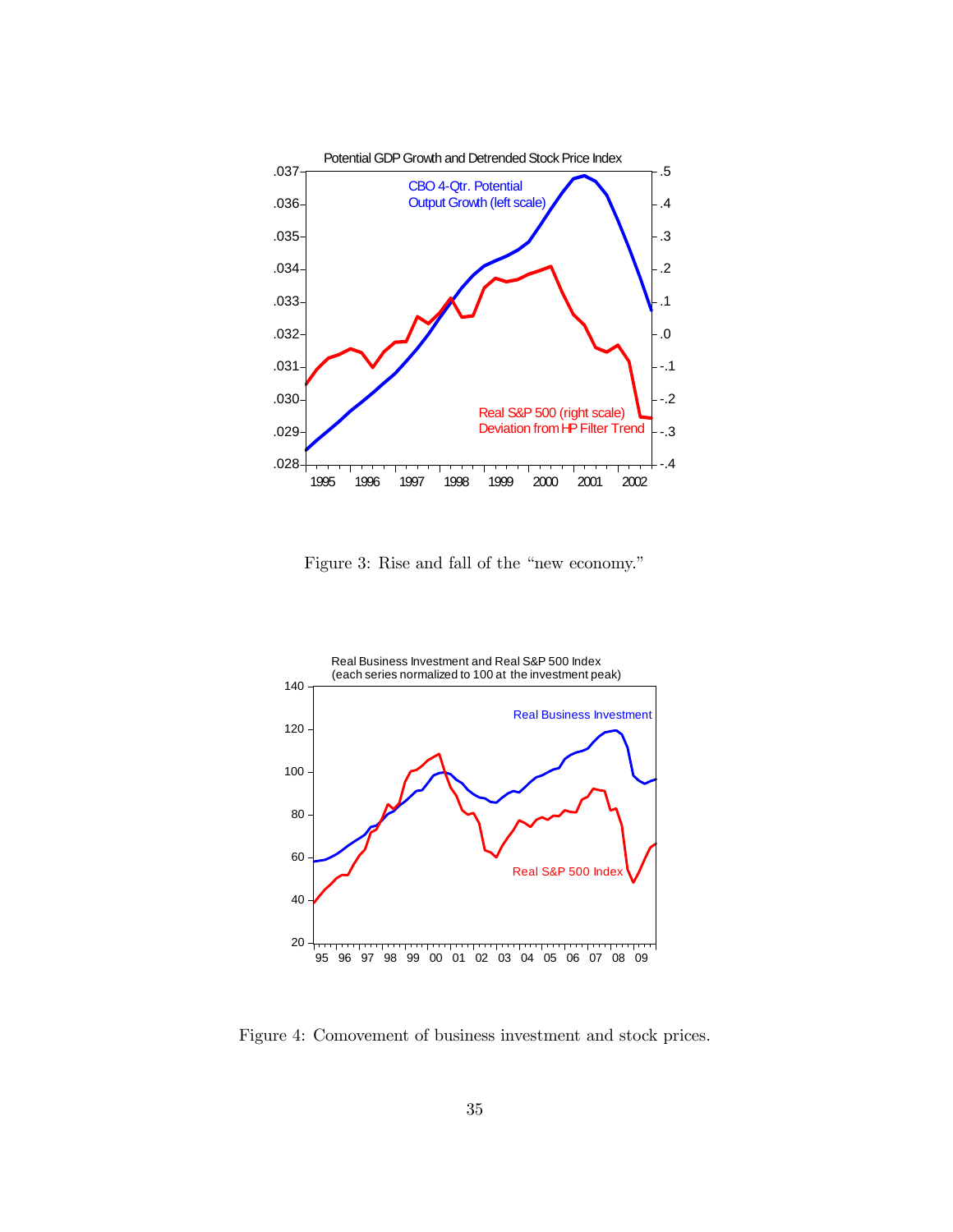

Figure 5: Comovement of residential investment and house prices.



Figure 6: Bubble law of motion approximately satisfies the no-arbitrage condition.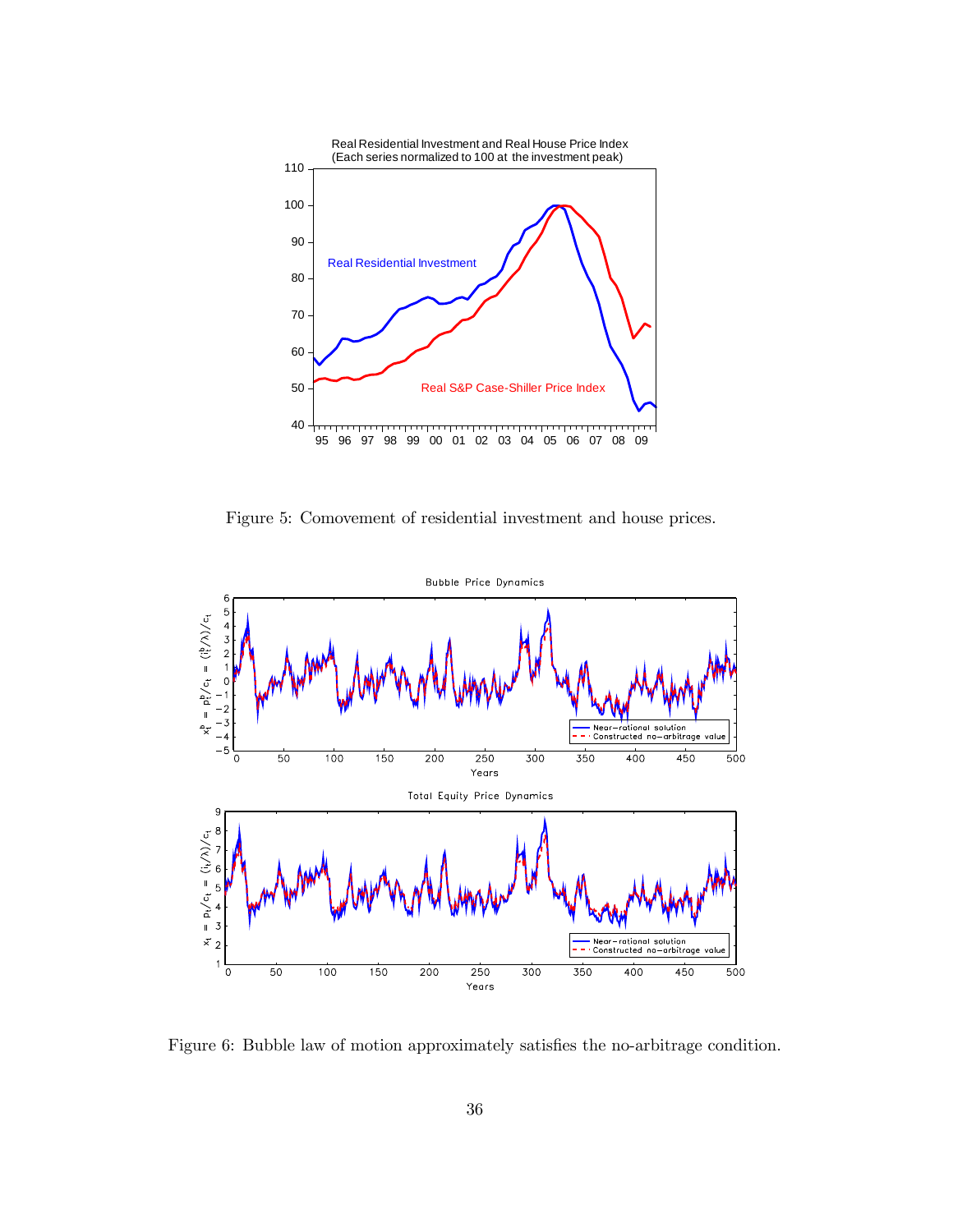

Figure 7: Bubbles coincide with economic booms and excess capital formation.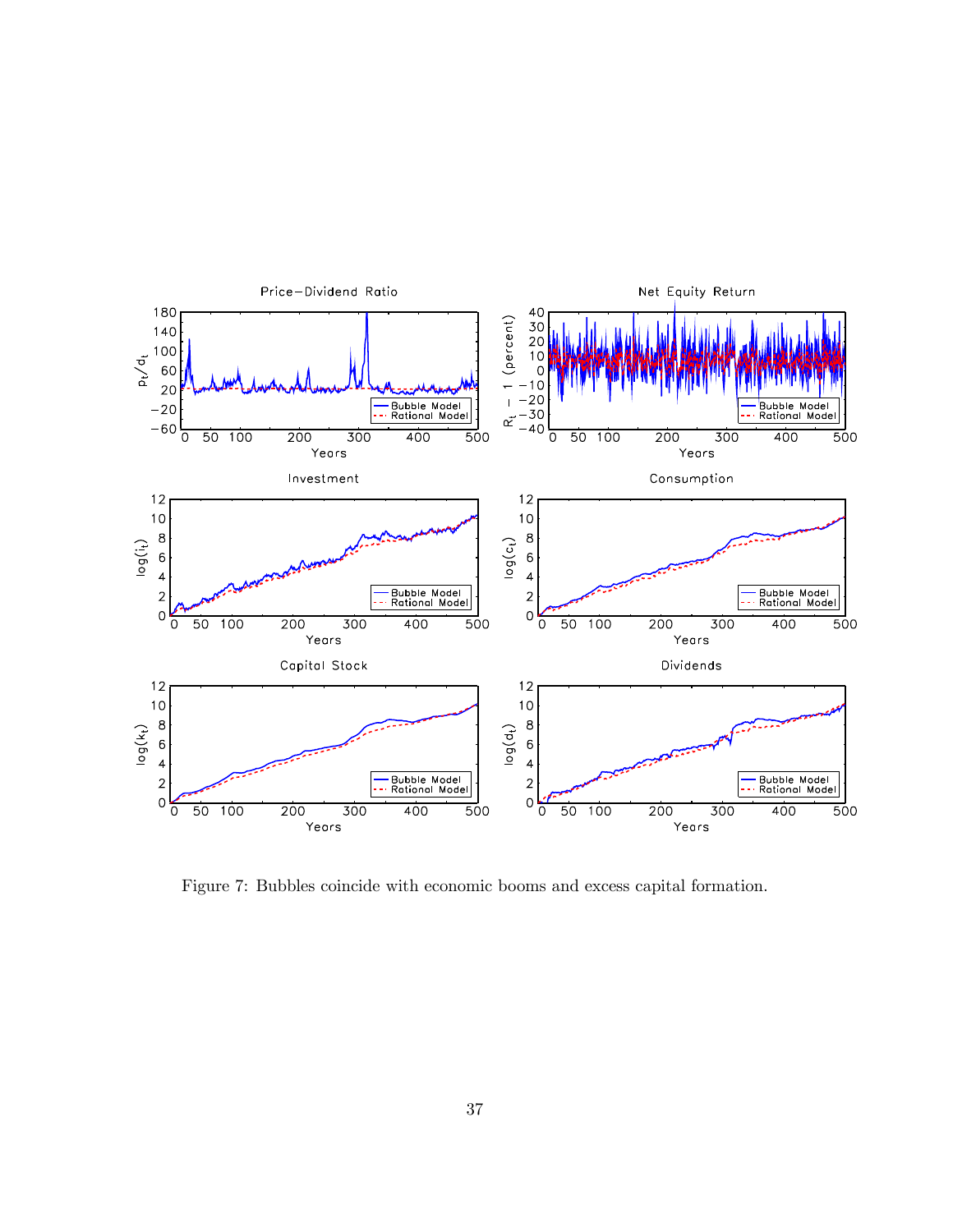

Figure 8: Bubbles magnify investment volatility but reduce consumption volatility.